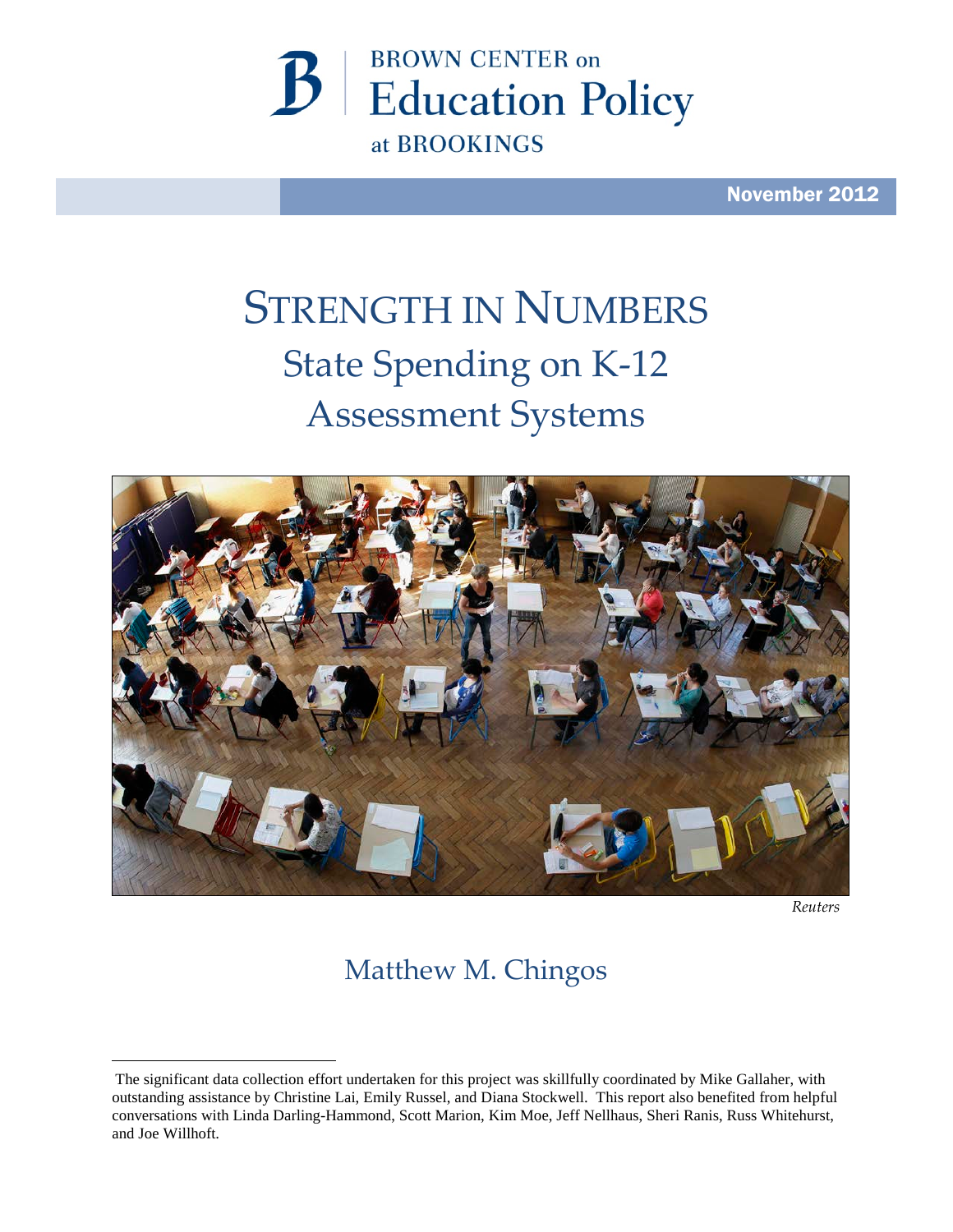#### EXECUTIVE SUMMARY

**Matthew M. Chingos** is a fellow in the Brown Center on Education Policy at the Brookings Institution.

tandardized tests have become ubiquitous in U.S. elementary and secondary education over the last few decades. About ten years ago, states across the country expanded their assessment systems in response to the federal No Child Left Behind Act's requirement that students take annual math and reading tests in grades 3-8 and once in high school. In the coming years, states will need to make the most significant changes to their assessment systems since the passage of NCLB as they implement the Common Core State Standards, a common framework for what students are expected to know that will replace existing standards in 45 states and the District of Columbia. S

The Common Core effort has prompted concerns about the cost of implementing the new standards and assessments, especially in states that have historically spent very little on their tests. Unfortunately, there is little comprehensive up-to-date information on the costs of assessment systems currently in place throughout the country. This report seeks to fill this void by providing the most current, comprehensive evidence on state-level costs of assessment systems, based on new data gathered from state contracts with testing vendors.

We find that the 45 states from which we obtained data spend a combined \$669 million per year on their primary assessment contracts, or \$27 per pupil in grades 3-9, with six testing vendors accounting for 89 percent of this total. Perpupil spending varies significantly across states, with Oregon (\$13 per student), Georgia (\$14), and California (\$16) among the lowest-spending states, and Massachusetts (\$64), Delaware (\$73), and Hawaii (\$105) among the highest spending. We find that larger states tend to spend substantially less, per student, than smaller states, which is not surprising given that larger states save on fixed costs like test development by spreading them over more students and may have more bargaining power.

We estimate that states nationwide spend upwards of roughly \$1.7 billion on assessments each year, after adjusting the \$669 million figure to (1) account for the fact that six percent of students are located in states for which we were unable to obtain data, (2) reflect spending on assessments not included in states' primary assessment contracts, and (3) include state-level spending on assessment-related activities that are not contracted out. This seemingly large number amounts to only one-quarter of one percent of annual K-12 education spending. Were all statewide assessment activities to cease and the funding used to hire new teachers, the pupil-teacher ratio would only fall by 0.1 students. If instead the costs were devoted to an across-the-board pay increase for teachers, the average teacher would see her salary increase by one percent, or about \$550.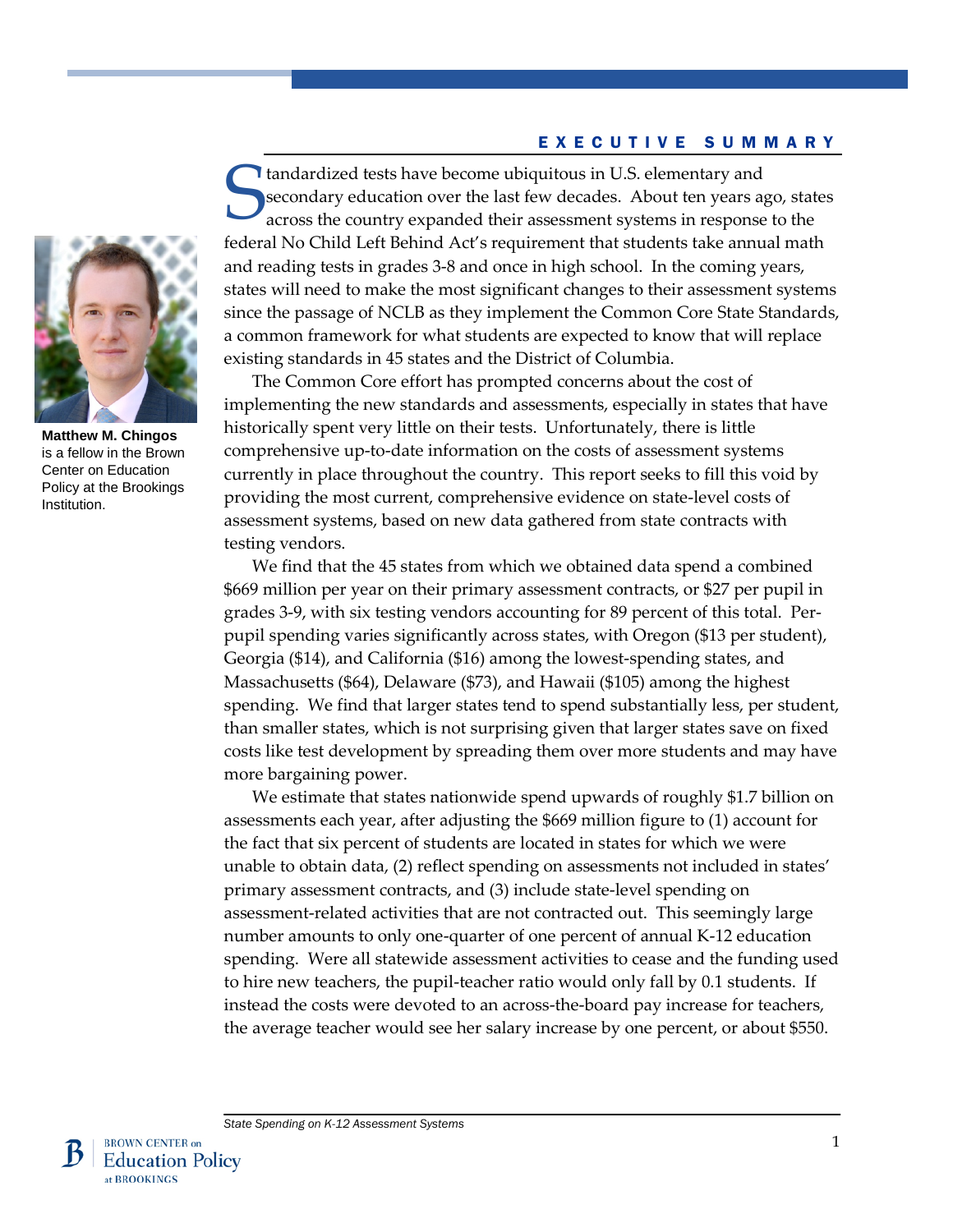This relatively low level of spending on assessment, combined with concerns that the quality of tests in many states is not high enough to use them for highstakes purposes such as teacher evaluation, strongly suggests that states should seek efficiencies in order to absorb budgets cuts without compromising test quality or to free up resources that could be reinvested in upgrades to assessment systems. A clear strategy for cost savings suggested by our data is for states to collaborate on assessments so as to share the fixed costs of test and item development over larger numbers of students. Our cost model predicts substantial savings from collaborating on assessments. For example, a state with 100,000 students that joins a consortium of states containing one million students saves an estimated 37 percent, or \$1.4 million per year; a state of 500,000 students saves 25 percent, or \$3.9 million, by joining the same consortium.

Collaborating to form assessment consortia is not a new idea, and is in fact the strategy being pursued by nearly all of the states that have adopted the Common Core standards. Our model cannot be used to estimate the cost of the tests being developed by the Common Core consortia because they include innovative features not part of most existing systems and because they are substantially larger (in terms of students covered) than any existing state assessment system. But our model does suggest that these consortia will create opportunities to realize significant cost savings, all else equal, compared to the current model of most states going it alone.

The great advantage of cost savings achieved through an assessment consortium is that they do not necessarily have implications for test quality. But it is not yet clear whether larger consortia, like the two that are developing assessments for the Common Core, are a better choice than smaller ones formed more organically. It is clear, however, that in order to make informed decisions about assessment contractors, states need access to good information on pricing. In the current system, states solicit bids for their assessment contracts, but often receive information on pricing that is confusing or lacking in detail. Consortia of states (or even larger states alone) should use their market power to encourage test-makers to divulge more details of their pricing models.

More transparency in the pricing of assessments will be especially crucial when federal funding for the development of the Common Core assessments ends in September 2014, a full six or more months before the first operational tests are administered. States will presumably have to share in the costs of sustaining these assessments, and will need to be able to predict the cost of doing so in advance of deciding whether to participate. At the same time, states should use this time of transition to conduct parallel experiments with smaller-scale collaboration on assessments in other subject areas. Only this sort of experimentation will produce the kind of evidence that is needed for states to design and implement high-quality assessment systems at a cost they can afford.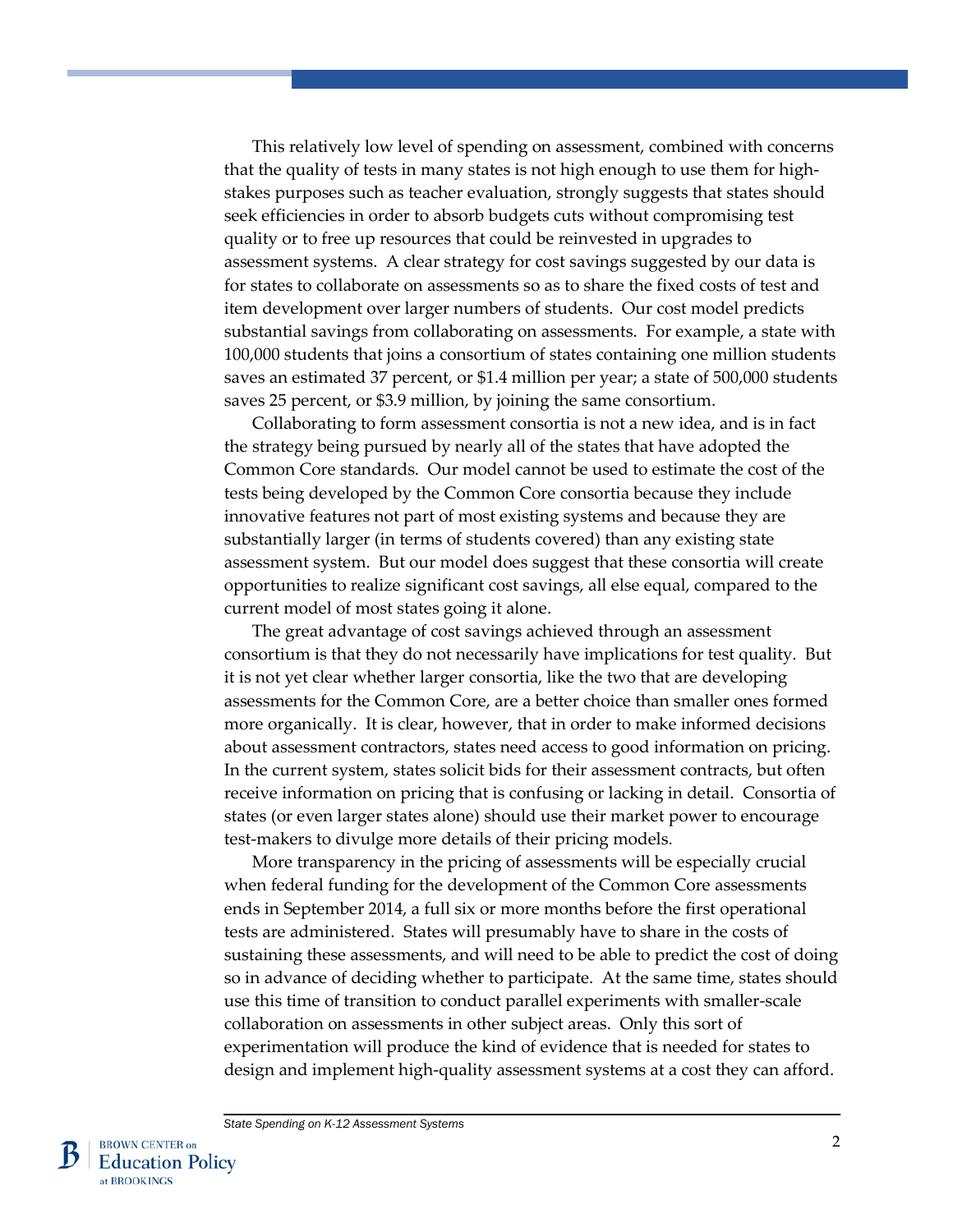# **Strength in Numbers: State Spending on K-12 Assessment Systems**

#### **Introduction**

*The most significant change to state assessment systems since the passage of NCLB is now on the horizon with the widespread adoption of the Common Core State Standards.*

In the last few decades, standardized tests have become ubiquitous in U.S. elementary and secondary education. Some states have had assessment systems in place for decades, while other implemented them as part of state accountability laws passed in the 1990s. The remainder came on board as a result of the federal No Child Left Behind Act of 2001 (NCLB), the reauthorization of the Elementary and Secondary Education Act which required all states to have such systems. NCLB also expanded the number of students covered by existing systems in most states by requiring the administration of math and reading tests in grades 3-8 and once in high school. Less than a year before NCLB was passed, no more than 13 states met this requirement, according to data collected by the Pew Center on the States.<sup>[1](#page-37-0)</sup>

The most significant change to state assessment systems since the passage of NCLB is now on the horizon with the widespread adoption of the Common Core State Standards, a state-led effort coordinated by the Council of Chief State School Officers and the National Governors Association to develop and adopt common standards in core academic subjects, beginning with math and English language arts (ELA). The primary goal of this effort is "to provide a clear and consistent framework to prepare our children for college and the workforce." The developers of these standards intend for them to be rigorous (i.e. more challenging than existing standards in most states) and aligned with the expectations of higher education institutions and employers, so that a student who meets the standards will be ready for college or a career.<sup>2</sup> Although adoption of the new set of standards is voluntary, the Obama administration threw federal support behind the effort by rewarding extra points in its "Race to the Top" competition to states that adopted the standards.

State assessments are designed to measure students' mastery of the content specified by the state's standards, so as states change their standards by adopting and implementing the Common Core they will need to revise or replace their tests. Forty-five states and the District of Columbia adopted the Common Core standards,<sup>3</sup> and nearly all of them decided to collaborate on the assessment aspect of this effort by joining one or both of two consortia granted federal contracts under the "Race to the Top" program to develop new assessments aligned with the new standards.[4](#page-37-0) The two consortia, the Partnership for Assessment of Readiness for College and Careers (PARCC) and the Smarter Balanced Assessment Consortium (SBAC), are expected to develop assessments that are innovative and more sophisticated in terms of the types of test questions included and their administration and scoring.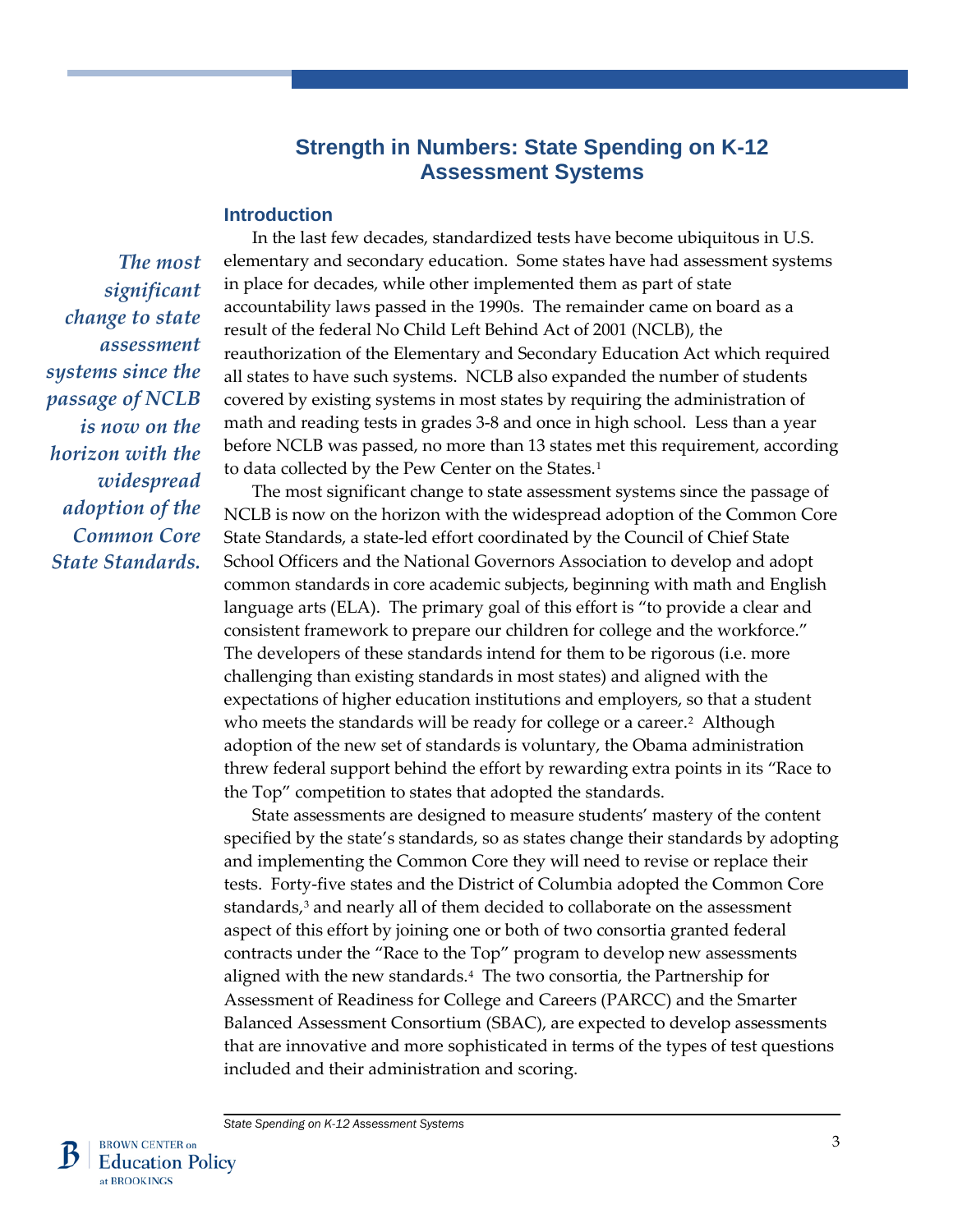The Common Core effort has prompted concerns about the cost of implementing the new standards and associated assessments.<sup>[5](#page-38-0)</sup> Estimates of these costs are based primarily on assumptions and guesswork, in large part because there is little comprehensive and current evidence on the costs of assessment systems currently in place throughout the country. The most comprehensive nationwide data were collected about a decade ago, in separate investigations by Caroline Hoxby and the Pew Center on the States. Hoxby reported that, according to the Association of American Publishers, test-makers' revenue in 2000 amounted to \$315 million, or less than \$7 per student (0.06 percent of per-pupil spending).[6](#page-38-0) (All dollar figures in this report are converted to 2012 dollars.) For the 25 states from which she collected expenditure data (reproduced in Table A1), Hoxby found that per-pupil costs of accountability systems (including assessments as well as other activities) ranged from as little as \$2 to as much as \$44.

The Pew Center on the States surveyed all 50 states about their spending on test development, administration, and scoring in 2001.[7](#page-38-0) States reported spending a total of \$552 million on testing that year, with per-pupil figures ranging from \$0 in Iowa (which had no statewide testing program at the time) to \$44 in Delaware. This total is significantly more than the revenue figure from the test-making industry, but still amounts to only 0.11 percent of per-pupil spending nationwide (about \$12 per student). The larger figure is likely the result of states including expenses related to assessments that are not paid to test-makers, and perhaps some amount of over-reporting by the state officials responding to the Pew survey.

The state-by-state data gathered by Pew are reproduced in Table A1. The differences between the Pew numbers and Hoxby's are likely explained by the fact that the Pew survey asked about costs of testing whereas Hoxby gathered data on all activities related to accountability (not just assessment). Consequently, Hoxby's figures should be larger, and they usually are. The exceptions to this general pattern highlight the difficulty of accurately measuring state spending on assessments, and may reflect errors in the responses to the Pew telephone survey or in the information provided to Hoxby.

It is unsurprising that testing costs increased in the decade following the passage of NCLB, as states expanded the use of their existing assessments to cover additional grades and developed new tests. The most current and comprehensive publicly available data on state spending on assessments were collected by the Common Core assessment consortia, SBAC and PARCC, through surveys of their member states in 2010.[8](#page-38-0) The SBAC states reported spending between \$7 and \$123 per student on their math and ELA assessments.<sup>9</sup> For the vast majority of states, these numbers are substantially more than spending almost ten years earlier but still represent a small share of overall expenditures. The state that spent by far the most on testing on a per-student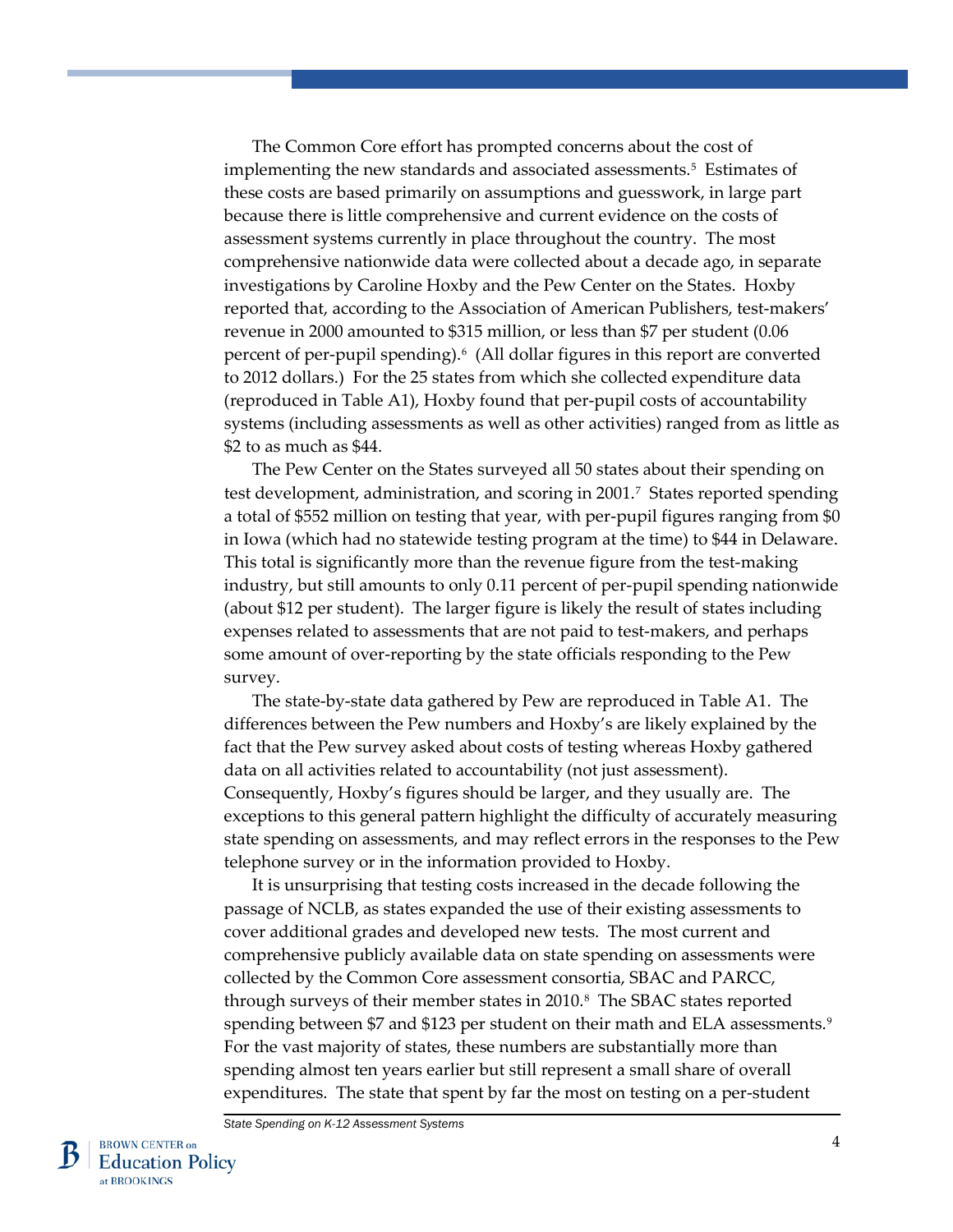*Given rising pressures on schools to "do more with less," all expenditures should be examined for their costeffectiveness*

basis (Hawaii) still devoted less than one percent of total spending to this purpose.[10](#page-39-0) PARCC reported spending per test, as compared to per student, but assuming that the average student takes two to four tests, the overall pattern of assessment costs is similar.

Costs that amount to less than one percent of per-pupil spending may seem trivial, but warrant careful examination for several reasons. First, given rising pressures on schools to "do more with less," all expenditures should be examined for their cost-effectiveness, and even small amounts of spending or savings add up across our nation's K-12 education system. Spending in U.S. public schools totaled \$658 billion in 2008-09 (the most recent year for which data are available), so even one-half of one percent would add up to more than \$3 billion each year.<sup>11</sup> And states can make changes to their assessment budgets with relative ease compared to some larger categories of expenditures, such as employee salaries, which are often constrained by collective bargaining agreements. For example, Georgia cancelled the upcoming spring 2013 administration of its state test to first- and second-grade students due to budget constraints.[12](#page-39-0)

Second, there is the risk of multi-million-dollar assessment contracts contributing to a political backlash against testing among parents and taxpayers who oppose the use of standardized testing for accountability purposes or object to public dollars flowing to for-profit companies (as most of the testing contractors are). For example, the *Wall Street Journal* recently reported that "[a] national coalition of parents and civil-rights groups, including the NAACP Legal Defense and Educational Fund, signed a petition in April [2012] asking Congress to reduce federal testing mandates."<sup>[13](#page-39-0)</sup> These anecdotes aside, Americans remain broadly supportive of testing. In a 2011 survey, only nine percent of all respondents (and 11 percent of parents) said they were opposed to the federal government requiring states to test students in math and reading in grades 3-8 and once in high school (as mandated under NCLB).<sup>[14](#page-39-0)</sup> But as education budgets continue to tighten, expenditures on testing may draw increased scrutiny.

Third, change is afoot in testing systems across the country. Cheating scandals have prompted concerns about test security, especially as more districts tie test scores to the evaluations of teachers—who often proctor their own students' exams. Criticism of multiple-choice "bubble tests" has increased interest in moving toward exams with other types of items, such as performance tasks that are designed to assess students' analytical reasoning skills more effectively than a question with a single correct answer. Some states have started to move towards computerized assessments, and both of the tests being developed by the Common Core consortia are computer-based. All of these proposed upgrades of assessments systems have implications for costs, and will be scrutinized in light of competing demands on state budgets.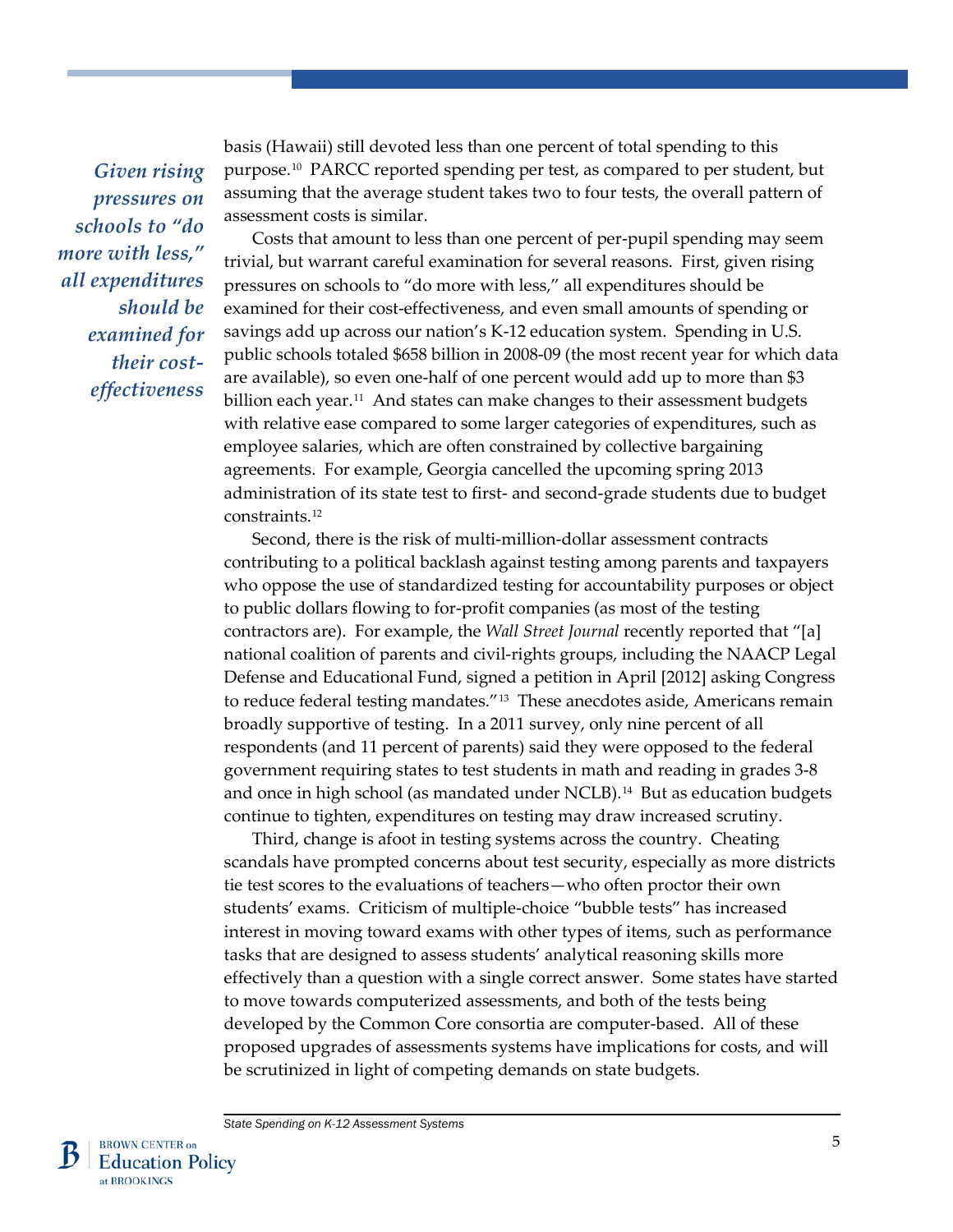And finally, though the federal government financed the initial development costs of the new assessments being created by the Common Core consortia, states will likely have to fund the maintenance and enhancement of these assessments after the federal grant ends in September of 2014, a full six or more months before the first operational tests are administered. It is not yet clear how participating states will share the cost of sustaining the consortia assessments, or whether the federal government will provide additional support for this effort. What is clear is that states that currently have inexpensive assessments will be under pressure to spend more to pay for the ongoing costs of the consortia assessments. For example, SBAC currently estimates that its summative assessment will cost about \$20 per student.[15](#page-40-0) This amount is less than many SBAC states currently report spending, but represents a cost increase for six states (see Table A1). These states will have to decide whether the benefits of their continued participation are worth the increase in costs.

This report provides the most current, comprehensive information on statelevel costs of assessment systems, based on data gathered from state contracts with testing vendors. In addition to calculating the overall and per-pupil costs of each state's main assessment contract (for the 45 states from which we obtained data), we also describe key elements of the math and reading tests, including the number and types of items included. Our descriptive model of costs indicates that enrollment is the most consistent predictor of per-pupil costs, with larger states receiving substantially lower prices, on average, than smaller states. After discussing evidence on additional aspects of testing systems based on a handful of case studies, we conclude with a discussion of the predicted cost savings from joining assessment consortia.

#### **Measuring Assessment Costs**

The costs of assessment systems are incurred at multiple levels. Teachers in individual schools spend time administering and scoring tests.[16](#page-40-0) Schools and districts are responsible for coordinating certain aspects of test administration and, in some states, are responsible for scoring exams. States have assessment offices that employ staff who oversee statewide testing efforts and contract with testing vendors. Under these contracts, the test-making entities are responsible for a variety of activities related to test development, administration, and scoring.

This report focuses on the costs of contracts between states and test-making vendors because they constitute the lion's share of state-level expenditures on testing. According to assessment cost data gathered by PARCC from its member states, of 21 states that provided both total assessment cost and contract cost data, 18 states reported contract costs making up more than 85% of total costs. Other state-level costs are surely important, such as the salaries paid to state assessment officials who play a vital role in selecting contractors and overseeing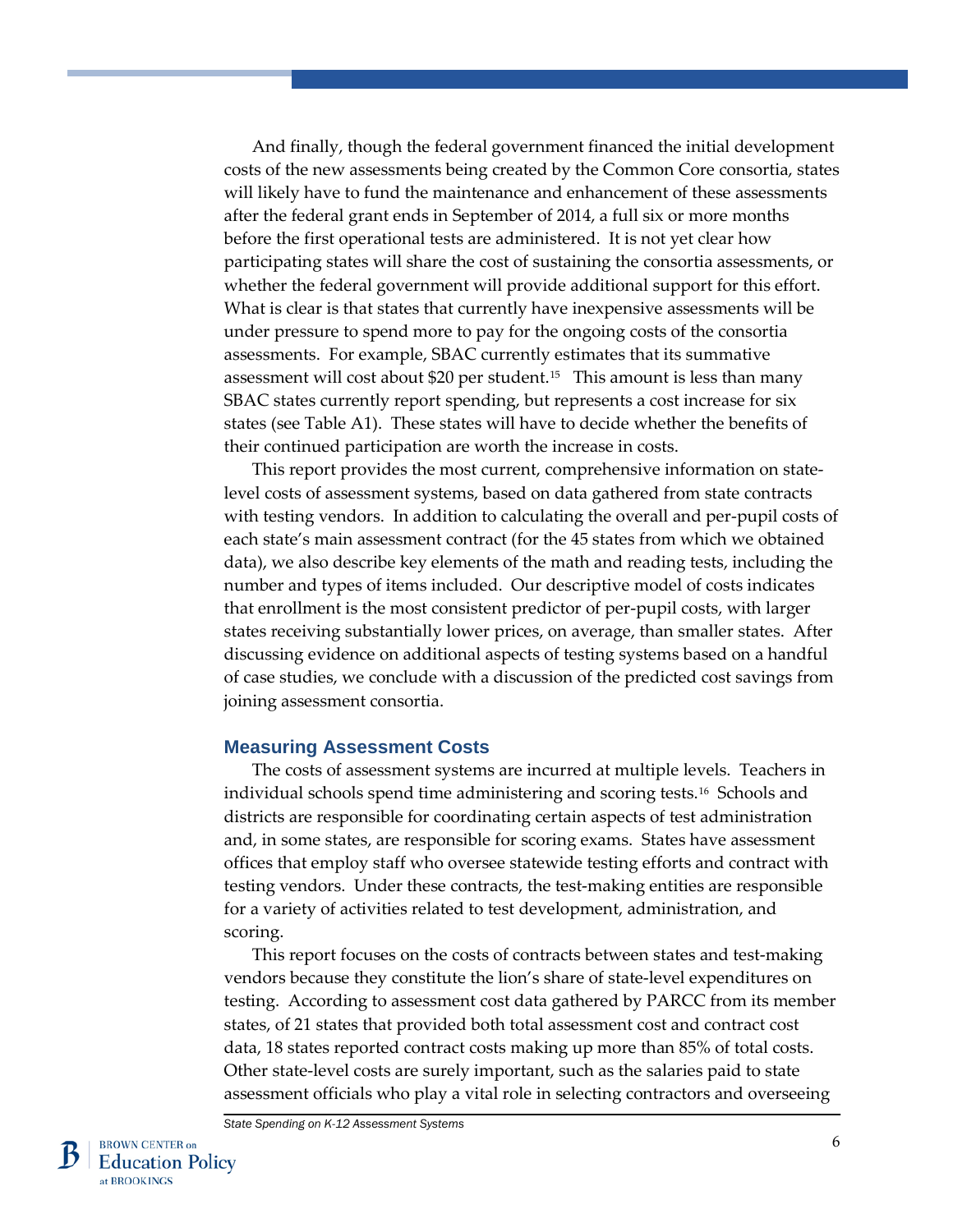the vendors through test development, administration, and scoring. But such costs are difficult to track consistently across states, and usually represent a small fraction of the testing budget.

The roles played by school and district employees who aid in test administration and scoring are important as well, but the cost of this work is challenging to measure. Calculating such costs requires information on which employees have these responsibilities, their compensation levels, how much time they devote to test-related activities, and what work they would be doing if they weren't involved in testing. Future research should attempt to measure how significant these costs are, how they vary across different types of tests, and whether there are efficiencies to be gained by outsourcing more of the responsibilities currently delegated to teachers and administrators.

By focusing on contract costs, this report is able to include data for most states in the nation and generate findings relevant to state policymakers seeking to economize on assessment costs in difficult economic times. Staff in the Brookings Institution's Brown Center on Education Policy obtained contracts between states and testing vendors for several recent years. These contracts were obtained through a combination of direct requests to state assessment offices and Freedom of Information Law (FOIL) requests. A handful of states provided contract budget data in lieu of copies of the actual contracts.

For each state that provided contracts (or contract budget data), we identified the contract(s) associated with the main state assessments in math and reading. We recorded the total contract amount for the main contract for each of the years 2007 through 2012 (referring to school years using the calendar year of the spring semester, which is when tests are nearly always administered). The total contract amount was updated with revised contract amounts (or amounts actually paid) using data from contract amendments when they were available. These yearly amounts were all adjusted for inflation (to 2012 dollars), and then averaged to create a single yearly amount for each state.

Contract data were relatively straightforward to obtain from states, but cannot be precisely compared across states. Our focus on data from the main assessment contract(s) was meant to make the data as comparable as possible. However, some contracts include additional assessments (beyond math and reading), such as tests in science, social studies, and writing; high school end-ofcourse and graduation exams; and alternate assessments for students with disabilities. In some cases, we were able to subtract the costs of large line-item expenditures such as alternate assessments. In other cases, however, the budget data were not broken down in a way that allowed us to extract the cost of the math and reading assessments.

Several states in our data switched contractors at some point during the period covered by the contracts provided to us (in many cases to hire a new contractor to develop a new test). For such states, we use data on the more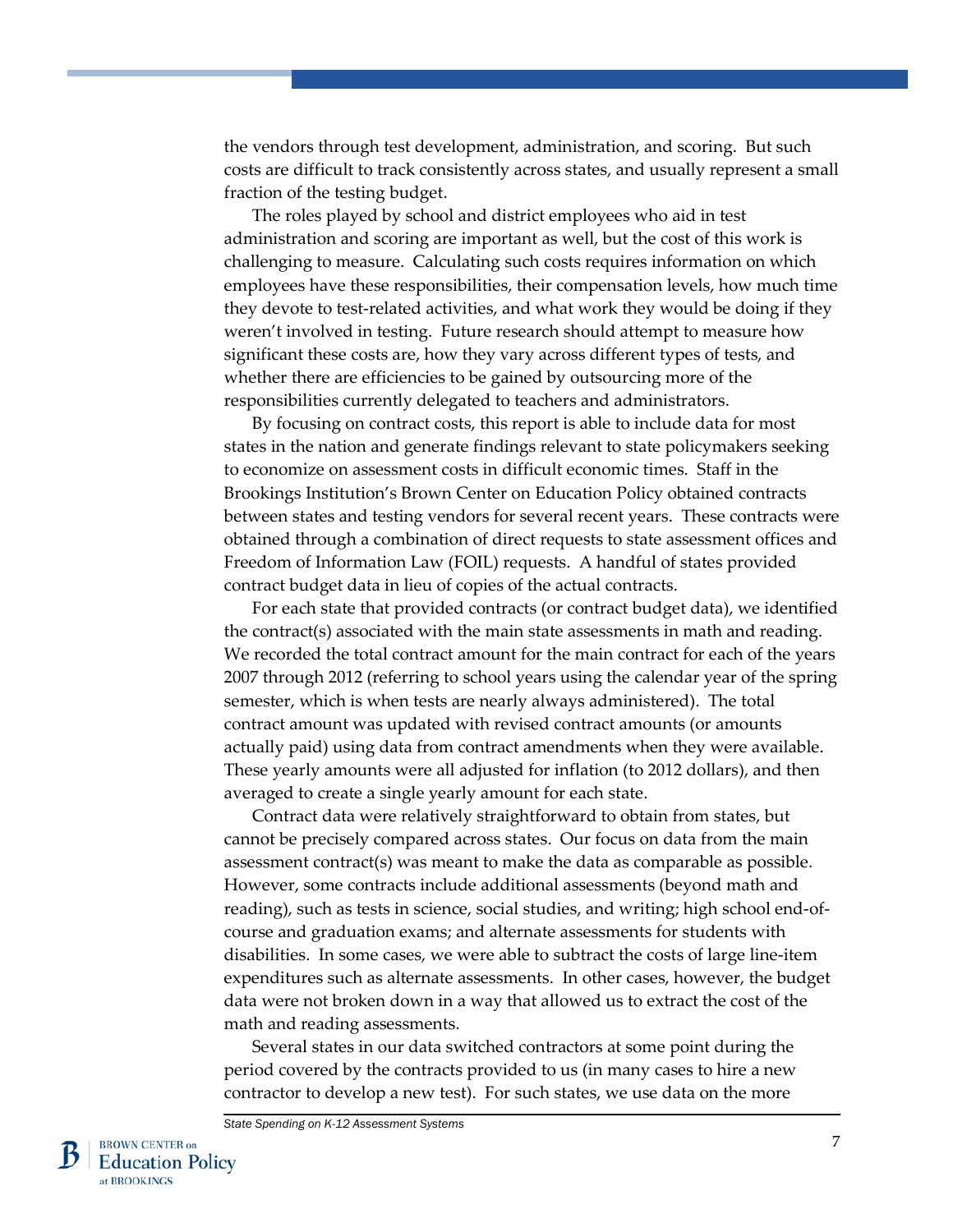recent test/contract when the data from the new contract are sufficiently complete. However, we generally did not use the data from the new contract if it largely covered future years and thus could not have been amended to reflect the adjustments to contract costs that are often made after the original contract is signed (which we use to revise the contract budget amounts in our data whenever possible).

Most contracts cover multi-year periods, and for new assessments the period often includes years when states pay costs related to the development of a new test that is not yet operational. For these contracts, we either ignore the development costs (instead focusing on the contract costs during operational test years) or divide the development costs equally over the operational years. Which approach we took depended on the nature of the contract budget data. For example, in the case of a multi-year contract that did not contain clear allocations by year, we divided the contract evenly over the years for which the vendor was responsible for operational tests.

These data represent the most comprehensive and up-to-date information on state contract costs related to their primary assessments, but they are far from perfect. Consequently, readers should take care when comparing data for different states, especially given that different states include different numbers of assessments (covering different numbers of students) in their main assessment contract(s). For example, a state may appear to spend more on a per-student basis on its assessment system compared to another state when in fact the higher-spending state's contract simply includes science and social studies tests whereas the other state's contract only includes the core math and reading assessments. We investigate below whether contracts that include more tests systematically have higher per-student costs.

We obtained usable contract data for 44 states and the District of Columbia. These 45 jurisdictions contain 94 percent of U.S. students in grades 3-9. (We were not able to obtain the main assessment contracts for Connecticut, Iowa, Oklahoma, South Carolina, West Virginia, or Wyoming.) Table A2 lists, for each state, the years of data included, the average yearly amount (in current 2012 dollars), the number of students enrolled in grades 3-9 (averaged over the years for which we have contract data), the cost per student, the primary contractor, and the number of additional test types included (up to five, which include writing, science, social studies, high school graduation or end-of-course exams, and alternate assessments).[17](#page--1-0)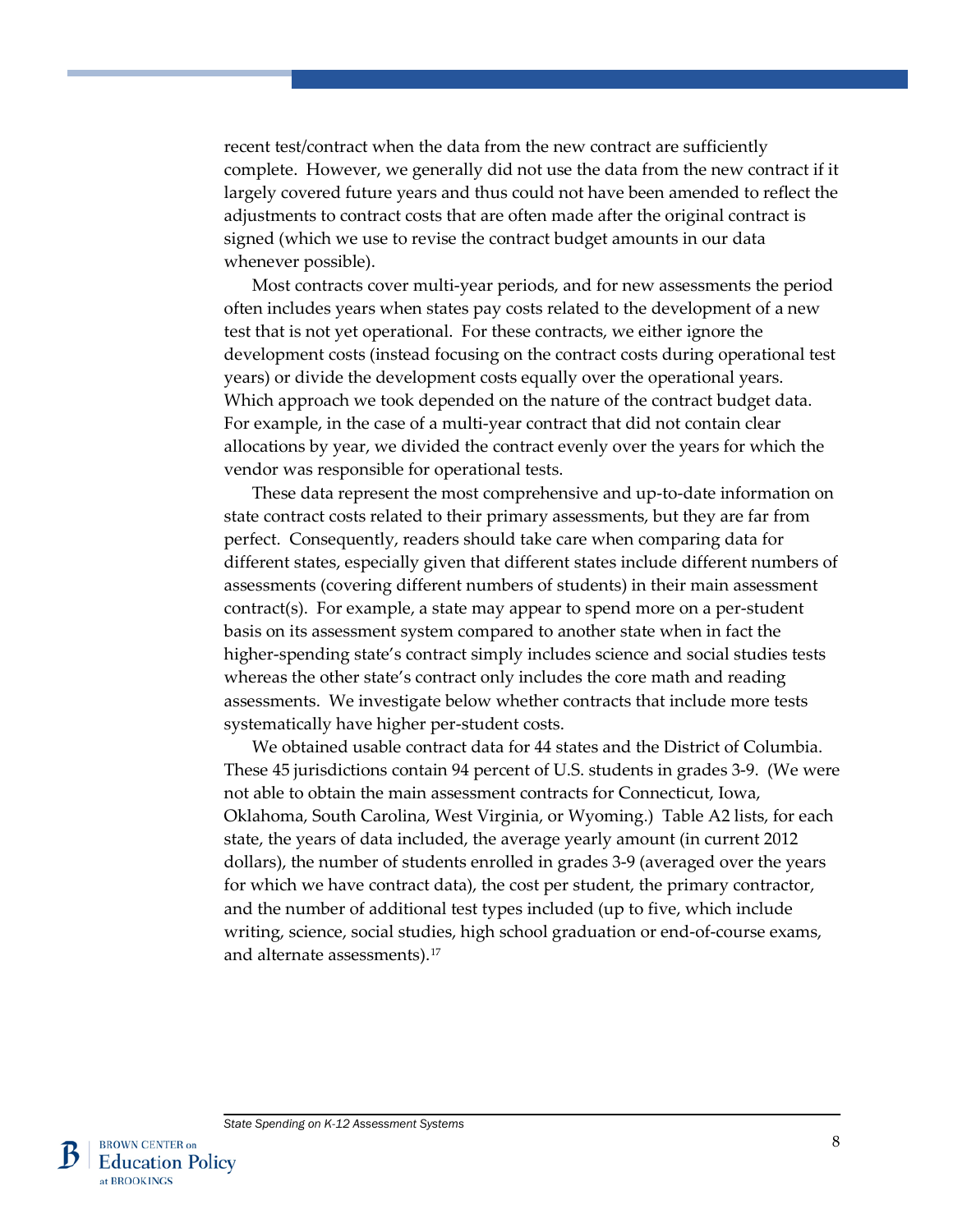

**Figure 1. Per-Pupil Costs of Main Assessment Contracts, by** 

Source: Table A2

*State Spending on K-12 Assessment Systems*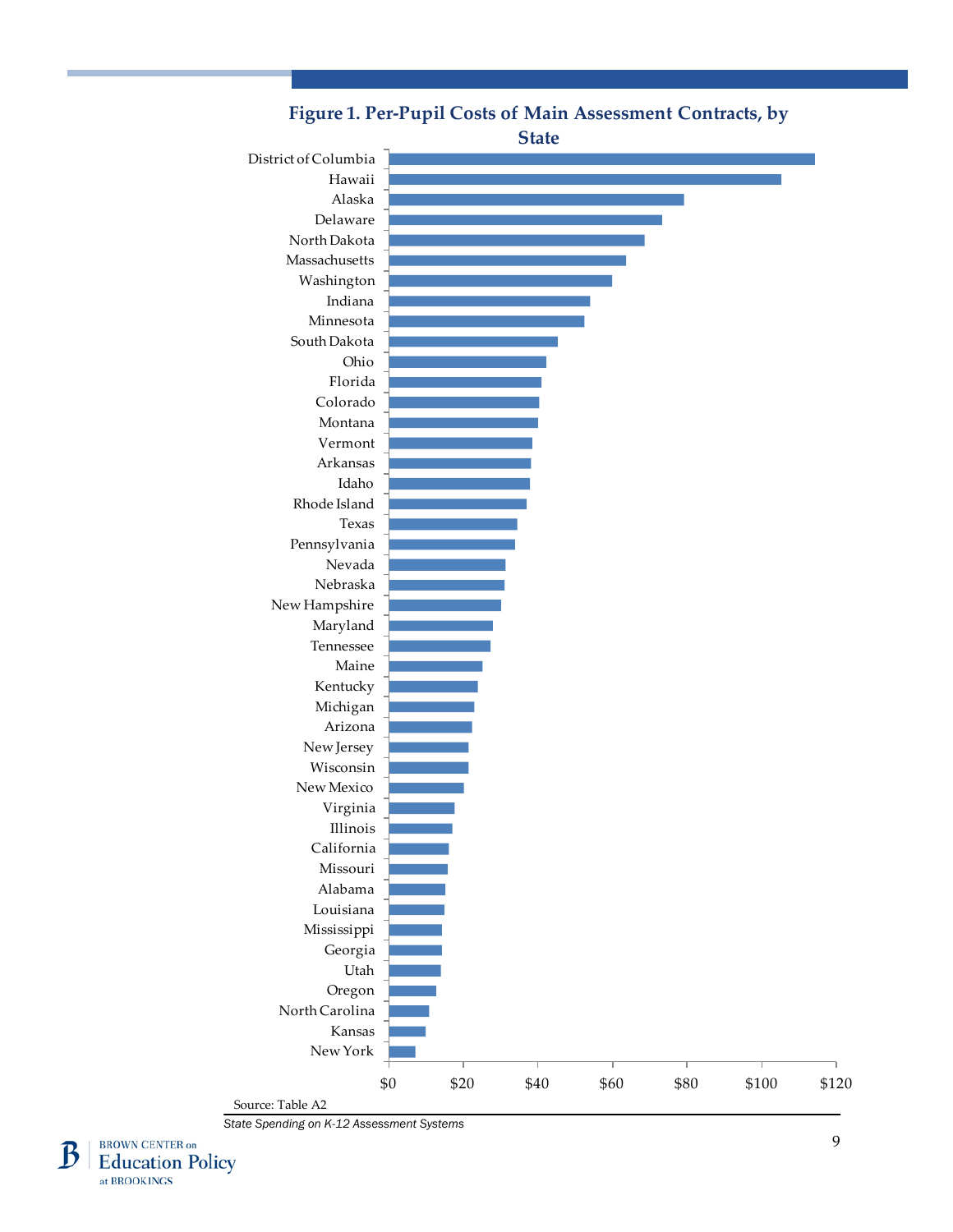The 45 jurisdictions in our data account for about \$669 million in average yearly spending, or \$27 per pupil in grades 3-9 (we use enrollment in these grades because NCLB requires states to test students in grades 3-8 and once in high school). As Figure 1 shows, per-pupil costs range from \$7 in New York to \$114 in the District of Columbia. These are both unique jurisdictions because DC is a single city and because assessment scoring is a local responsibility in New York (and therefore not included in the contracted costs). The next two lowestspending states are Kansas and North Carolina, both of which are unique because their contractors are state universities. Ignoring New York, DC, Kansas, and North Carolina yields a range from \$13 in Oregon to \$105 in Hawaii. These figures are roughly consistent with SBAC's data from 2010, which found that Hawaii spent the most per student and Oregon was among the lowest-spending states.

A relatively small number of test-makers account for most of the contracted costs in the U.S. Figure 2 shows that six vendors account for 89 percent of the main assessment contract dollars, with a single vendor (Pearson) making up 39 percent of the market. A small number of states, including North Carolina and Kansas, contract with a test-making center in one of their public universities, but that is the exception. Test-makers' market share calculated based on student enrollment rather than contract dollars follows a similar pattern, with a smaller number of vendors covering the vast majority of enrolled students (Table A3).



#### **Figure 2. Share of Main Assessment Contract Dollars by Vendor**



Source: Table A3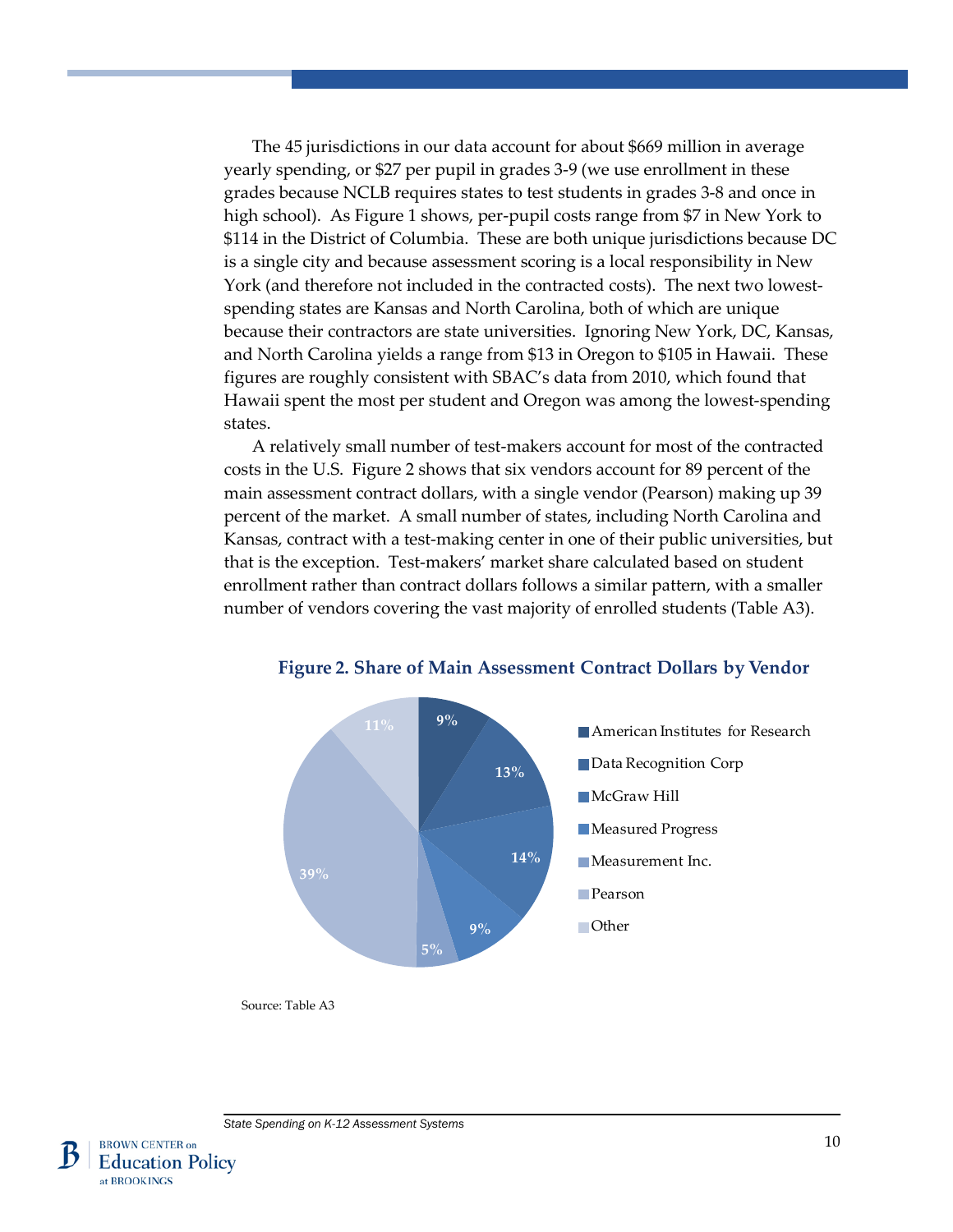*The 45 jurisdictions in our data account for about \$669 million in average yearly spending.*

Per-pupil contract costs vary noticeably by vendor, from a low of \$10-\$11 at the state universities in North Carolina and Kansas to a range of \$22-\$42 at the six main contractors that serve at least two states. There are two primary reasons that average costs vary by vendor. First, these vendors serve states with wideranging assessment systems, for example in terms of the amount of customization that is required to develop a test specific to an individual state. Second, prices can vary widely by vendor for the same exact test. This is seen most clearly when different vendors submit bids for the same contract. For example, in 2008 the Florida Department of Education considered bids from two bidders for a four-year contract for the development and administration of its assessment system. Pearson's winning bid received higher scores from reviewers, and came in at about \$200 million (37 percent) cheaper, than CTB McGraw-Hill's bid.[18](#page--1-1)

In addition to characterizing assessment contract costs and the types of additional tests included in those contracts, we also gathered data from state education agencies on the number and types of items included in state tests.[19](#page--1-0) We differentiated between multiple-choice and non-multiple-choice items because the latter are expected to be more expensive to develop and score than the former. Examples of non-multiple choice items include short answer questions and essays.[20](#page--1-2) Specifically, we obtained the number of each type of items included in the fourth- and eighth-grade reading and math tests. We chose these grades so as to have one grade from elementary school and one from middle school.

These data, which were obtained for all states except three (Maryland, Missouri, and Utah), are reported in Table A4 and indicate that states vary widely in the number of items included on state tests.<sup>[21](#page--1-3)</sup> For example, the average state has 52 multiple-choice items on its fourth-grade reading test, but this number ranges from 24 in Connecticut to 117 in Arkansas and 185 in Iowa. In most states, the large majority of questions are multiple-choice. However, counting items likely understates the importance of non-multiple-choice items given that these items tend to be more involved and count for more points (per item) than multiple-choice questions.

State assessment systems vary significantly in terms of their characteristics and their costs, but what is the relationship between characteristics and costs? Are there any measurable features of assessment programs, or the states themselves, that are systematically associated with costs? We address this set of questions by developing a descriptive model of contracted assessment costs.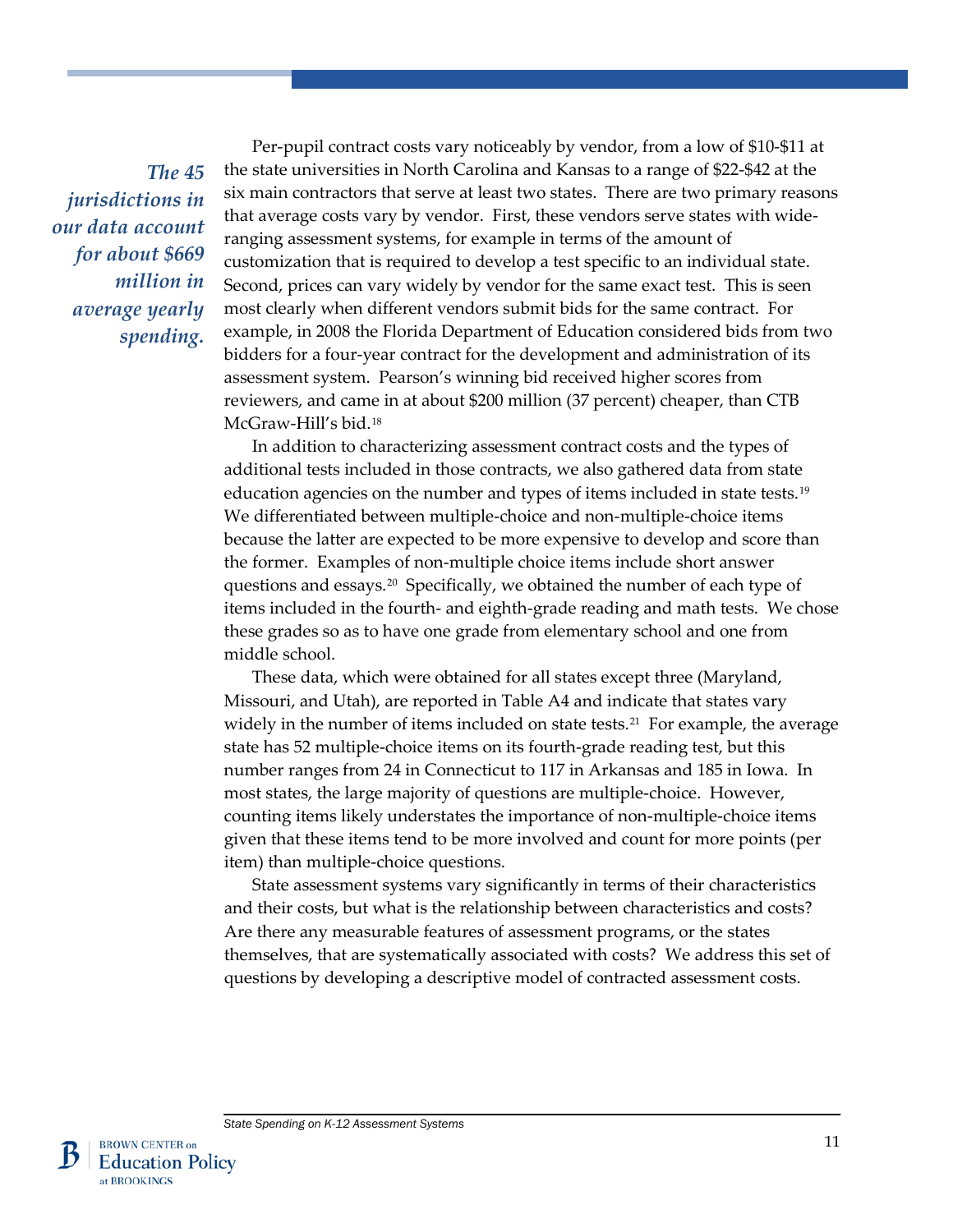#### **Model of Assessment Costs**

Assessment contract costs are in some ways like the price of airline tickets. A prospective passenger expects to pay more for travelling a greater distance, buying a ticket at the last minute, or traveling during a popular time of year. But the exact formula that translates these factors and others into the ticket price is opaque. When shopping for a ticket the would-be traveler simply sees a final price for a given trip.

Likewise, states expect to pay more for assessments that cover more grades and subjects, for developing more items and forms, and for replacing multiplechoice questions with items that cannot be scored by a computer. Like the budget airline ticket seeker on Kayak.com, the state assessment office can put out a request for proposals and seek bids from prospective vendors. The bids (and contracts with the winning bidders) often contain information on pricing, including detailed breakdowns in some cases, but they do not follow a formula that translates assessment system features into a price. Of course state assessment offices can negotiate with potential vendors, so two states may pay different amounts for roughly the same assessment contract.

The types of costs included in contracts with test-makers can be roughly categorized based on whether they are variable (i.e. increase as the number of students tested increases) or fixed (i.e. remain the same regardless of the number of students tested) and whether they are one-time or ongoing. A handful of examples are shown in Table 1.

|          | Fixed                             | Variable                        |
|----------|-----------------------------------|---------------------------------|
| One-time | Design of new test, item          | Statewide training sessions and |
|          | development                       | communications about a new      |
|          | Creation of new data system to    | test in the initial year        |
|          | store/analyze test-score data     |                                 |
|          | Determination of scores that      |                                 |
|          | indicate student "proficiency"    |                                 |
| Ongoing  | Development of new items          | Printing/mailing test booklets  |
|          | Development of multiple forms     | Scoring tests                   |
|          | of same test to mitigate cheating | Reporting results               |
|          | Upgrades to assessment system     |                                 |

#### **Table 1: Examples of Assessment-Related Activities**

The existence of both fixed and variable costs implies that, all else equal, larger states will pay less per student than smaller states because larger states spread their fixed costs over a greater number of students.<sup>[22](#page--1-4)</sup> For example, a state with 100,000 students that pays \$500,000 for item development and \$10 per test for administration and scoring will have total per-student costs of \$15. A state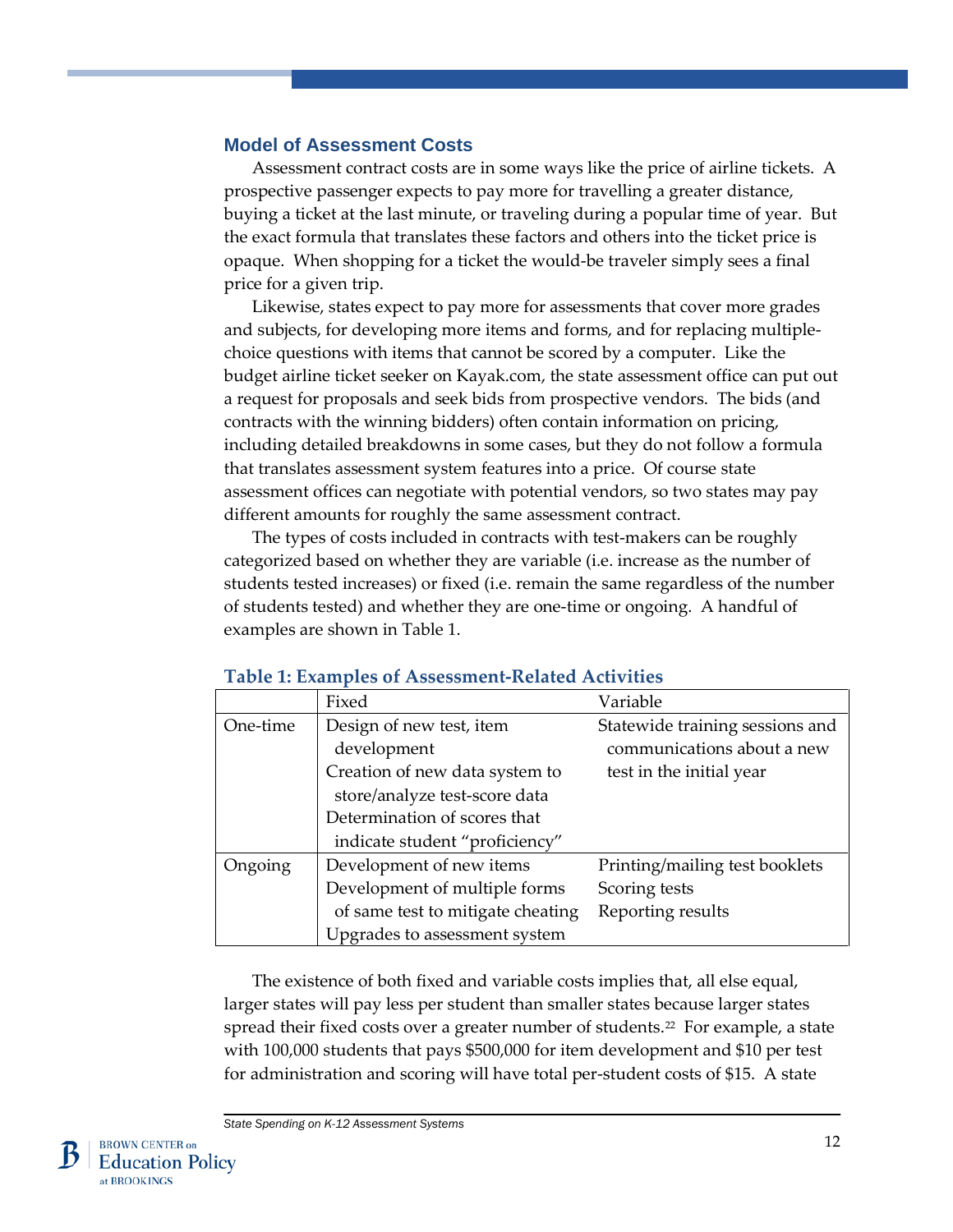*The key finding of our model is that the number of students is the only factor that is consistently related to perstudent expenditures.* 

with 1,000,000 students that faces the same prices will pay \$10.50 per student because the fixed costs amount to only \$0.50 per student. The larger state may in reality face even lower prices if it has greater bargaining power vis-à-vis the testing vendors because of the total contract being much larger than that of a smaller state.

Contract costs are also expected to be related to the tests covered by the contract, both in terms of their number and their characteristics. The addition of science or writing tests should add to the total cost, as should the use of items that are more expensive to develop and score. The division of responsibilities between the state and vendor will also affect the contract price. For example, contract costs will be lower if scoring is done by local schools rather than by the vendor.

With detailed data on contract costs broken down by subject, grade, number of students, number and types of items, etc., one could build a model of these costs "from the ground up." Ideally the data would include not just how much was charged for a given category of expenditures but how the price was computed. For example, the contract would indicate that the cost of \$80,000 to develop 50 multiple-choice items and 10 short-answer questions for a third-grade reading test was calculated as \$1,000 per multiple-choice item and \$3,000 per constructed-response question. This kind of detailed information could be used to build a model that estimates total assessment costs (perhaps averaging over the practices of different vendors) as a function of the key drivers of those costs as recorded in contracts.

In reality, assessment contract budgets vary widely in terms of the amount of detail they include and very few provide line-item amounts much less the underlying formulas used to calculate them. Some state contracts include little more than total amounts, usually broken down by year, and in some cases broken into large categories such as subject area and activity type (development, scoring, etc.). In order to take advantage of data from as many states as possible, we used the procedures described above to calculate basic information about each state's primary assessment contract, most importantly average yearly spending and the number of additional assessments included.

We use these data to fit a regression model of per-student assessment costs based on a relatively small number of factors that theoretically should be associated with costs. We focus on per-student costs in order to make it easier to interpret differences between larger and smaller states, as the number of students is the largest driver of overall spending given the significant amount of variable costs in assessment contracts. This descriptive model allows us to measure whether per-student costs are systematically related to each of the following factors: the number of students in the state in grades 3-9, the number and types of additional tests covered by the contract, average teacher salary in the state (a proxy for labor costs and the cost of living in the state), the average number of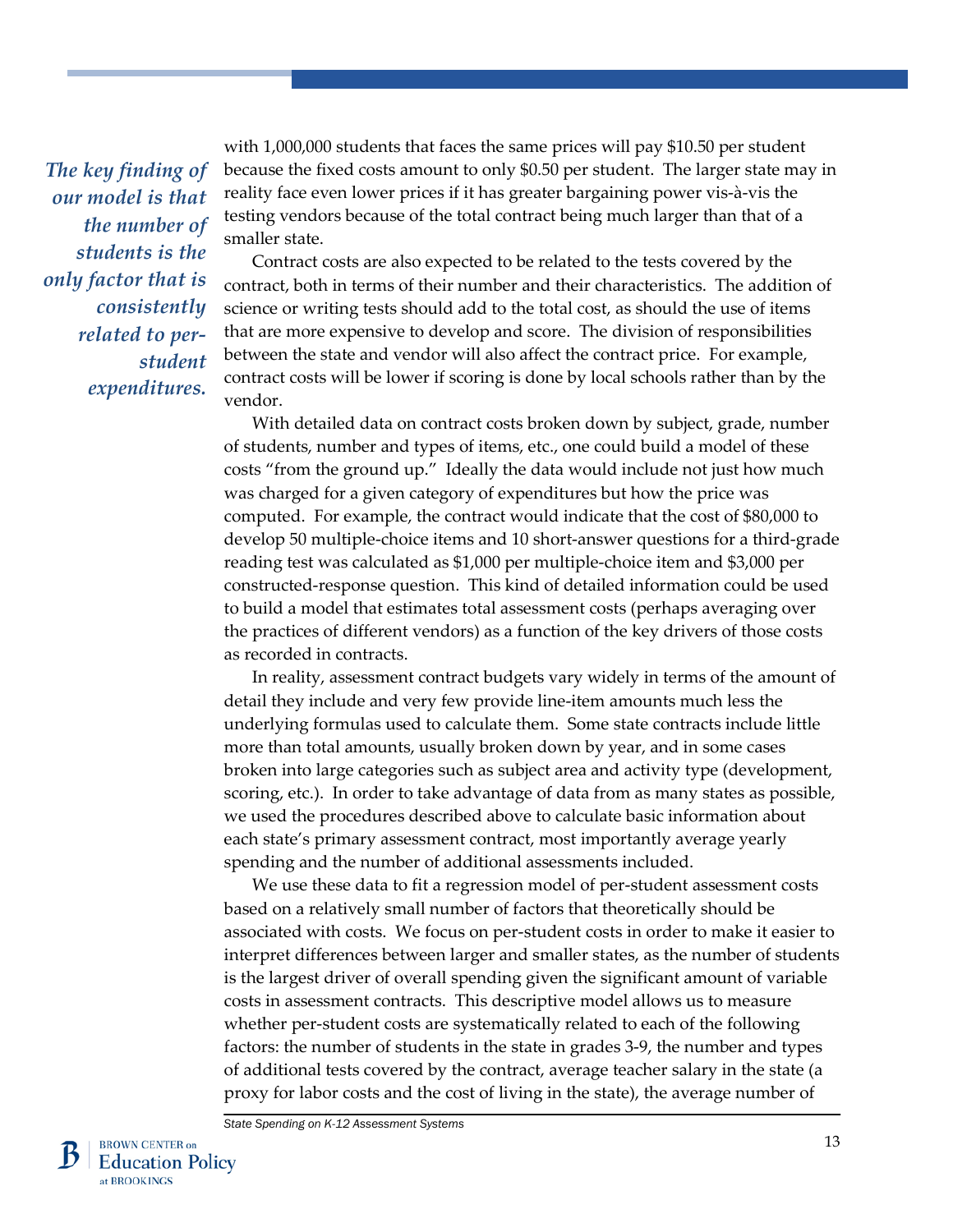items on the four tests we gathered data on, and the share of those items that are multiple choice. The specifics of this model are discussed in greater detail in Appendix B.

The key finding of our model is that the number of students is the only factor (among those we examined) that is consistently related to per-student expenditures. Figure 3 shows the estimated relationship using three different variants of our model. Model 1 examines the unadjusted relationship between enrollment and per-pupil costs, whereas Model 2 also takes into account the number of additional assessment types included, and Model 3 adds controls for average teacher salary, the average number of items, and the share of multiple choice items.



Source: Based on coefficients in Table B1

All three variants of this model indicate that per-pupil costs are significantly lower in larger states than in smaller states. The range of enrollments included in Figure 3 covers all states except for California (3.3 million students) and Texas (2.5 million). The most conservative estimates (Model 1) indicate that moving from a state with about 100,000 students in grades 3-9 (such as Maine or Hawaii)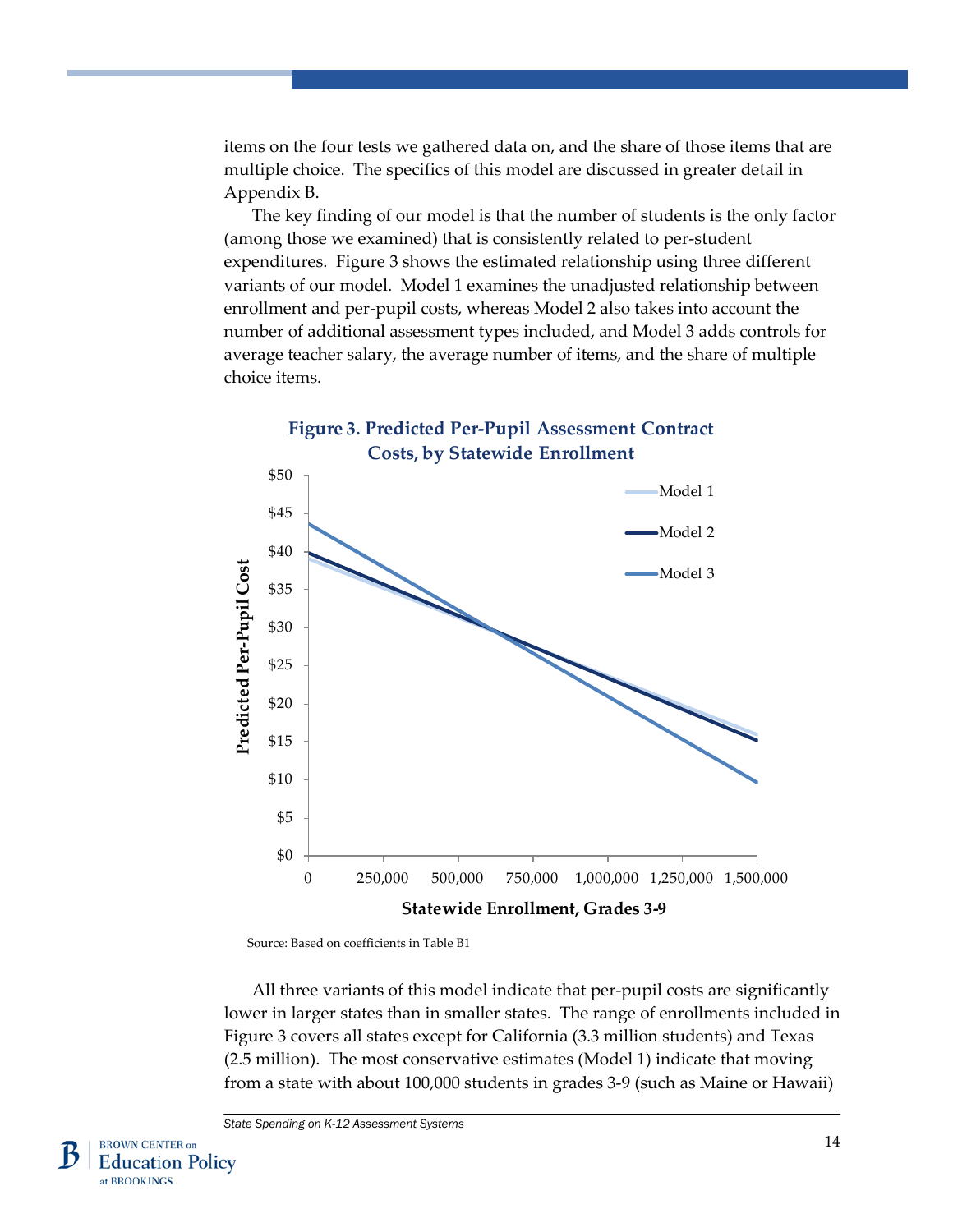*Moving from a state with about 100,000 students in grades 3-9 to one with about 1,000,000 students is associated with a decrease in perpupil assessment costs from \$37 to \$24, a savings of \$13 or about 35 percent.* to one with about 1,000,000 students (such as Illinois) is associated with a decrease in per-pupil assessment costs from \$37 to \$24, a savings of \$13 or about 35 percent. In other words, if the smaller state in this example could get the price paid by the larger state, the smaller state would save \$1.3 million per year. Conversely, if the larger state faced the per-pupil cost of the smaller state, it would pay \$13 million more per year than it currently does.

The other factors we included in our analysis were not consistently related to per-student assessment costs. We expected the number of additional assessment types included in the contract, average teacher salary, and the average number of test items to be positively associated, and the share of multiple choice items to be negatively associated, with costs. These estimated relationships are reported in Appendix B, but the bottom line is that they are measured with a great deal of imprecision and sometimes point in the opposite direction from what was expected.

It is important to emphasize that these results do not mean that these additional factors are unimportant in the determination of contract costs. The results only mean that we could not find a significant relationship between these factors and costs in our data. This likely results from contract costs being measured with some error in terms of consistency across states (given the different activities and tests included in different states' contracts) and the limited number of observations inherent in state-level datasets (even complete data would only have 51 data points).

Analyzing data that cover only a limited number of factors and are measured imprecisely is necessary in order to include as many states as possible and thus for the results to be relevant nationally. However, some states provided more detailed contract budget data that enable us to use a "case study" approach to examine a set of questions that we could not tackle using the national dataset. Specifically, we present evidence from a handful of states on the cost of assessments other than the main math and reading tests, costs by subject area, costs of different types of assessment-related activities (e.g., development, administration, and scoring), and the costs of developing new assessment systems.

#### **Costs of Different Tests and Testing Activities**

Most states administer tests in addition to the reading, math, and science tests required by NCLB.[23](#page--1-5) These include tests in subject areas such as social studies and writing that are administered in elementary and middle school; endof-course tests administered in high school; high school graduation exams; college entrance exams such as the ACT; modified assessments for students with disabilities; and others. Our focus on the main assessment contract enabled us to make the data more comparable across states, but a downside of doing so is ignoring the costs of states' other assessment activities.

*State Spending on K-12 Assessment Systems*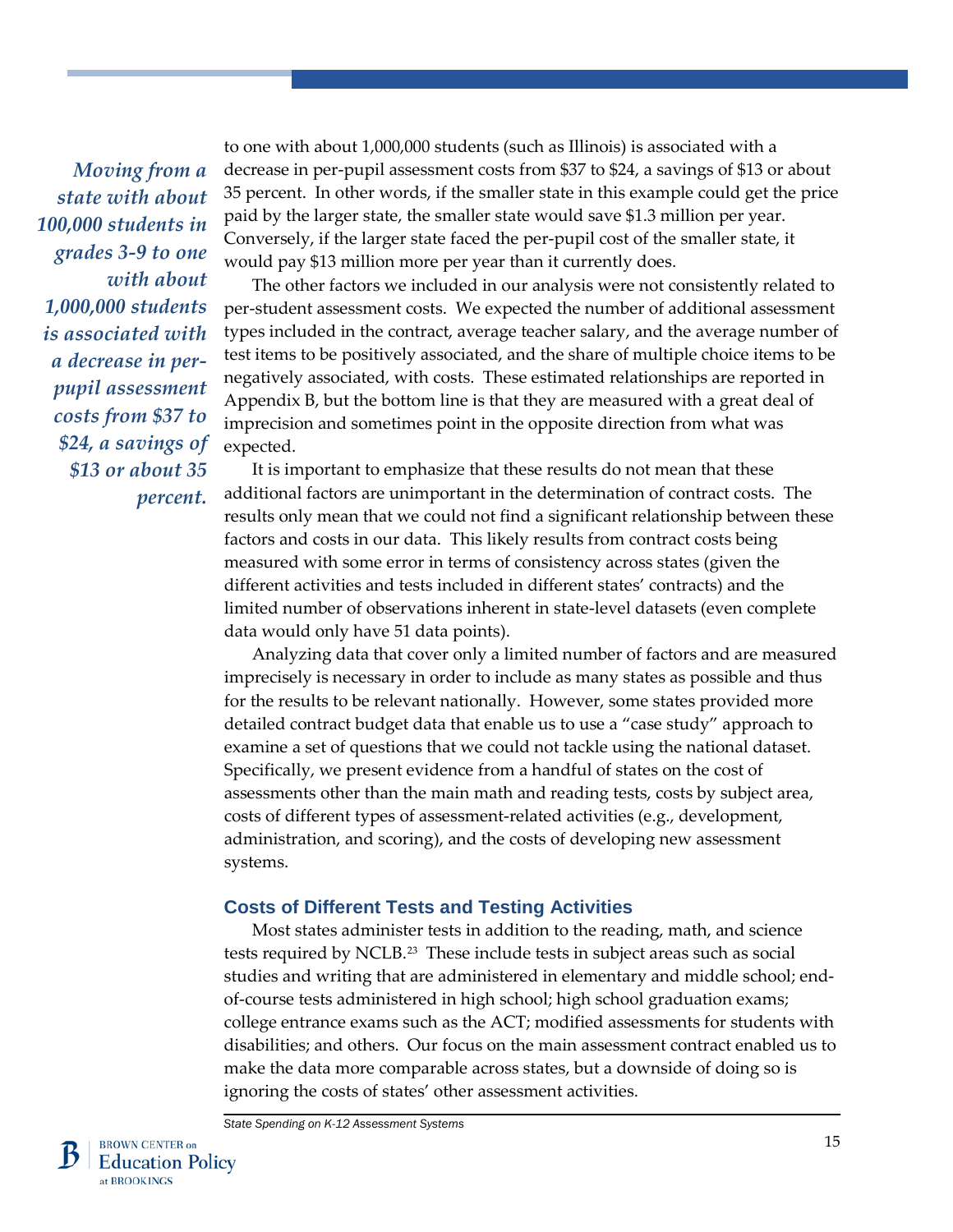To address the cost of assessments other than the ones covered by the primary contract, we examined all assessment-related contracts from five states for years in which the same assessments were given.<sup>[24](#page--1-6)</sup> On average, the main assessment accounted for about half of the total contract costs, ranging from 37 percent in Maryland (which spends a significant amount on high school assessments) to 62 percent in New Hampshire. The data for all five states are presented in Table A5, and Figure 4 highlights Alabama. In 2011, the main assessments in Alabama (the ARMT and Stanford 10 in math and reading) accounted for 56 percent of spending, with the high school graduation exam accounting for another 20 percent. The remaining quarter of spending was divided among a test for English language learners, a science test, the alternate assessment, and the ACT.



**Figure 4. Spending on Assessment Contracts in** 

Source: Table A5

The total amounts that states spend on different assessment contracts provide a sense of the range of assessments administered by states, but do not provide any information about whether certain types of activities are more expensive than others on a per-student basis. For example, the Alabama data presented in Figure 4 (depicting total spending by assessment contract) do not tell us whether the science assessment is more expensive on a per-student basis than the reading and math tests because although the science test is cheaper overall it is administered to fewer grades. However, we are able to calculate per-student assessment costs by subject in four states for which we have both total spending by subject and can estimate the number of students tested in each subject.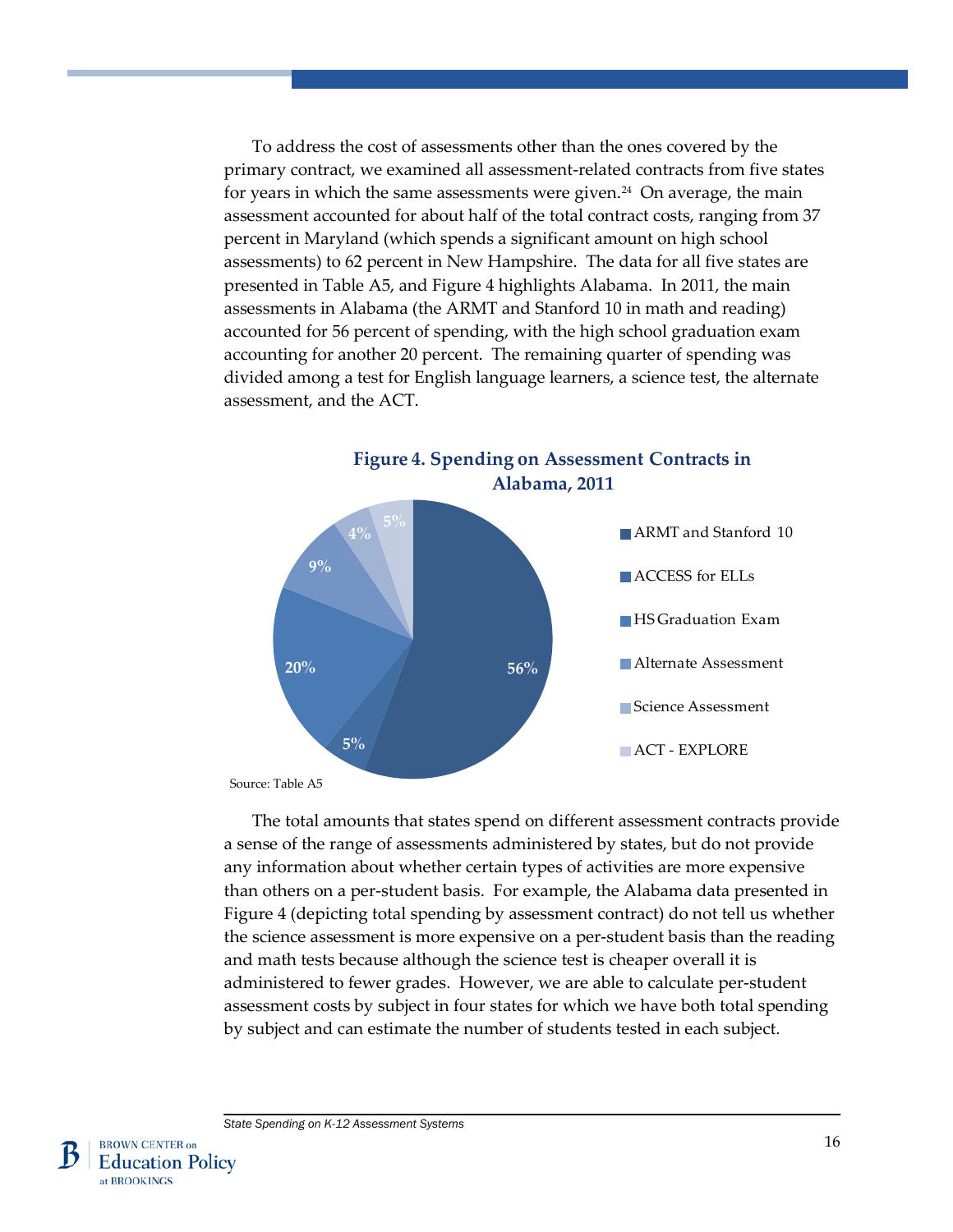Figure 5 presents per-student contract costs by subject area for these four states: Alabama, Missouri, New York, and Ohio. The data do not reveal any consistent patterns of spending by subject. One might expect reading tests to be more expensive than math tests because reading tests tend to include more nonmultiple-choice items that cost more to score. But the differences in reading and math costs in the three states where they can be separated are modest, with reading costs only \$0.20 per student more in Missouri, \$0.40 more in New York, and \$1.01 more in Ohio. Science tests are slightly more expensive than reading and math tests in Missouri, but noticeably less expensive in Alabama and Ohio. The Alabama writing test costs less per student than both reading/math and science.





Source: State Assessment Contracts

Costs vary somewhat, albeit inconsistently, by subject area in the states that we examined, but the division of costs by broad activity categories yields a more consistent pattern of results. Figure 6 shows assessment contract costs for different categories of expenditures in New Jersey. A majority of costs are devoted to scoring and reporting the exams, with about a quarter of costs going to printing, production, and delivery, and the balance going to development, meetings, training, and translation. Condensing these categories further indicates that about three-quarters of costs are going to test administration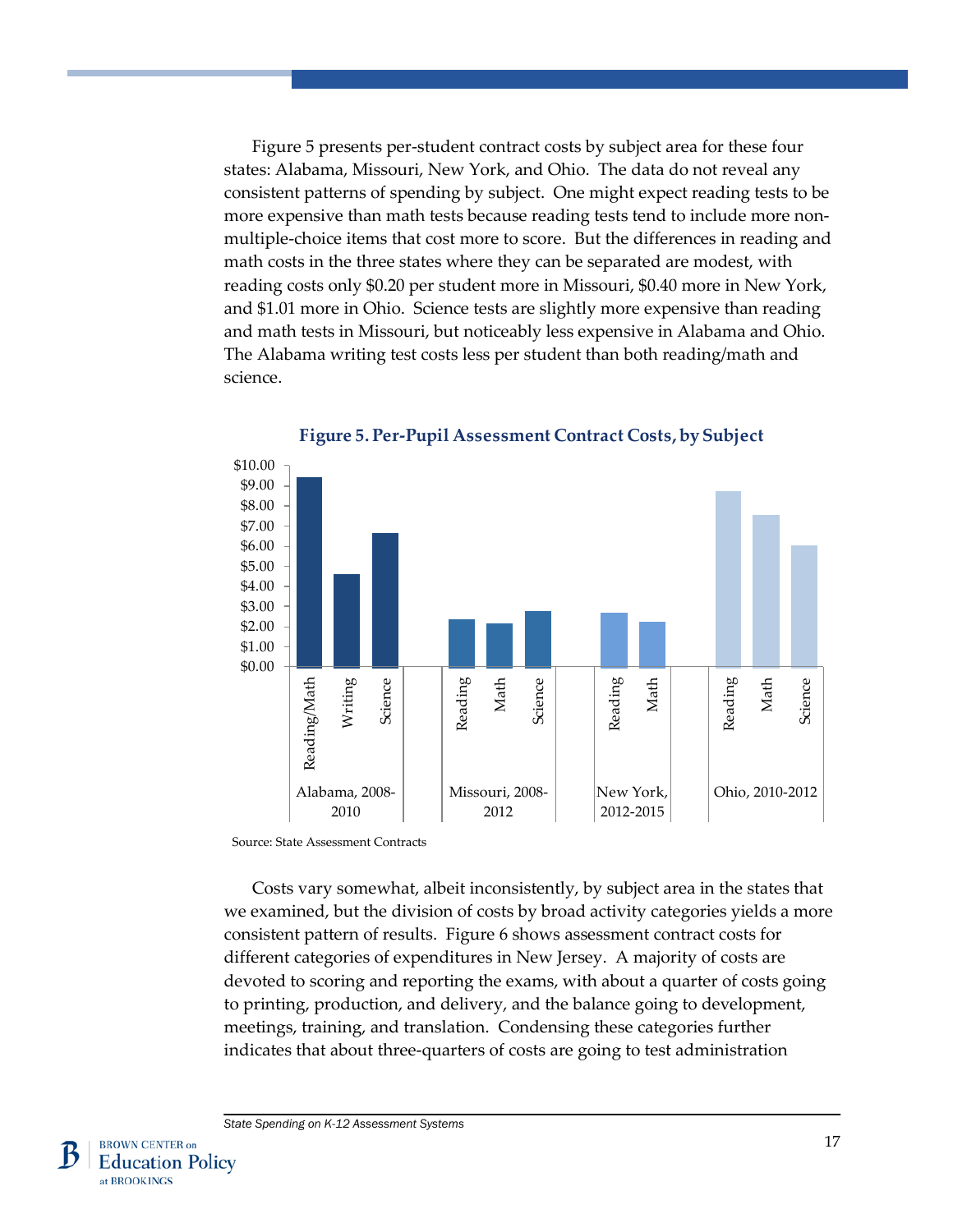

(scoring, reporting, printing, producing, and delivering) with the other quarter covering development costs (meetings, training, and translation).

**Figure 6: Assessment Contract Costs by Activity Type,** 

This breakdown is similar to that reported in the contracts of two other states, as shown in Table A6. The split between development and administration in Missouri's contract was 28/72 percent. In New Mexico, the split is roughly the same if one counts the materials and scoring costs that are billed directly to districts (and thus not included in our main analysis). The New York data do not follow this pattern, but that is likely because test scoring is a local responsibility in that state and thus is not included in the contract with the test-maker (except for the cost of training scorers and scoring a sample of exams from the state).

Finally, we examine the costs of developing new tests (which are distinct from ongoing item development costs). As discussed earlier, our nationwide analysis either ignores test development costs because they were incurred in earlier years or divides them evenly over the operational years of multi-year contracts. Figure 7 presents contract cost data from Alabama for the administration of its previous test (ARMT) and the development (and one year of administration) of its new test (ARMT+). The ARMT+ follows the same standards as the ARMT and has the same scoring, format, and item types. Key differences between the tests are the addition of a science assessment for grades 5 and 7 and increased rigor overall. For example, on the math tests the problems were rewritten at a higher level of difficulty, and on the ELA tests the reading passages were lengthened.[25](#page--1-7)

Source: Table A6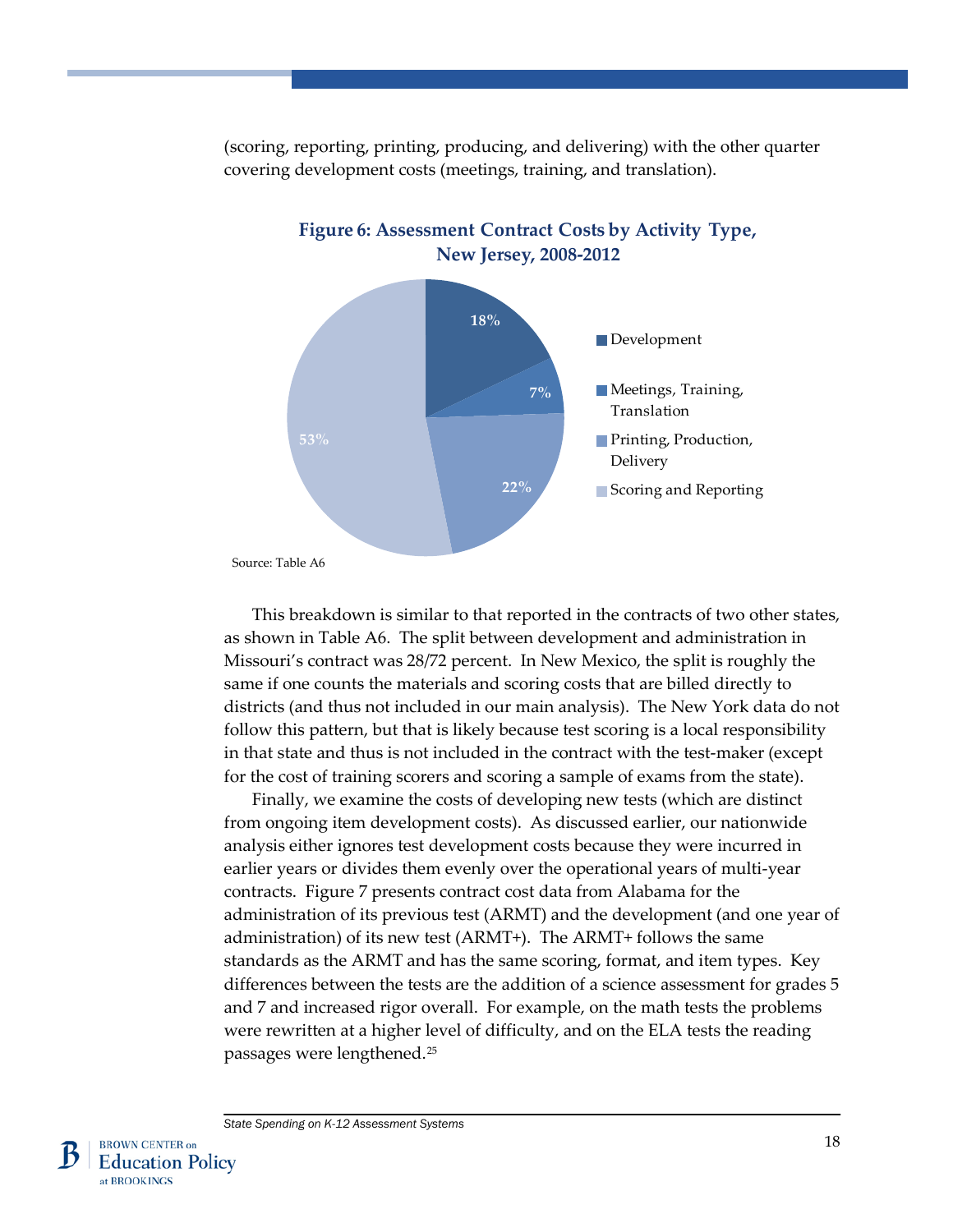

The up-front costs of developing the new test were substantial, with first-year development costs almost doubling the state's total spending on its main assessments (both old and new) in 2010. Development costs were lower in the second year, and then increased in the third year when the new test was implemented statewide for the first time. This example highlights how the handling of development costs affects the calculation of overall costs. For example, the 2012 costs of the ARMT+ were \$4.3 million. If instead all three years are counted for this one operational year, the total is \$12.7 million. But if the fourth year were to cost \$4.3 million, then the two-operational-year average of the four years of costs would drop to \$8.5 million.[26](#page--1-8)

Whereas the Alabama test was developed over two years, New York had a new test developed in one year, but the one-year development cost of \$8.5 million was similar to the two-year total in Alabama of \$8.4 million (the tests were not developed by the same vendor). Figure 8 shows New York's contracted annual costs in the operational years of \$6.5-7 million in 2013-2015 and \$3.3 million in the last year.<sup>27</sup> Dividing the total five-year contract over the four operational years yields a yearly cost of \$8 million, which of course would decrease if the test were kept in place for additional years beyond the initial contract. The Alabama and New York examples highlight how decisions about how to allocate costs across years make it difficult to compare costs across states.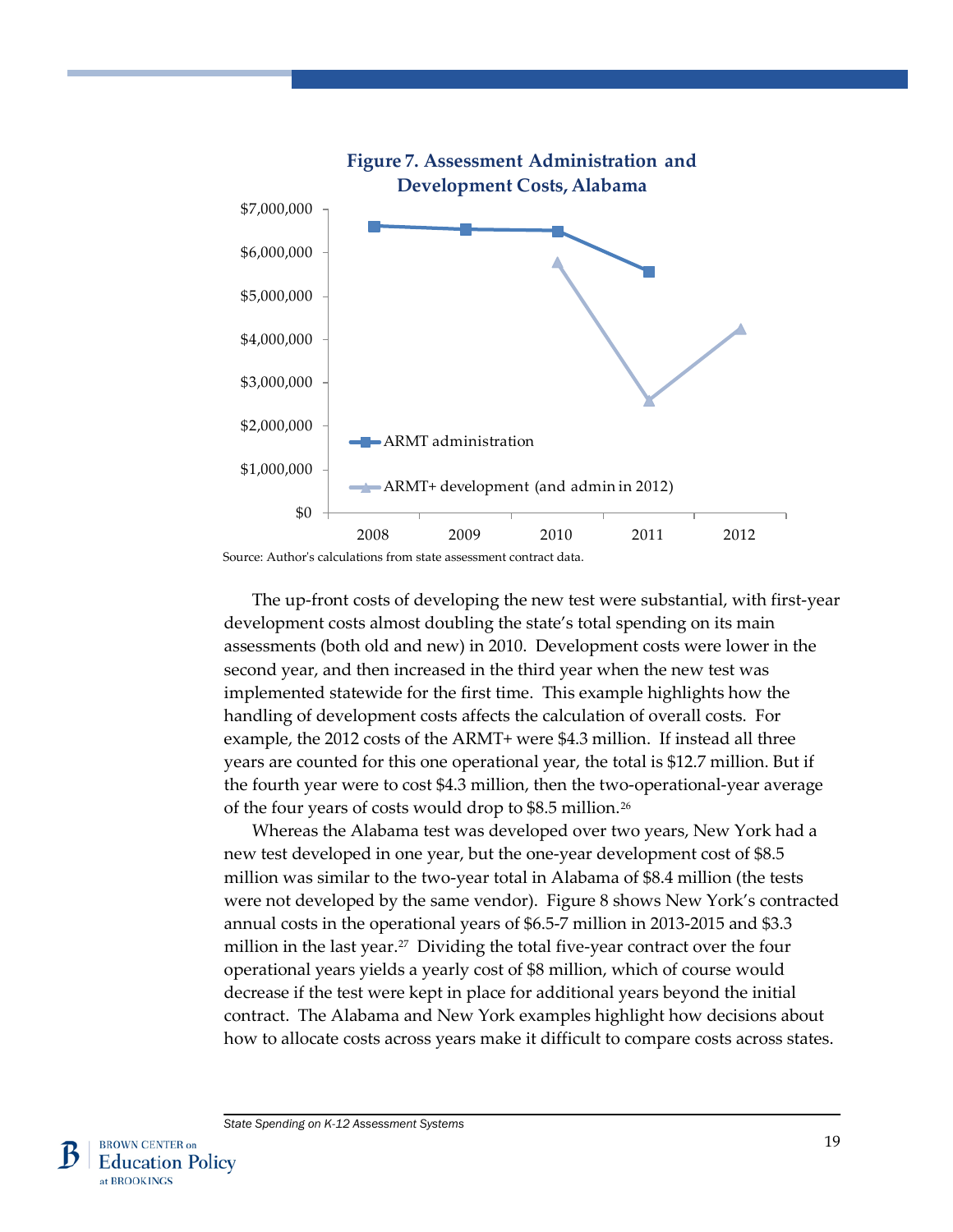

**Figure 8. Assessment Costs During Development and** 

Source: Author's calculations from state assessment contract data.

These case studies are not meant to offer comprehensive information on the questions they are used to address, but rather to offer preliminary evidence on the kinds of questions that cannot be addressed with the national data. They also show the kind of detailed information that is available in contracts from some states, which is fertile ground for future research on the costs of assessment systems.

#### **Saving by Collaborating**

The new data assembled for this report indicate that total contracted costs of states' primary assessments amount to \$669 million annually. Adjusting this estimate to account for the fact that six percent of students are located in states for which we were unable to obtain data increases the estimated total to \$723 million.[28](#page--1-10) Continuing this back-of-the-envelope calculation, we can also account for contracted spending on other assessments, which the discussion above indicates may be as large as the main assessments, as well as the state-level spending on assessment-related activities that are not contracted out (most importantly the personnel in state assessment offices).<sup>29</sup> The resulting rough estimate of nationwide state-level spending on assessments is \$1.7 billion per year.

Is the United States over- or under-investing in student assessment? Testing critics would likely point to a figure like \$1.7 billion and charge that such a huge sum of money would be better spent on other uses, especially at a time when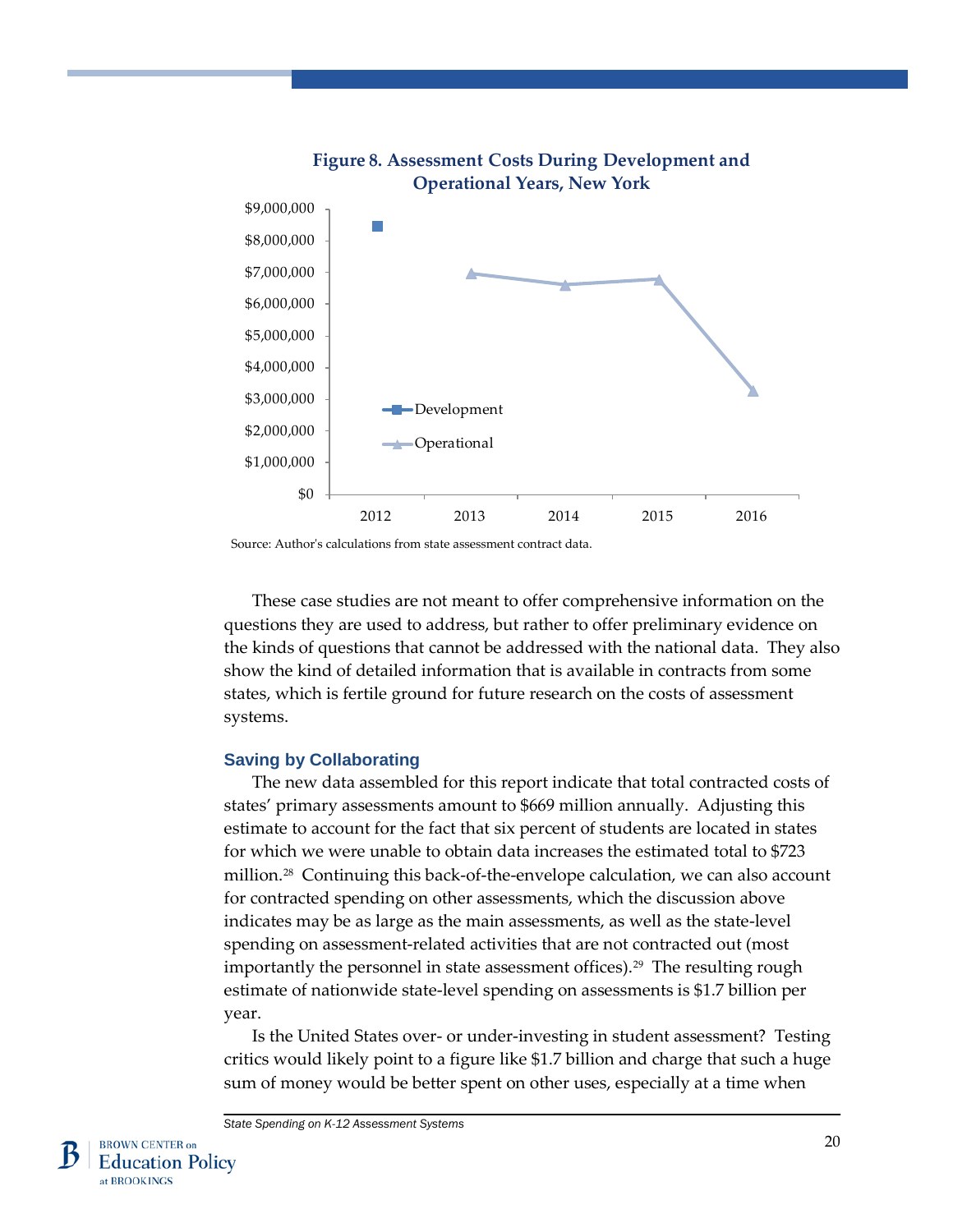*Were all assessment activities to cease and the state-level funding to be used to hire new teachers, the pupilteacher ratio would only fall by 0.1 students, from 16.0 to 15.9.*

budget cuts are being made in many states. But \$1.7 billion amounts to onequarter of one percent of annual K-12 education spending in the U.S., or about \$34 per student (\$65 per student in grades 3-9).<sup>[30](#page--1-12)</sup> Were all assessment activities to cease and the state-level funding to be used to hire new teachers, the pupilteacher ratio would only fall by 0.1 students, from 16.0 to 15.9. If instead the costs were devoted to an across-the-board increase in teacher salaries, the average teacher would see her pay increase by one percent, or about \$550.<sup>[31](#page--1-13)</sup>

Another way to look at these figures is that the U.S. is spending too little on assessment systems given the increasingly prominent role played by standardized testing in education policy. Test scores are used to hold all schools accountable as mandated by NCLB; many states require students to pass tests in order to graduate from high school; and districts across the country are starting to evaluate teachers based in part on their students' performance on assessments. Concerns about multiple-choice tests leading to low-quality, "drill and kill" instruction are not concerns about testing per se but about test quality.<sup>[32](#page--1-14)</sup> Upgrades to assessment systems that mitigate their unintended consequences are likely to increase costs, but such investments may be warranted given the importance of the tests and the relatively low level of per-pupil spending currently devoted to them.

In times of fiscal exigency, additional resources for upgrades to assessment systems are unlikely to be forthcoming. A clear strategy for cost savings is for states to collaborate on assessments so as to share the fixed costs of test and item development over larger numbers of students.[33](#page--1-15) This strategy is not a novel one, and is already being pursued by the 45 states that are members of PARCC or SBAC (or both). But this report provides new evidence on the cost savings likely to be realized through such collaborations.<sup>[34](#page--1-16)</sup> These cost savings could be used to obtain higher-quality assessments, reallocate funds to another purpose, or absorb budget cuts.

Figure 9 shows the cost savings (as a percentage of currently predicted costs) for hypothetical states of different sizes, based on the total number of students enrolled in grades 3-9 in the states participating in the collaboration. The savings are based on the most conservative estimates shown in Figure 3. Smaller states have the most to gain in percentage terms because their tests are the most expensive to begin with, but larger states often save more in absolute dollar amounts. For example, a state with 100,000 students that joins a consortium of states containing 1 million students saves 37 percent, as compared to 25 percent savings for a state with 500,000 students that joins the same consortium. But the smaller state saves \$1.4 million, as compared to \$3.9 million for the larger state.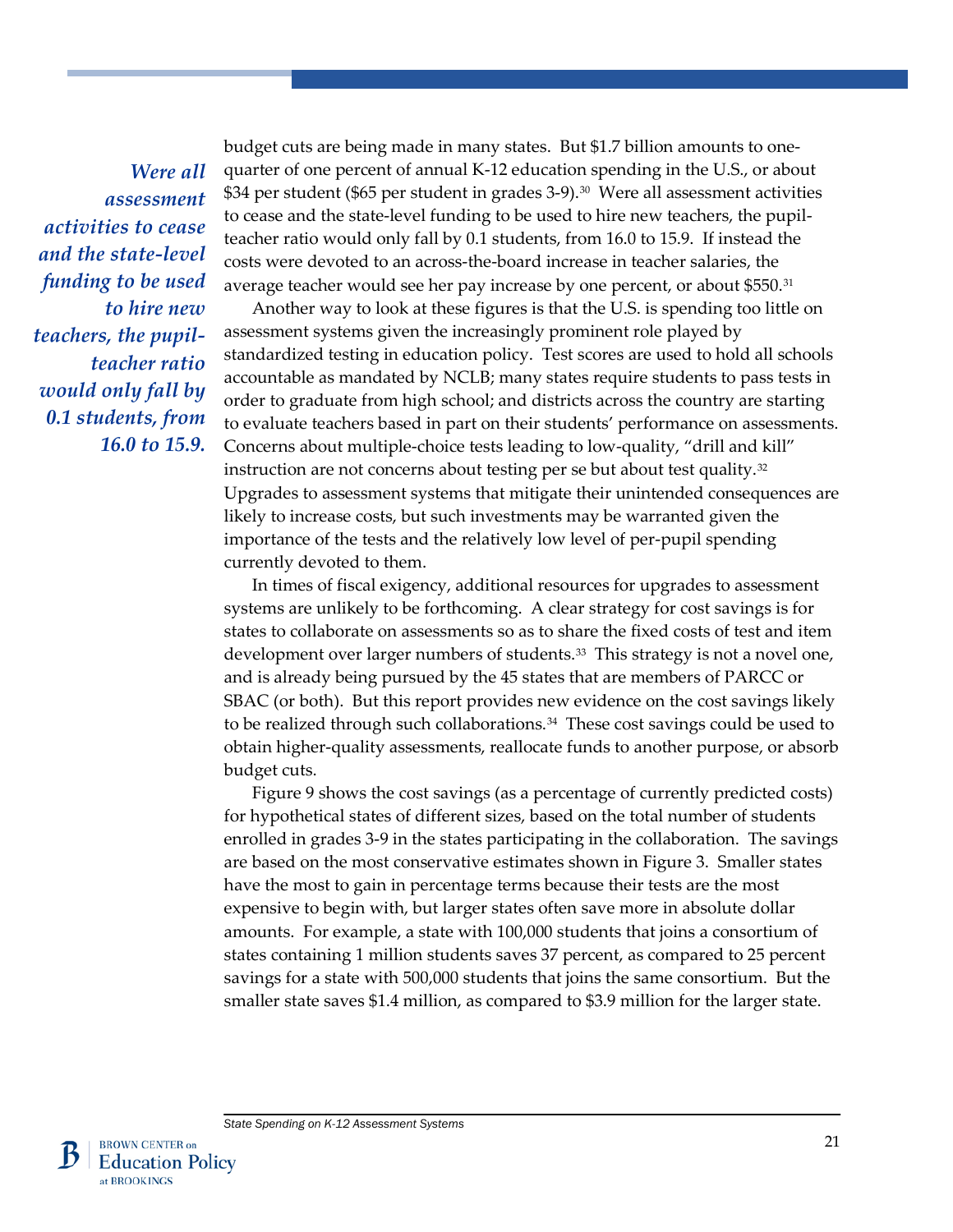

Source: Author's calculations based on coefficients in Table B1

The great advantage of cost savings achieved through an assessment consortium is that they do not necessarily have implications for test quality. Other methods of cost savings, such as relying more on multiple-choice items or reducing the number of items developed and forms created, may make tests easier to game or cheat. But collaborating with other states achieves cost savings simply by spreading fixed costs over more students, although of course these collaborations do entail the non-monetary cost of using an assessment that is not designed specifically for a single state.

It is important to emphasize that although our estimates are certainly relevant to the work of the Common Core consortia, they cannot be used on their own to estimate the cost savings from joining one of the consortia for at least two reasons. First, the consortia are developing assessments with features such as computer-based testing that were not part of most of the assessments covered by our cost data. Second, we only estimate cost savings for assessment consortia of up to 1.5 million students because that is the range of enrollment for the vast majority of states in our data (only two states, California and Texas, are larger). There surely could be additional savings to forming even larger consortia of states, but we prefer to be cautious by not extrapolating beyond the data underlying our model. PARCC members include 23 states containing 12.9 million students in grades 3-9, and SBAC states number 25 with 10.5 million students.[35](#page--1-17) Presumably there will be significant savings, all else equal, from spreading the fixed costs of testing over such large numbers of students, but we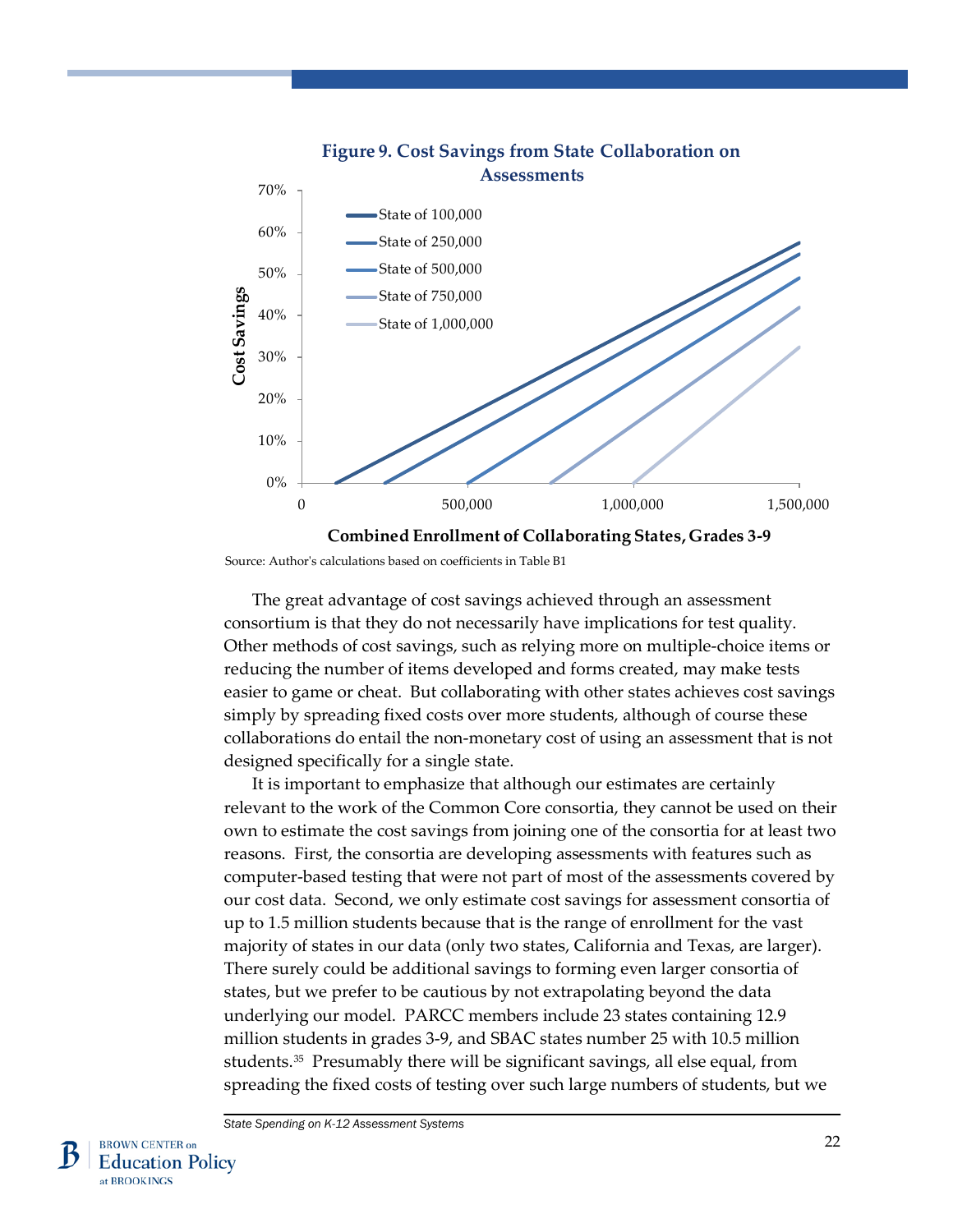*There are good reasons why states, especially small ones, should not go it alone when it comes to assessments.* cannot put a dollar figure on those savings because there simply aren't data on which to base such a projection.

This report is also agnostic regarding the Common Core consortia because it is not clear whether it is better for states to have a choice of two large consortia or a larger number of smaller consortia. Larger consortia can spread out fixed costs over larger numbers of students, but without much competition they may not have much of an incentive to operate efficiently. Likewise, a smaller number of larger consortia means that states will have fewer choices and thus may be less likely to find a consortium that is a good match for their education system.

Smaller consortia may not have the same cost advantages as larger ones, but may find it easier to balance the competing needs of member states. The New England Common Assessment Program (NECAP), which New Hampshire, Rhode Island, and Vermont created in the wake of NCLB's requirement to test students in additional grades, is an example of this kind of collaboration. The NECAP was first administered in 2004, and Maine joined the consortium in 2007. One commentator described the choice the New England states faced as "multiple choice or collaboration" because retaining non-multiple-choice items would have been costly had the states chosen to comply with NCLB's requirements on their own.[36](#page--1-18)

Our contract cost data provide some suggestive evidence that participating in NECAP has led to significant cost savings for the participating states. The four NECAP states had average per-student spending of \$33, roughly half of the \$62 spent by the ten other states with total enrollments of less than 200,000. Dropping the two jurisdictions with the highest spending (DC and Hawaii) reduces the difference from \$29 to \$17 per-pupil. Differences between NECAP and non-NECAP states in enrollment, the number of additional tests covered by the contract, and average teacher salary in the state do not explain the apparent cost savings enjoyed by the NECAP states.

There are good reasons why states, especially small ones, should not go it alone when it comes to assessments. Whether larger consortia like PARCC and SBAC are a better choice than smaller ones like NECAP may well vary by state, and it may make sense for states to join or form different consortia for different elements of their assessment systems. For example, even though Maine is a NECAP member it uses its own high school graduation exam. One could imagine consortia forming for different kinds of tests, ranging from elementary science tests to high school graduation exams. Assuming cost-sharing arrangements can be agreed upon, states might choose to join SBAC for math and PARCC for reading, NECAP for science, and form a new consortium for their high school end-of-course exams[.37](#page--1-8)

In order to make informed decisions about assessment contracts, states need access to good information on pricing. In the current system, states usually put out requests for proposals on which contractors then bid. The resulting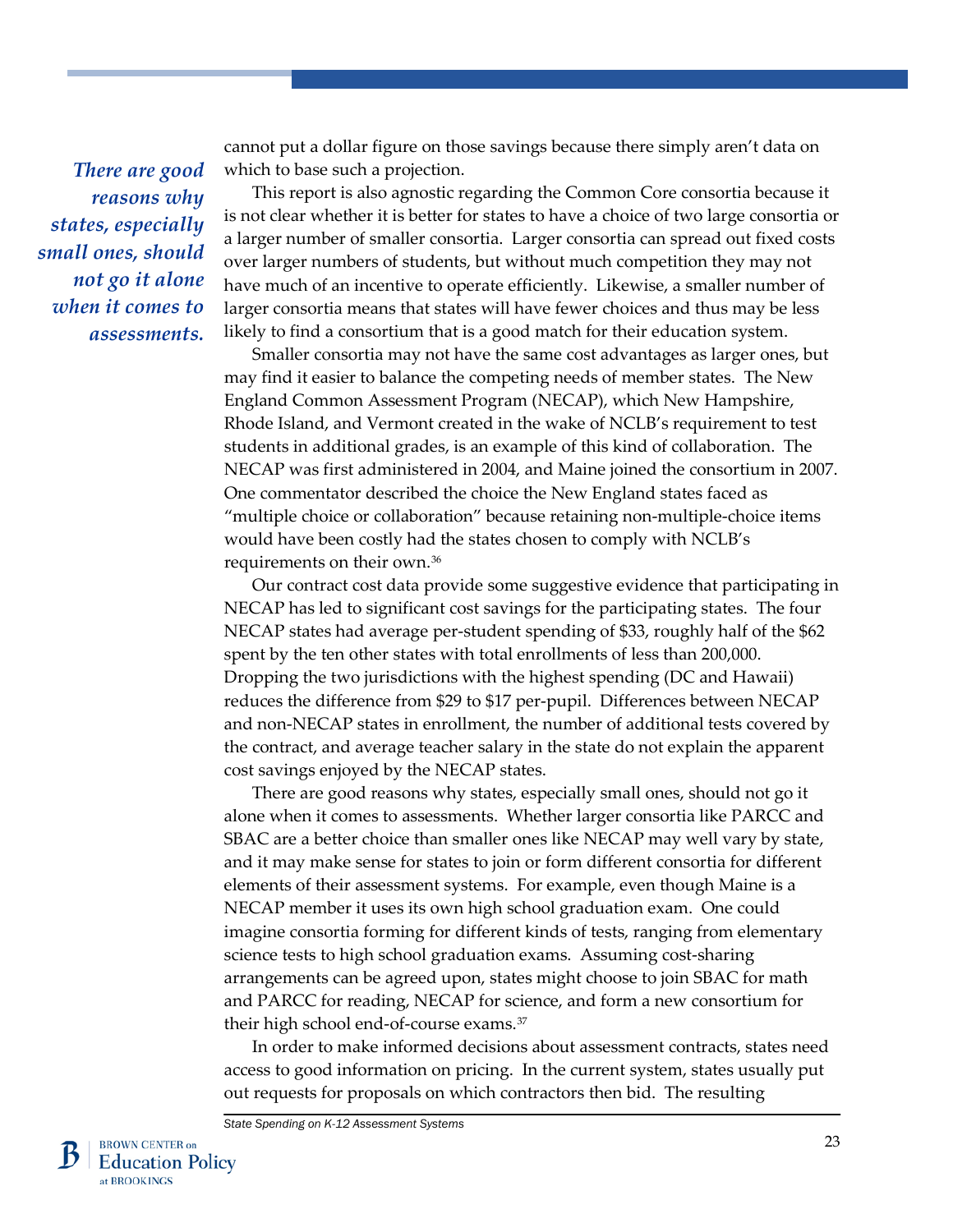*Larger states, or consortia of states, should use their market power to encourage testmakers to divulge more details of their pricing models.* 

agreements between states and contractors often contain little detail on how the bottom-line price was determined, so the only way states can learn the price of alternative versions of the assessment is to ask the contractor for the price of specific configurations. Furthermore, assessment officials are often frustrated by practices such as the frequent asymmetry between the price of adding an item to a contract and the savings from deleting the same item from the contract (the latter is often substantially smaller than the former).<sup>[38](#page--1-19)</sup>

Larger states, or consortia of states, should use their market power to encourage test-makers to divulge more details of their pricing models. Ideally, states would be provided with the formula used to calculate the price of their assessment contracts and thus be able to manage the trade-offs between cost and quality. But at a minimum, states should have access to breakdowns of assessment costs by item type, know what the (per-student) savings are to testing more students (perhaps by collaborating with another state), etc. Increased transparency in the market place would sharpen competition among the small group of vendors that develop and administer a large majority of the tests in the U.S., perhaps enhancing efficiencies in ways that would yield savings to states and taxpayers.

It is clear that the market for assessments is changing rapidly with the shift toward the Common Core assessments that most states have committed to adopting. But at present the assessments being developed by PARCC and SBAC only cover math and reading, leaving the balance of assessment selection decisions to individual states. As implementation of the Common Core standards proceeds, states should conduct a parallel experiment with smallerscale collaboration on assessments (and perhaps standards as well) in other subject areas. Only this sort of experimentation will produce the kind of evidence that is needed for states to design and implement high-quality assessment systems at a cost they can afford.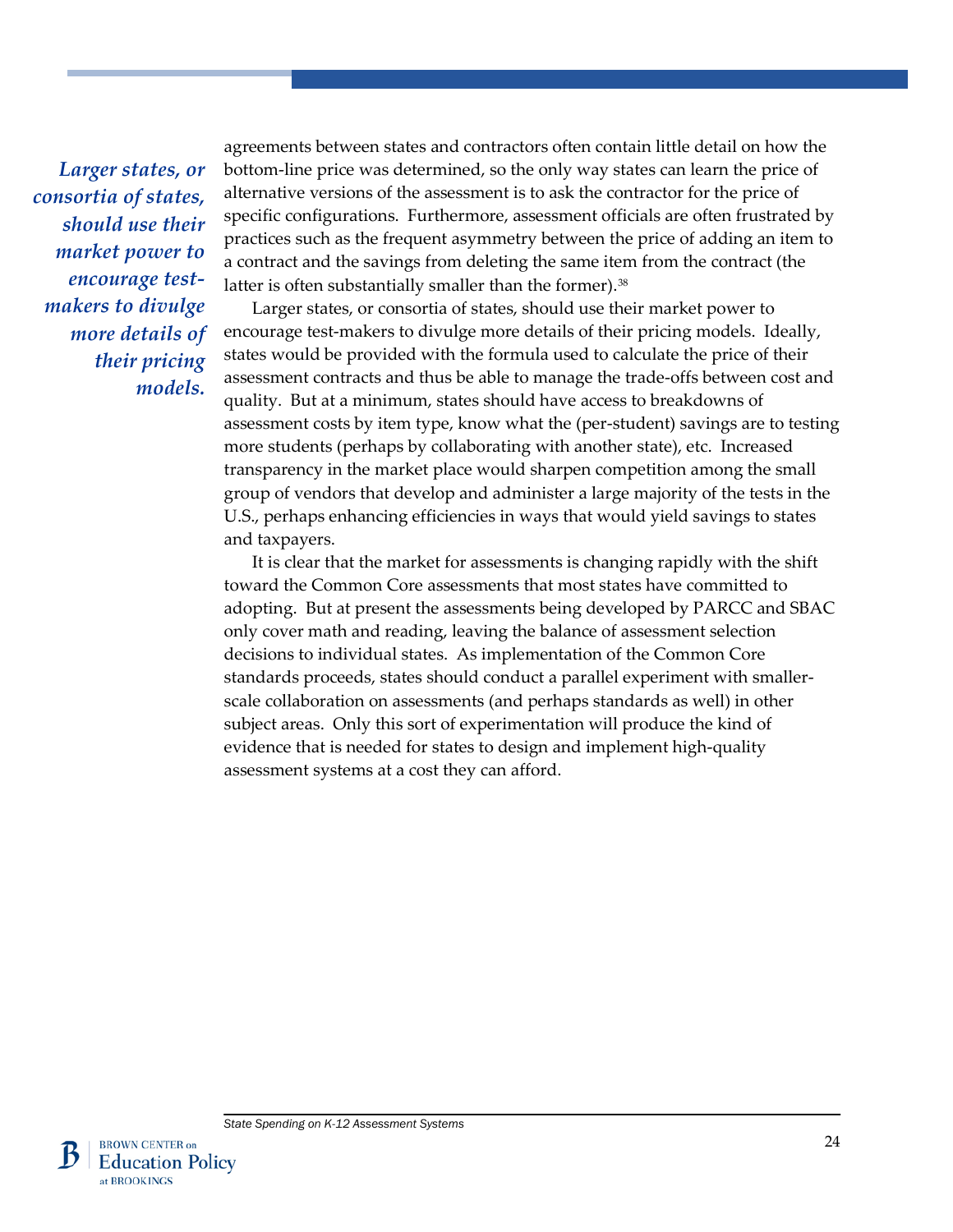# Appendix A: Tables

|               |              | Per Test   |                          |                          |
|---------------|--------------|------------|--------------------------|--------------------------|
| State         | 2001 (Hoxby) | 2001 (Pew) |                          | 2010 (SBAC) 2010 (PARCC) |
| Alabama       |              | \$7        | \$29                     | \$13                     |
| Alaska        |              | \$33       |                          |                          |
| Arizona       | \$11         | \$7        |                          | \$8                      |
| Arkansas      |              | \$10       |                          | \$24                     |
| California    | \$26         | \$9        |                          |                          |
| Colorado      | \$21         | \$20       | \$36                     | \$16                     |
| Connecticut   | \$21         | \$5        | \$51                     | $\qquad \qquad -$        |
| Delaware      | \$44         | \$44       | \$67                     | \$5                      |
| Florida       |              | \$12       | $\overline{\phantom{0}}$ | \$14                     |
| Georgia       | \$6          | \$13       | \$17                     | \$6                      |
| Hawaii        |              | \$10       | \$123                    | -                        |
| Idaho         | \$21         | \$4        | \$35                     |                          |
| Illinois      |              | \$11       |                          | \$17                     |
| Indiana       | \$32         | \$25       |                          | \$16                     |
| Iowa          |              | \$0        | \$24                     |                          |
| Kansas        |              | \$3        | \$11                     |                          |
| Kentucky      | \$24         | \$17       | \$25                     | \$15                     |
| Louisiana     |              | \$17       |                          | \$13                     |
| Maine         |              | \$20       | \$73                     |                          |
| Maryland      | \$32         | \$26       |                          | \$32                     |
| Massachusetts | \$27         | \$27       |                          | \$25                     |
| Michigan      | \$9          | \$12       | \$22                     |                          |
| Minnesota     | \$17         | \$8        |                          |                          |
| Mississippi   |              | \$20       |                          |                          |
| Missouri      | \$20         | \$20       | \$12                     |                          |
| Montana       |              | \$2        | \$37                     |                          |
| Nebraska      |              | \$7        |                          |                          |
| Nevada        |              | \$13       | \$30                     |                          |
| New Hampshire | \$13         | \$16       | \$31                     |                          |
| New Jersey    | \$17         | \$17       | \$45                     | \$19                     |
| New Mexico    |              | \$3        | \$77                     | \$6                      |

# **Table A1. Previous Estimates of Spending on State Assessment Systems**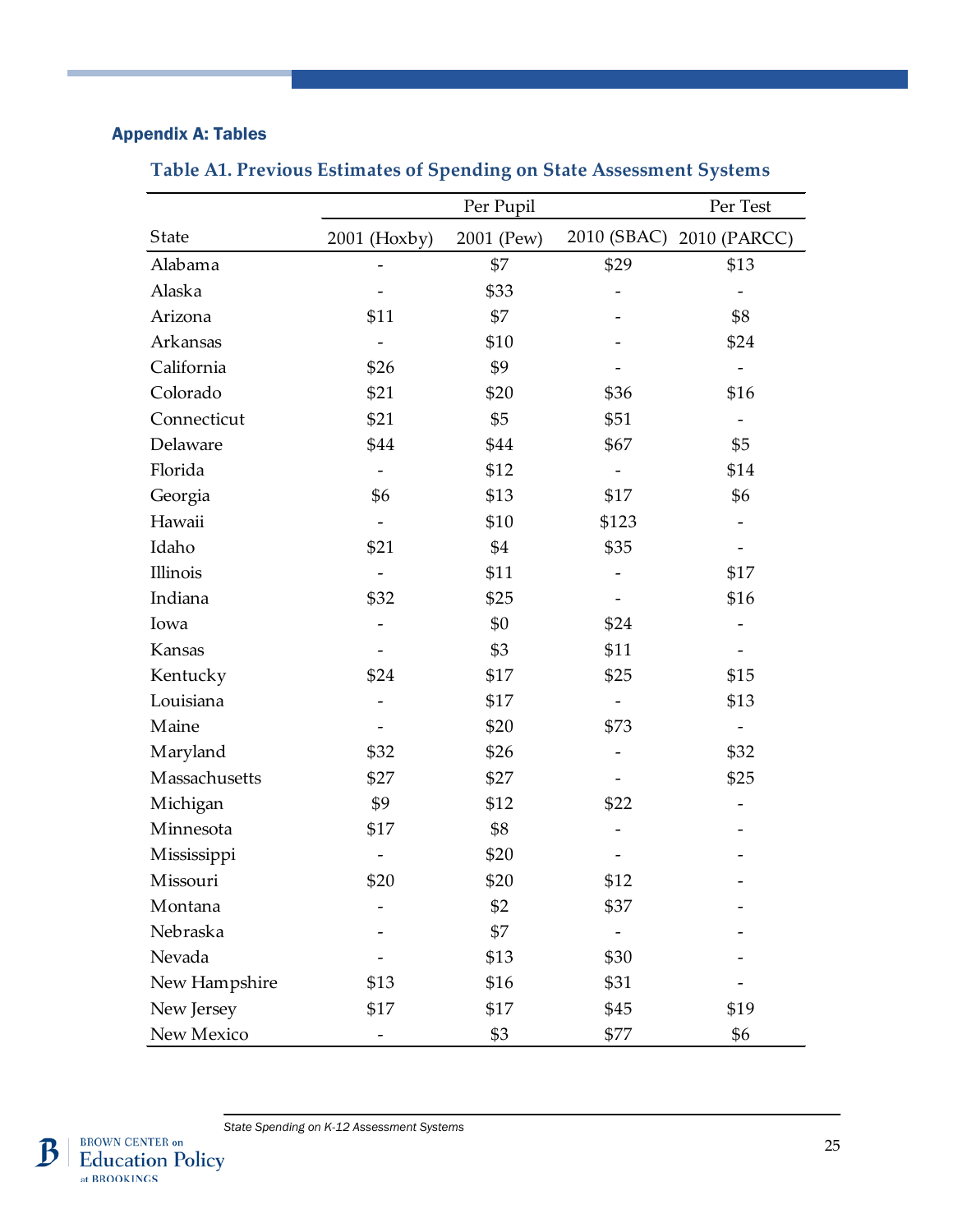|                | Per Pupil      |            |      | Per Test                 |  |  |
|----------------|----------------|------------|------|--------------------------|--|--|
| State          | $2001$ (Hoxby) | 2001 (Pew) |      | 2010 (SBAC) 2010 (PARCC) |  |  |
| New York       | \$6            | \$6        |      |                          |  |  |
| North Carolina |                | \$11       | \$9  |                          |  |  |
| North Dakota   |                | \$2        | \$72 |                          |  |  |
| Ohio           | \$11           | \$9        | \$52 | \$23                     |  |  |
| Oklahoma       |                | \$5        | \$40 | \$13                     |  |  |
| Oregon         |                | \$17       | \$16 |                          |  |  |
| Pennsylvania   | \$11           | \$11       | \$31 | \$14                     |  |  |
| Rhode Island   |                | \$19       |      | \$16                     |  |  |
| South Carolina | \$2            | \$16       | \$42 | \$12                     |  |  |
| South Dakota   |                | \$7        | \$97 |                          |  |  |
| Tennessee      |                | \$22       |      | \$12                     |  |  |
| Texas          | \$27           | \$9        |      |                          |  |  |
| Utah           |                | \$4        | \$7  |                          |  |  |
| Vermont        |                | \$6        | \$36 |                          |  |  |
| Virginia       | \$22           | \$21       |      |                          |  |  |
| Washington     | \$19           | \$10       | \$46 |                          |  |  |
| West Virginia  | \$17           | \$2        | \$60 |                          |  |  |
| Wisconsin      | \$8            | \$3        | \$25 |                          |  |  |
| Wyoming        |                | \$24       |      |                          |  |  |

# **Table A1 continued**

Notes: Data for the District of Columbia are not included in any of these data sources. Amounts are in 2012 dollars. Hoxby numbers include all accountability costs (not just assessment). Pew numbers are based on telephone survey to states (which include "only the cost of developing, administering and correcting the state test") and total pre-K-12 enrollments provided to Pew by Education Week. SBAC numbers includes only mathematics and ELA assessment costs, and only students in grades 3- 8 and 11 were counted in cost per student calculations. PARCC numbers reflect cost per student per test.

Sources: Caroline M. Hoxby, "The Cost of Accountability," in School Accountability, Williamson M. Evers & Herbert J. Walberg, eds. Stanford, CA: Hoover Institution Press (2002); Tiffany Danitz. Special Report: States Pay \$400 Million For Tests in 2001. Stateline, Pew Center on the States. February 27, 2001. Online at http://www.pewstates.org/projects/stateline/headlines/special-reportstates-pay-400-million-for-tests-in-2001-85899393054; SBAC Race to the Top Application (appendices, p. 189); and PARCC.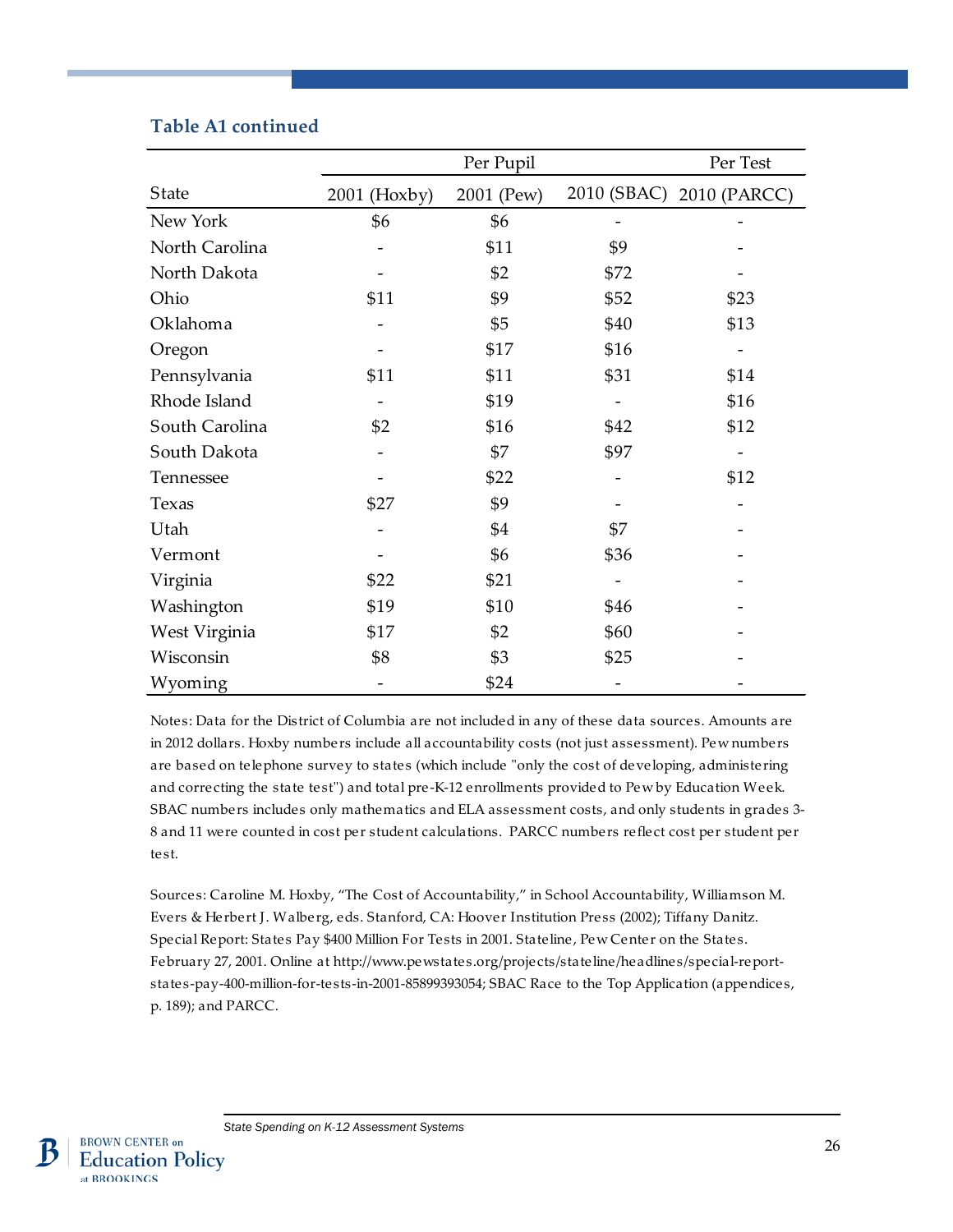| <b>Tapie A2. Main Assessineur Contract Pass</b> |           |              |             |                   |                                        |            |
|-------------------------------------------------|-----------|--------------|-------------|-------------------|----------------------------------------|------------|
|                                                 | Years     | Yearly       | Enrollment, | Cost per          |                                        | Additional |
| <b>State</b>                                    | Included  | Amount       | Grades 3-9  |                   | Student Primary Contractor             | test types |
| Alabama                                         | 2008-2011 | \$6,317,838  | 414,099     | \$15 Pearson      |                                        |            |
| Alaska                                          | 2010-2012 | \$5,447,060  | 68,905      |                   | \$79 Data Recognition Corp             |            |
| Arizona                                         | 2010-2012 | \$12,888,858 | 576,351     | \$22 Pearson      |                                        |            |
| Arkansas                                        | 2011-2012 | \$9,838,200  | 257,066     | \$38 Questar      |                                        |            |
| California                                      | 2010-2012 | \$53,566,116 | 3,312,499   |                   | \$16 ETS, subcontract to Pearson       |            |
| Colorado                                        | 2008-2012 | \$17,236,354 | 428,854     |                   | \$40 McGraw Hill                       |            |
| Delaware                                        | 2012-2012 | \$5,124,262  | 69,975      |                   | \$73 American Institutes for Research  |            |
| District of Columbia                            | 2010-2011 | \$3,855,778  | 33,759      | \$114 McGraw Hill |                                        |            |
| Florida                                         | 2010-2012 | \$58,340,052 | 1,426,357   | \$41 Pearson      |                                        |            |
| Georgia                                         | 2008-2011 | \$12,792,058 | 904,341     |                   | \$14 McGraw Hill                       |            |
| Hawaii                                          | 2010-2012 | \$10,109,334 | 95,975      |                   | \$105 American Institutes for Research |            |
| Idaho                                           | 2011-2012 | \$5,683,999  | 149,799     |                   | \$38 Data Recognition Corp             |            |
| Illinois                                        | 2007-2011 | \$19,011,148 | 1,110,683   | \$17 Pearson      |                                        |            |
| Indiana                                         | 2008-2008 | \$30,350,390 | 562,660     |                   | \$54 McGraw Hill                       |            |
| Kansas                                          | 2010-2011 | \$2,451,278  | 248,770     |                   | \$10 University of Kansas              |            |
| Kentucky                                        | 2012-2012 | \$8,458,018  | 354,262     | \$24 Pearson      |                                        |            |
| Louisiana                                       | 2008-2012 | \$5,590,463  | 372,113     |                   | \$15 Data Recognition Corp             |            |
| Maine                                           | 2010-2010 | \$2,490,420  | 99,595      |                   | \$25 Measured Progress                 |            |
| Maryland                                        | 2007-2011 | \$12,435,754 | 446,598     | \$28 Pearson      |                                        |            |
| Massachusetts                                   | 2007-2012 | \$32,469,904 | 509,312     |                   | \$64 Measured Progress                 |            |
| Michigan                                        | 2012-2012 | \$19,210,832 | 832,600     |                   | \$23 Measurement Inc.                  |            |
| Minnesota                                       | 2008-2012 | \$22,637,414 | 430,650     | \$53 Pearson      |                                        |            |
| Mississippi                                     | 2007-2012 | \$3,836,879  | 267,086     | \$14 Pearson      |                                        |            |
| Missouri                                        | 2008-2012 | \$7,639,387  | 482,396     |                   | \$16 McGraw Hill                       |            |
| Montana                                         | 2010-2012 | \$3,028,362  | 75,718      |                   | \$40 Measured Progress                 |            |
| Nebraska                                        | 2011-2012 | \$4,702,177  | 151,268     |                   | \$31 Data Recognition Corp             |            |
| Nevada                                          | 2008-2012 | \$7,475,247  | 239,349     |                   | \$31 Measured Progress                 |            |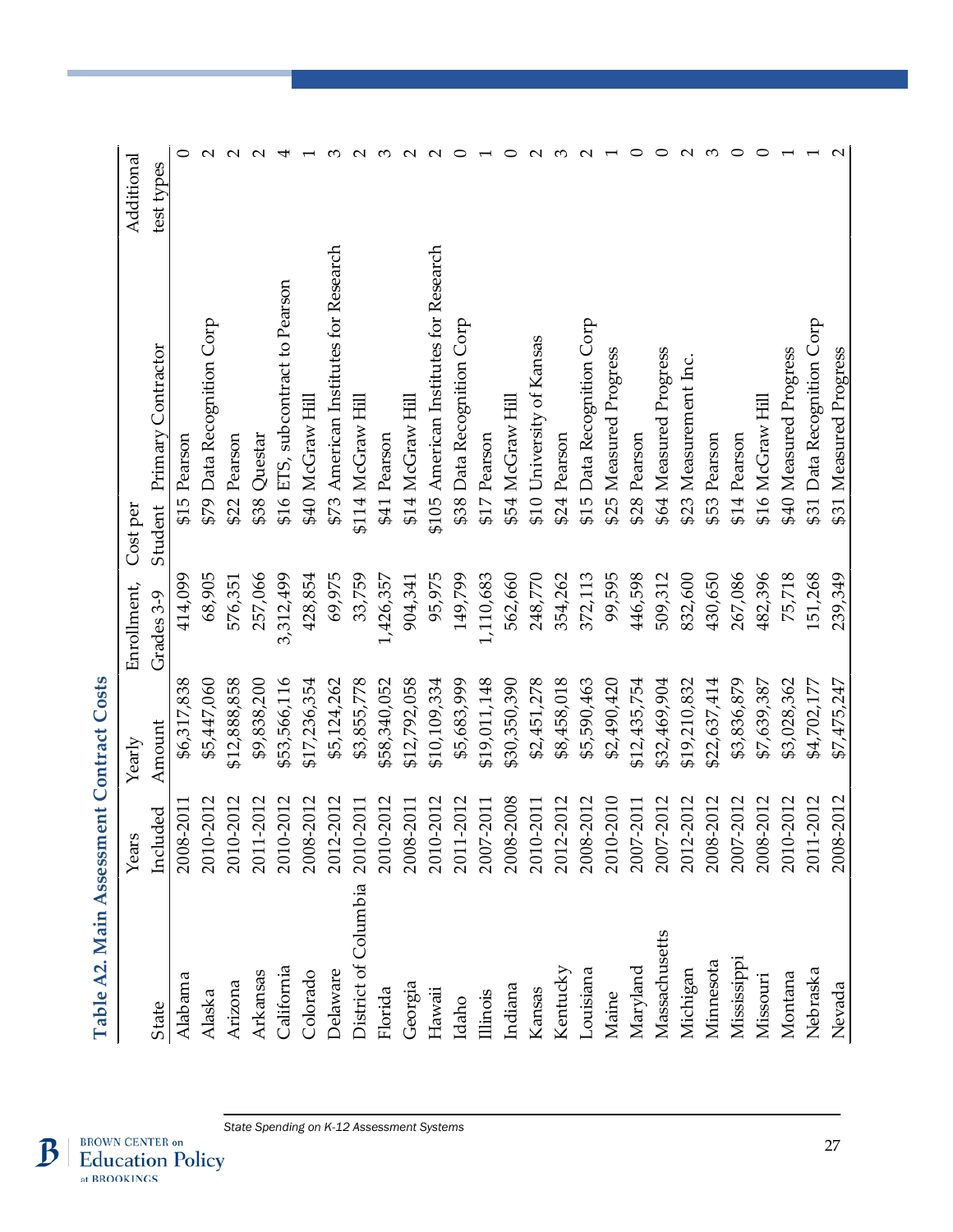|                   | Years     | Yearly        | Enrollment, Cost per |                                       | Additional |
|-------------------|-----------|---------------|----------------------|---------------------------------------|------------|
| <b>State</b>      | Included  | Amount        | Grades 3-9           | Student Primary Contractor            | test types |
| New Hampshire     | 2010-2012 | \$3,168,565   | 105,719              | \$30 Measured Progress                |            |
| New Jersey        | 2008-2012 | \$15,143,734  | 705,393              | \$21 Measurement Inc.                 |            |
| <b>New Mexico</b> | 2010-2012 | \$3,614,594   | 180,485              | \$20 Measured Progress                |            |
| New York          | 2007-2011 | \$10,324,483  | 1,422,768            | \$7 McGraw Hill                       |            |
| North Carolina    | 2010-2010 | \$8,969,794   | 814,456              | \$11 North Carolina State University  |            |
| North Dakota      | 2011-2012 | \$3,424,688   | 49,967               | \$69 McGraw Hill                      |            |
| Ohio              | 2011-2012 | \$40,208,376  | 951,932              | \$42 American Institutes for Research |            |
| Oregon            | 2008-2012 | \$3,829,838   | 302,588              | \$13 American Institutes for Research |            |
| Pennsylvania      | 2009-2012 | \$32,224,978  | 952,014              | \$34 Data Recognition Corp            |            |
| Rhode Island      | 2007-2012 | \$2,917,997   | 78,774               | \$37 Measured Progress                |            |
| South Dakota      | 2009-2012 | \$2,979,006   | 65,846               | \$45 Pearson                          |            |
| Tennessee         | 2009-2012 | \$14,238,129  | 519,822              | \$27 Pearson                          |            |
| $T$ exas          | 2007-2010 | \$85,059,944  | 2,482,169            | \$34 Pearson                          |            |
| Utah              | 2010-2012 | \$4,274,512   | 308,614              | \$14 Measured Progress                |            |
| Vermont           | 2007-2012 | \$1,798,897   | 46,926               | \$38 Measured Progress                |            |
| Virginia          | 2007-2011 | \$11,602,747  | 657,369              | \$18 Pearson                          |            |
| Washington        | 2009-2012 | \$33,093,724  | 553,756              | \$60 Data Recognition Corp            |            |
| Wisconsin         | 2008-2012 | \$9,358,807   | 436,290              | \$21 McGraw Hill                      |            |
| Total (45 states) |           | \$669,220,393 | 24,555,926           | \$27                                  |            |
|                   |           |               |                      |                                       |            |

Notes: All amounts are in 2012 dollars. Notes: All amounts are in 2012 dollars.

Sources: Author's calculations from state assessment contract data (spending and test data) and the NCES Common Core of Data Sources: Author's calculations from state assessment contract data (spending and test data) and the NCES Common Core of Data (enrollment in grades 3-9). (enrollment in grades 3-9).

**Table A2 continued**

Table A2 continued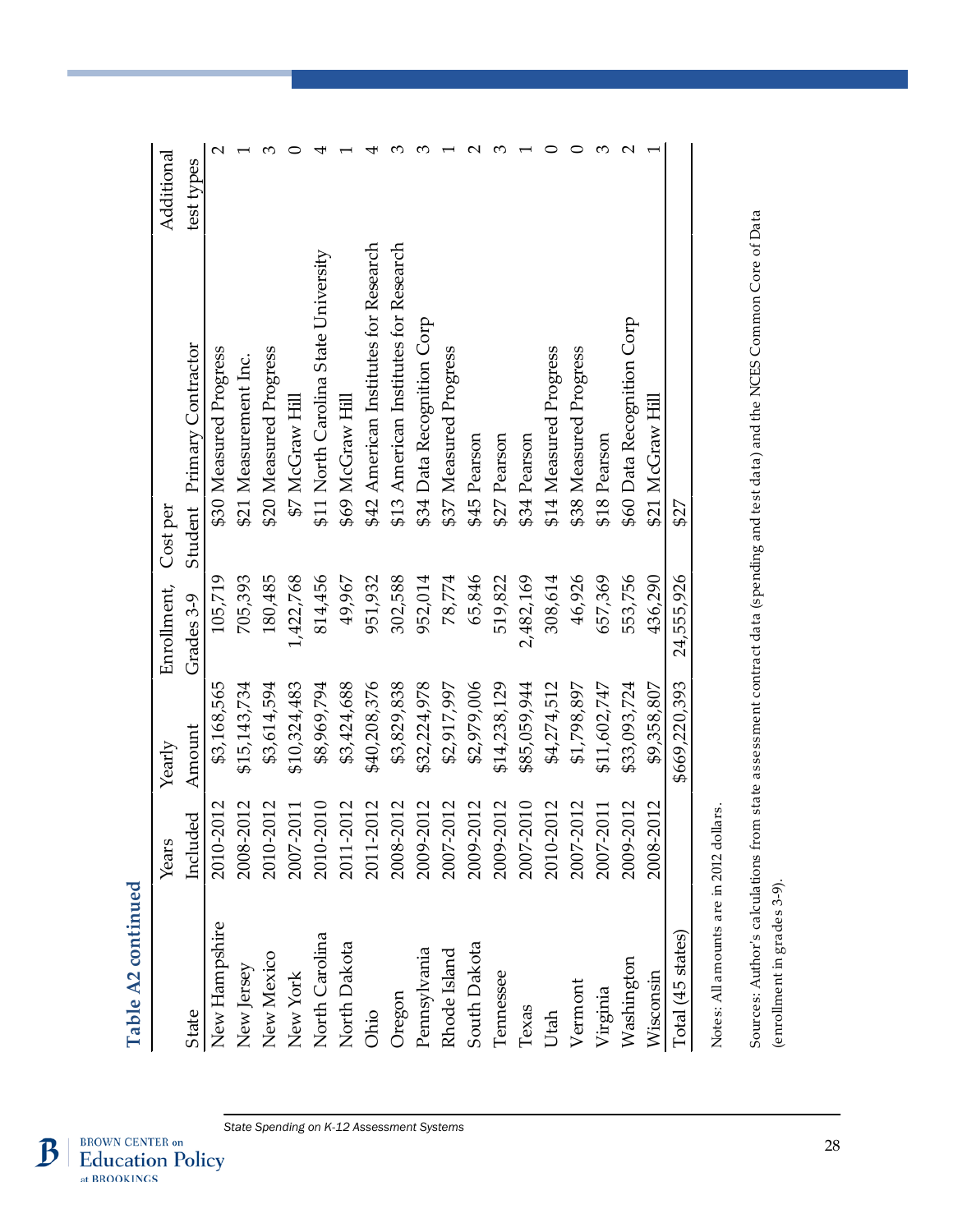### **Table A3. Contractor Market Shares**

|                                  |                |            | Student      | <b>Total Yearly</b> | Dollar | Per-Pupil |
|----------------------------------|----------------|------------|--------------|---------------------|--------|-----------|
| Contractor                       | <b>States</b>  | Students   | <b>Share</b> | Contracts           | Share  | Cost      |
| American Institutes for Research | 4              | 1,420,470  | 6%           | \$59,271,810        | 9%     | \$42      |
| Data Recognition Corp            | 6              | 2,247,855  | 9%           | \$86,742,401        | 13%    | \$39      |
| ETS (subcontract to Pearson)     | 1              | 3,312,499  | 13%          | \$53,566,116        | 8%     | \$16      |
| McGraw Hill                      | 8              | 4,321,035  | 18%          | \$94,981,945        | 14%    | \$22      |
| <b>Measured Progress</b>         | 9              | 1,644,490  | $7\%$        | \$61,238,497        | 9%     | \$37      |
| Measurement Inc.                 | $\overline{2}$ | 1,537,993  | $6\%$        | \$34,354,566        | 5%     | \$22      |
| North Carolina State University  | 1              | 814,456    | 3%           | \$8,969,794         | $1\%$  | \$11      |
| Pearson                          | 12             | 8,751,292  | 36%          | \$257,805,786       | 39%    | \$29      |
| Ouestar                          | 1              | 257,066    | $1\%$        | \$9,838,200         | $1\%$  | \$38      |
| University of Kansas             | 1              | 248,770    | $1\%$        | \$2,451,278         | $0\%$  | \$10      |
| Total                            | 45             | 24,555,926 |              | \$669,220,393       |        | \$27      |

Notes: Student counts include all students in grades 3-9. Amounts are in 2012 dollars. Each state's primary assessment contract(s) are associated with the primary contractor for the state, so in the small number of states that have multiple contracts for the primary assessment the costs of the secondary contract will be associated with the primary contractor.

Source: Author's calculations from state assessment contract data.

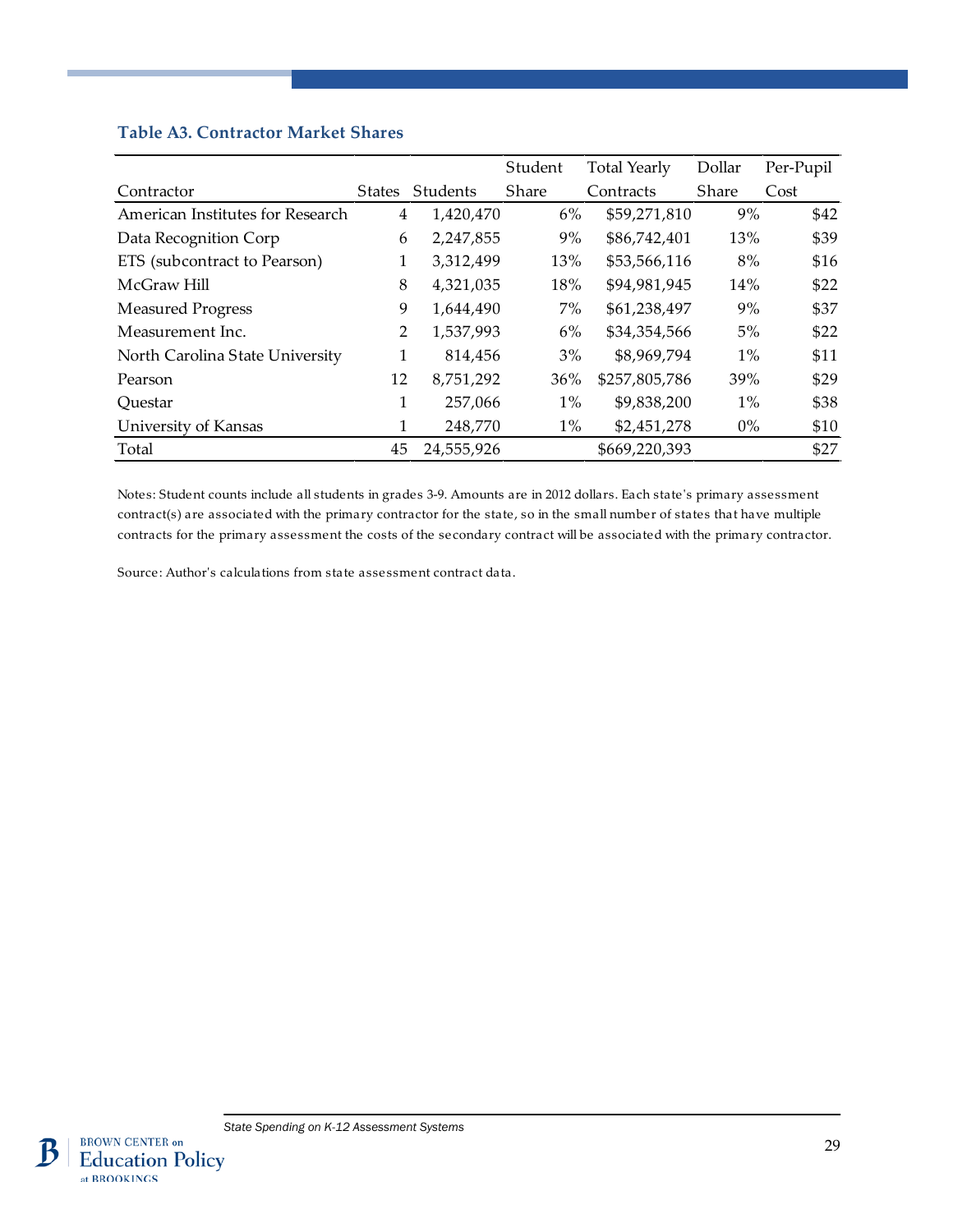|                      |       | Reading          |       |                  |       | Math             |       |                  |  |  |
|----------------------|-------|------------------|-------|------------------|-------|------------------|-------|------------------|--|--|
|                      |       | Grade 4          |       | Grade 8          |       | Grade 4          |       | Grade 8          |  |  |
| State                | MC    | Non-MC           | MC    | Non-MC           | MC    | Non-MC           | MC    | Non-MC           |  |  |
| Alabama              | 60    | $\boldsymbol{4}$ | 54    | $\overline{4}$   | 60    | $\overline{4}$   | 55    | $\overline{5}$   |  |  |
| Alaska               | 52    | 3                | 52    | $\mathfrak{Z}$   | 56    | 3                | 56    | 3                |  |  |
| Arizona              | 54    | $\boldsymbol{0}$ | 54    | $\boldsymbol{0}$ | 85    | $\boldsymbol{0}$ | 85    | $\boldsymbol{0}$ |  |  |
| Arkansas             | 117   | $\overline{4}$   | 136   | $\overline{4}$   | 60    | 6                | 64    | 6                |  |  |
| California           | 65    | $\boldsymbol{0}$ | 75    | $\boldsymbol{0}$ | 65    | $\boldsymbol{0}$ | 65    | $\boldsymbol{0}$ |  |  |
| Colorado             | 56    | 14               | 56    | 14               | 54    | 15               | 45    | 15               |  |  |
| Connecticut          | 24    | 8                | 20    | 10               | 80    | 16               | 81    | 36               |  |  |
| Delaware             | 48    | $\overline{2}$   | 48    | $\overline{2}$   | 50    | $\boldsymbol{0}$ | 50    | $\boldsymbol{0}$ |  |  |
| District of Columbia | 45    | 3                | 45    | 3                | 51    | 3                | 51    | 3                |  |  |
| Florida              | 45-50 | $5 - 7$          | 45-50 | $5 - 7$          | 45-50 | $\boldsymbol{0}$ | 40-50 | $5 - 8$          |  |  |
| Georgia              | 90    | $\boldsymbol{0}$ | 90    | $\boldsymbol{0}$ | 60    | $\theta$         | 60    | $\boldsymbol{0}$ |  |  |
| Hawaii               | 37-38 | $2 - 3$          | 37-38 | $2 - 3$          | 40-41 | $4 - 5$          | 38-39 | $4 - 5$          |  |  |
| Idaho                | 108   | $\boldsymbol{0}$ | 119   | $\boldsymbol{0}$ | 55    | $\boldsymbol{0}$ | 60    | $\boldsymbol{0}$ |  |  |
| Illinois             | 50    | 1                | 50    | 1                | 65    | 5                | 65    | 5                |  |  |
| Indiana              | 45    | 5                | 45    | 5                | 46    | $\boldsymbol{4}$ | 46    | $\overline{4}$   |  |  |
| Iowa                 | 185   | $\boldsymbol{0}$ | 229   | $\boldsymbol{0}$ | 82    | $\boldsymbol{0}$ | 107   | $\boldsymbol{0}$ |  |  |
| Kansas               | 58    | $\boldsymbol{0}$ | 84    | $\boldsymbol{0}$ | 73    | $\boldsymbol{0}$ | 86    | $\boldsymbol{0}$ |  |  |
| Kentucky             | 30    | 5                | 30    | 5                | 30    | 7                | 30    | 7                |  |  |
| Louisiana            | 33    | 10               | 33    | 11               | 60    | 3                | 60    | $\overline{4}$   |  |  |
| Maine                | 42    | 9                | 42    | 9                | 41    | 24               | 38    | 21               |  |  |
| Massachusetts        | 36    | $\overline{4}$   | 36    | $\overline{4}$   | 32    | 10               | 32    | 12               |  |  |
| Michigan             | 30    | $\mathbf{1}$     | 30    | $\mathbf{1}$     | 40    | 13               | 40    | 11               |  |  |
| Minnesota            | 46    | $\boldsymbol{0}$ | 57    | $\boldsymbol{0}$ | 42    | $\theta$         | 42    | $\boldsymbol{0}$ |  |  |
| Mississippi          | 50    | $\boldsymbol{0}$ | 70    | $\mathbf{0}$     | 45    | $\boldsymbol{0}$ | 50    | $\mathbf{0}$     |  |  |
| Montana              | 52    | $\overline{2}$   | 52    | $\overline{2}$   | 55    | 5                | 55    | 5                |  |  |
| Nebraska             | 45    | $\boldsymbol{0}$ | 50    | $\boldsymbol{0}$ | 55    | $\mathbf{0}$     | 60    | $\boldsymbol{0}$ |  |  |
| Nevada               | 57    | $\overline{c}$   | 57    | $\overline{2}$   | 57    | $\overline{2}$   | 57    | $\overline{2}$   |  |  |
| New Hampshire        | 42    | 9                | 42    | 9                | 41    | 24               | 38    | 21               |  |  |
| New Jersey           | 24    | 3                | 36    | 4                | 35    | 9                | 32    | 11               |  |  |
| New Mexico           | 33    | 8                | 33    | 8                | 47    | 12               | 53    | 14               |  |  |
| New York             | 51    | 8                | 49    | 8                | 45    | 12               | 42    | 12               |  |  |
| North Carolina       | 56    | $\boldsymbol{0}$ | 56    | 0                | 50    | $\boldsymbol{0}$ | 60    | $\boldsymbol{0}$ |  |  |
| North Dakota         | 52    | 3                | 52    | 3                | 52    | $\overline{2}$   | 52    | $\overline{2}$   |  |  |
| Ohio                 | 29    | $7-8$            | 32    | 6                | 32    | 8                | 32    | 6                |  |  |
| Oklahoma             | 50    | $\boldsymbol{0}$ | 50    | $\boldsymbol{0}$ | 50    | $\boldsymbol{0}$ | 50    | $\boldsymbol{0}$ |  |  |

# **Table A4. Number of Test Items, by Subject, Grade, Type, and State**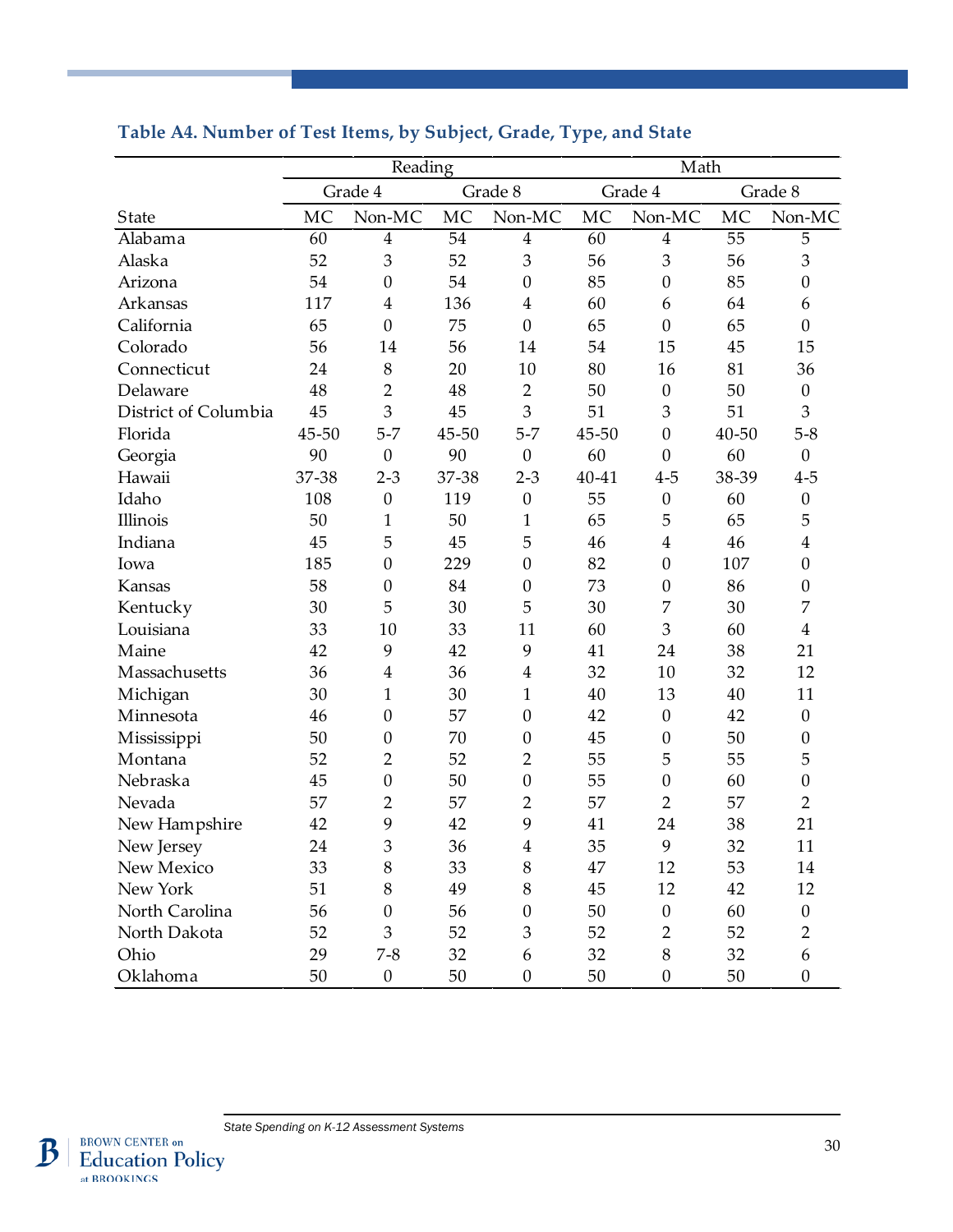# **Table A4 continued**

|                | Reading |                |      |                  |           | Math         |           |          |  |  |
|----------------|---------|----------------|------|------------------|-----------|--------------|-----------|----------|--|--|
|                | Grade 4 |                |      | Grade 8          |           | Grade 4      |           | Grade 8  |  |  |
| State          | MC      | Non-MC         | MC   | Non-MC           | <b>MC</b> | Non-MC       | <b>MC</b> | Non-MC   |  |  |
| Oregon         | 45      | 0              | 50   | $\theta$         | 40        | 0            | 40        |          |  |  |
| Pennsylvania   | 40      | 4              | 40   | 4                | 60        | 3            | 60        | 3        |  |  |
| Rhode Island   | 42      | 9              | 42   | 9                | 41        | 24           | 38        | 21       |  |  |
| South Carolina | 36      | 0              | 50   | $\theta$         | 56        | 0            | 63        |          |  |  |
| South Dakota   | 56      | 0              | 56   | $\boldsymbol{0}$ | 84        | 0            | 84        |          |  |  |
| Tennessee      | 75      | 0              | 83   | $\mathbf{0}$     | 69        | $\mathbf{0}$ | 69        |          |  |  |
| Texas          | 40      | 0              | 48   | $\mathbf{0}$     | 41        | 1            | 49        |          |  |  |
| Vermont        | 42      | 9              | 42   | 9                | 41        | 24           | 38        | 21       |  |  |
| Virginia       | 40      | 7              | 47   | 8                | 60        | 0            | 60        | $\Omega$ |  |  |
| Washington     | 26      | 4              | 30   | 5                | 20        | 10           | 25        | 10       |  |  |
| West Virginia  | 44      | 0              | 44   | $\boldsymbol{0}$ | 45        | 0            | 45        |          |  |  |
| Wisconsin      | 54      | $\overline{2}$ | 54   | 2                | 46        | 4            | 51        | 4        |  |  |
| Wyoming        | 44      | 6              | 42   | 14               | 50        | 5            | 60        | 5        |  |  |
| Average        | 52.2    | 3.3            | 56.3 | 3.7              | 52.3      | 5.5          | 53.9      | 5.9      |  |  |

Notes: "MC" refers to the number of multiple-choice items and "Non-MC" refers to the number of non-multiplechoice items. Math multiple choice items included gridded items. Field test items are excluded whenever possible.

Source: State education agencies (websites and direct inquiries).

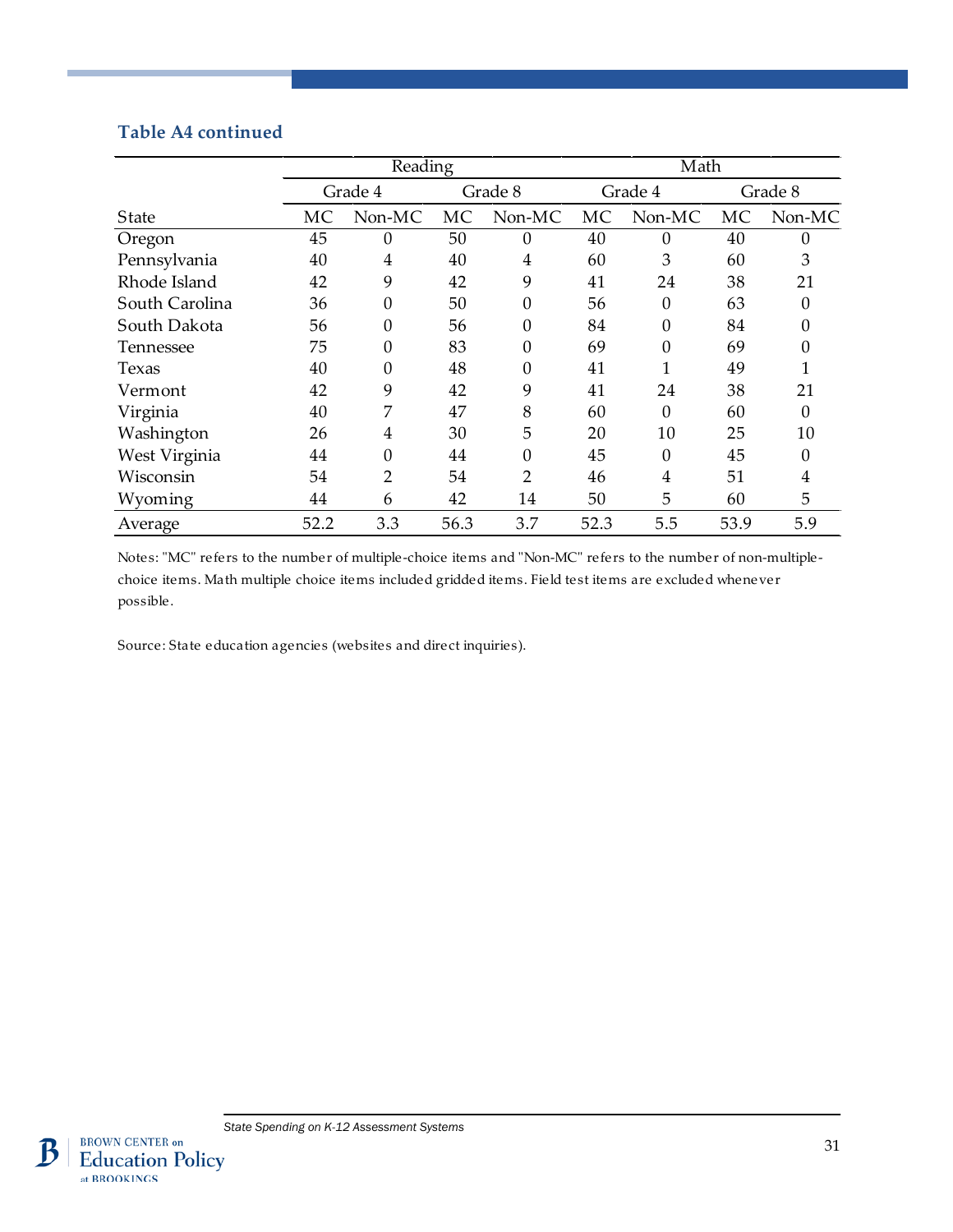| State and Test                                                      | Amount       | Share of total |
|---------------------------------------------------------------------|--------------|----------------|
| Alabama, 2011                                                       |              |                |
| ARMT and Stanford 10                                                | \$5,579,058  | 56%            |
| <b>ACCESS</b> for ELLs                                              | \$524,459    | 5%             |
| HS Graduation Exam                                                  | \$2,031,243  | 20%            |
| <b>Alternate Assessment</b>                                         | \$942,394    | 9%             |
| Science Assessment                                                  | \$437,899    | $4\%$          |
| <b>ACT - EXPLORE</b>                                                | \$514,175    | 5%             |
| Maryland, 2008-2011                                                 |              |                |
| Math/ELA                                                            | \$12,439,879 | 37%            |
| Science Assessment                                                  | \$4,984,366  | 15%            |
| High School and Alternate HS Assessments                            | \$16,401,619 | 48%            |
| Michigan, 2012                                                      |              |                |
| MEAP (reading, writing, math, science, social studies) \$19,210,832 |              | 49%            |
| Michigan Merit Examination                                          | \$14,370,770 | 37%            |
| English Language Proficiency Assessment                             | \$2,042,679  | 5%             |
| Alternate Assessment Program                                        | \$3,617,488  | 9%             |
| New Hampshire, 2010-2011                                            |              |                |
| <b>NECAP</b>                                                        | \$3,203,120  | 62%            |
| Science                                                             | \$804,668    | 16%            |
| <b>Alternative Learning Progressions</b>                            | \$1,135,680  | 22%            |
| Utah, 2010-2011                                                     |              |                |
| ELA/Math and Computer Based Testing                                 | \$4,087,646  | 51%            |
| <b>Direct Writing Assessment</b>                                    | \$753,615    | 9%             |
| Science                                                             | \$1,518,832  | 19%            |
| <b>ACT</b>                                                          | \$914,436    | 11%            |
| Academic Language Proficiency Assessment                            | \$777,417    | 10%            |

# **Table A5. All Assessment Contracts, Selected States**

Notes: Amounts are in 2012 dollars

Source: Author's calculations from state assessment contract data.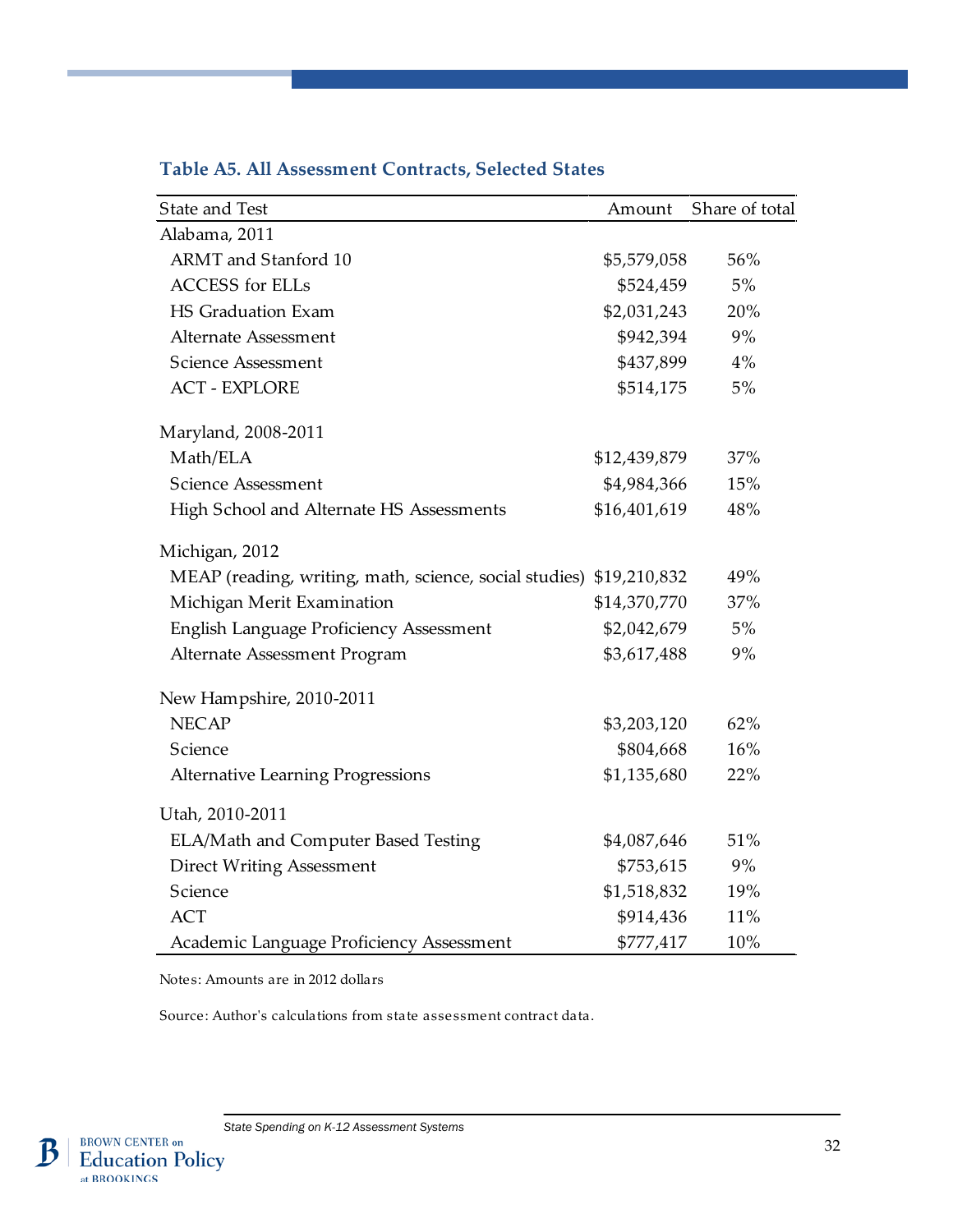| State and Activity                      | Share |
|-----------------------------------------|-------|
| Missouri, 2008-2012                     |       |
| Develop                                 | 28%   |
| Administer                              | 72%   |
| New Jersey, 2008-2012                   |       |
| Development                             | 18%   |
| Meetings                                | 5%    |
| Print/Produce/Deliver                   | 22%   |
| Score and Report                        | 53%   |
| Training                                | 1%    |
| Translate                               | 1%    |
| New Mexico, 2010-2012                   |       |
| Item Development                        | 18%   |
| Meetings/workshops/studies              | 9%    |
| PD                                      | 1%    |
| Materials/scoring (billed to districts) | 72%   |
| New York, 2004-2009                     |       |
| Development                             | 37%   |
| Research (mainly field test)            | 17%   |
| Admin, printing/dissemination           | 33%   |
| Scoring (training and sample)           | 12%   |

# **Table A6. Assessment Contract Costs by Activity**

Source: Author's calculations from state assessment contract data.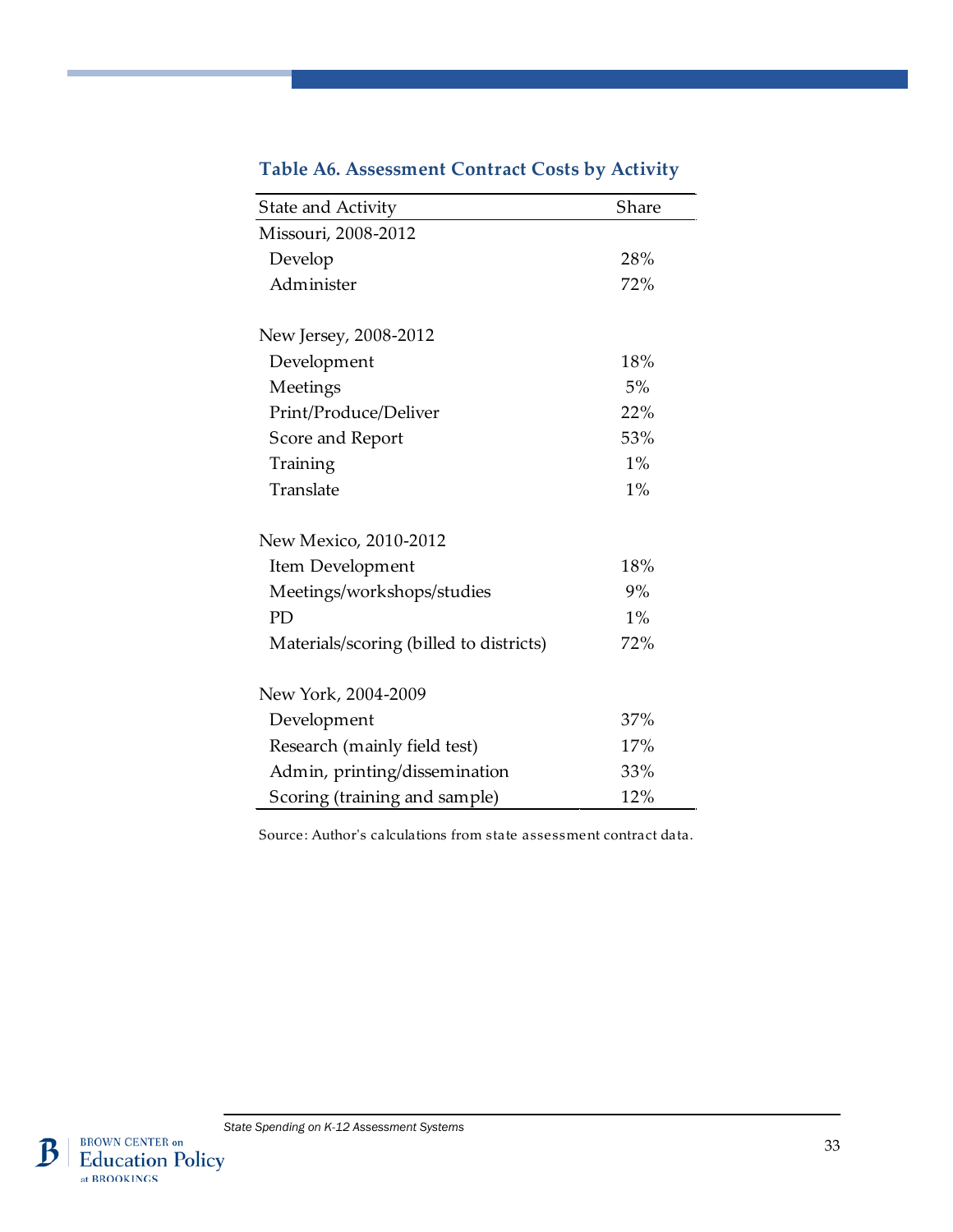# **Appendix B: Modeling Assessment Costs**

Our descriptive model of assessment costs relates per-student contract costs (measured as described above) to various features of the state assessment system using ordinary least squares (OLS) regression. The factors examined, and their expected relationships with per-student assessment costs, are:

- 1) Number of students in grades 3-9; we expect larger states to have lower per-student costs by virtue of spreading fixed costs (e.g., development costs) over a larger number of students and by having more negotiating power with testing vendors.
- 2) Additional tests included in the main assessment contract (science, social studies, writing, high school, and alternate); we expect more tests included to increase per-student costs.
- 3) Average teacher salary in the state, which we expect to be positively correlated with assessment costs because it is a proxy for labor costs and the overall cost of living in the state (although the expected magnitude of the relationship is unclear given that much of the contracted work is often performed in a different state).
- 4) The average number of items on the fourth- and eight-grade reading and math tests; we expect additional items to result in increased costs because of item development costs.
- 5) The share of items that are multiple choice, which we expect to be negatively correlated with per-student costs because multiple choice items can be scored automatically, which is expected to be less expensive than scoring non-multiple-choice items (which is often done by trained scorers).

The results of these models, along with heteroskedasticity-robust standard errors, are reported in Table B1. We initially specified a quadratic function between enrollment and per-pupil costs to allow for the possibility of a nonlinear relationship, specifically the possibility that per-pupil costs would decline as state sized increased but would eventually level out. This theory is initially supported by a statistically significant coefficient on enrollment squared (column [1] of Table B1). However, these estimates imply that per-pupil costs decline as statewide enrollment (in grades 3-9) increases to about two million, but then increase above that. The enrollment and cost data are plotted in Figure B1, and show that only two states enroll more than 1.5 million students in these grades (California and Texas). Below this threshold, the estimated relationship is approximately linear.

Consequently, we re-estimate the enrollment-cost relationship dropping the two states that are outliers in terms of enrollment, as well as two small jurisdictions (the District of Columbia and Hawaii) that are outliers in terms of per-pupil contract costs (both above \$100). In the sample of states that excludes these four outliers, the coefficient on enrollment squared is no longer statistically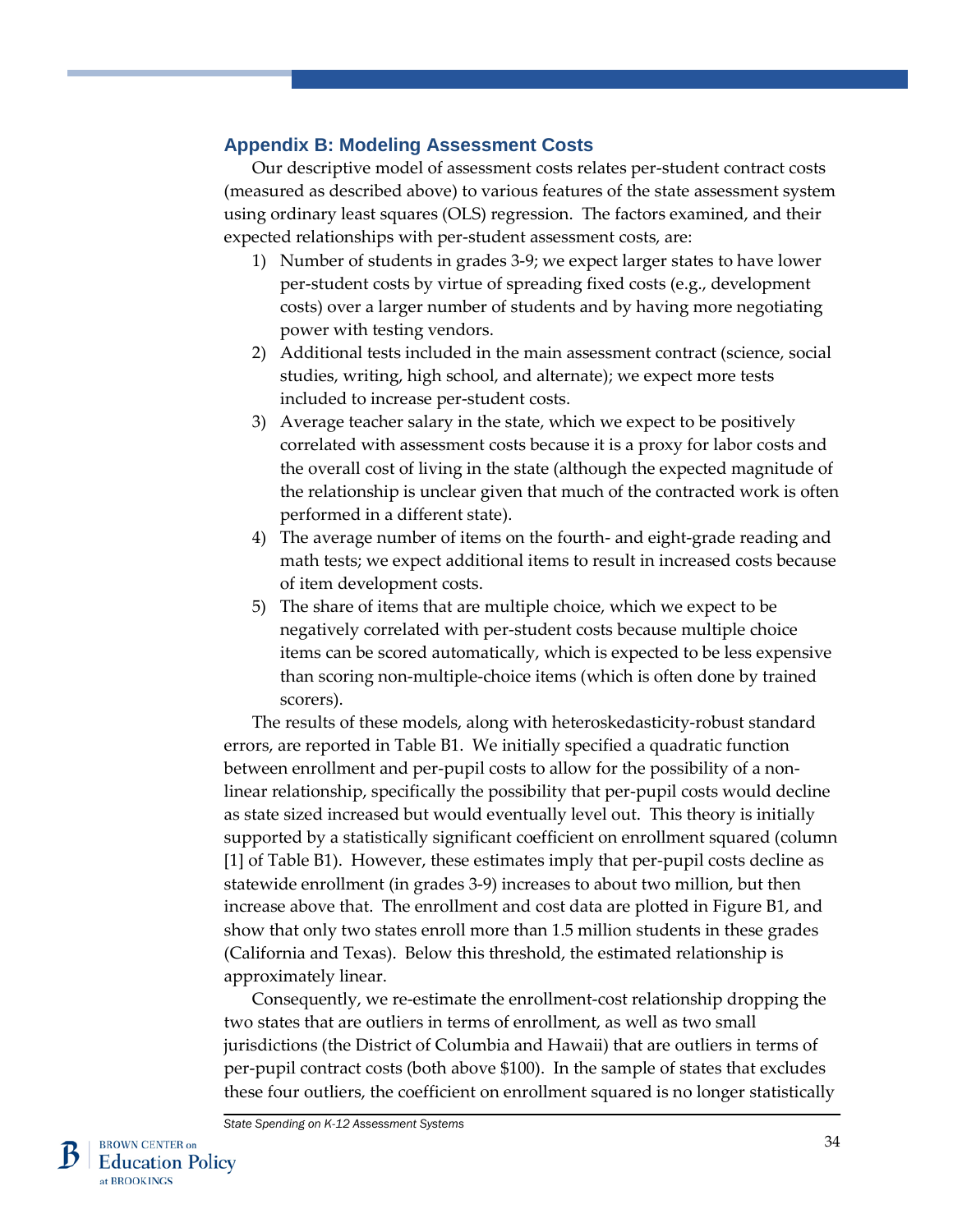significant from zero, so we exclude it in all future model (column [2] of Table B1). The estimated linear relationship, which is reported in column (3) and displayed in Figure B2, indicates that per-pupil assessment costs are predicted to fall by \$0.15 for every 10,000-student increase in enrollment.

Column (4) adds dummy variables indicating which additional tests are included in the main assessment contract. The coefficients on all of these dummies are imprecisely estimated and not statistically significant from zero, and we also cannot reject the null hypothesis that this set of dummies is jointly equal to zero. In light of this finding and in order to preserve degrees of freedom given the limited sample size, in the rest of the models we replace the set of dummies with a single variable that is the sum of the dummies (i.e. the number of additional assessment types included). Column (5) indicates that the coefficient on this variable has the expected positive sign, but also has a large standard error and is not statistically distinguishable from zero. Neither form of controlling for the additional tests included has more than a trivial impact on the enrollment coefficient.

Columns (6) through (8) progressively add to the model the average teacher salary, the average number of items on the fourth- and eighth-grade reading and math tests, and the share of items on these tests that are multiple-choice. In these models, the coefficient on the number of additional test types remains positive but imprecisely estimated, with point estimates in the range of \$0.70 to \$2.57 per additional test type included. Average teacher salary is positively correlated with per-student costs, but those estimates are also not precise enough to be statistically significant from zero. The coefficient on the average number of items has the opposite sign from what theory would predict, but once again we can not confidently rule out a null relationship. Finally, the coefficient on the share of items that are multiple-choice is very imprecisely estimated.

In addition to modeling per-student contract costs, we also explored models of total contract costs (results not shown) in order to test the theory that variables that are more closely associated with fixed costs (as opposed to variable costs), such as the number and type of items, might be more strongly associated with total costs than with per-student costs. As expected, the number of students was, by far, the strongest predictor of these costs. However, we did not find any consistent evidence that the number or type of items was significantly related to total costs.

As discussed in the text, it is important to bear in mind that a statistically insignificant relationship that is imprecisely estimated does not mean that the true correlation is zero but rather that the available data are not particularly informative as to the direction and magnitude of the relationship. In our data, the imprecision in the coefficient estimates likely results from the small sample size and from measurement error in contract costs (due to the difficulty of measuring these costs consistently across states).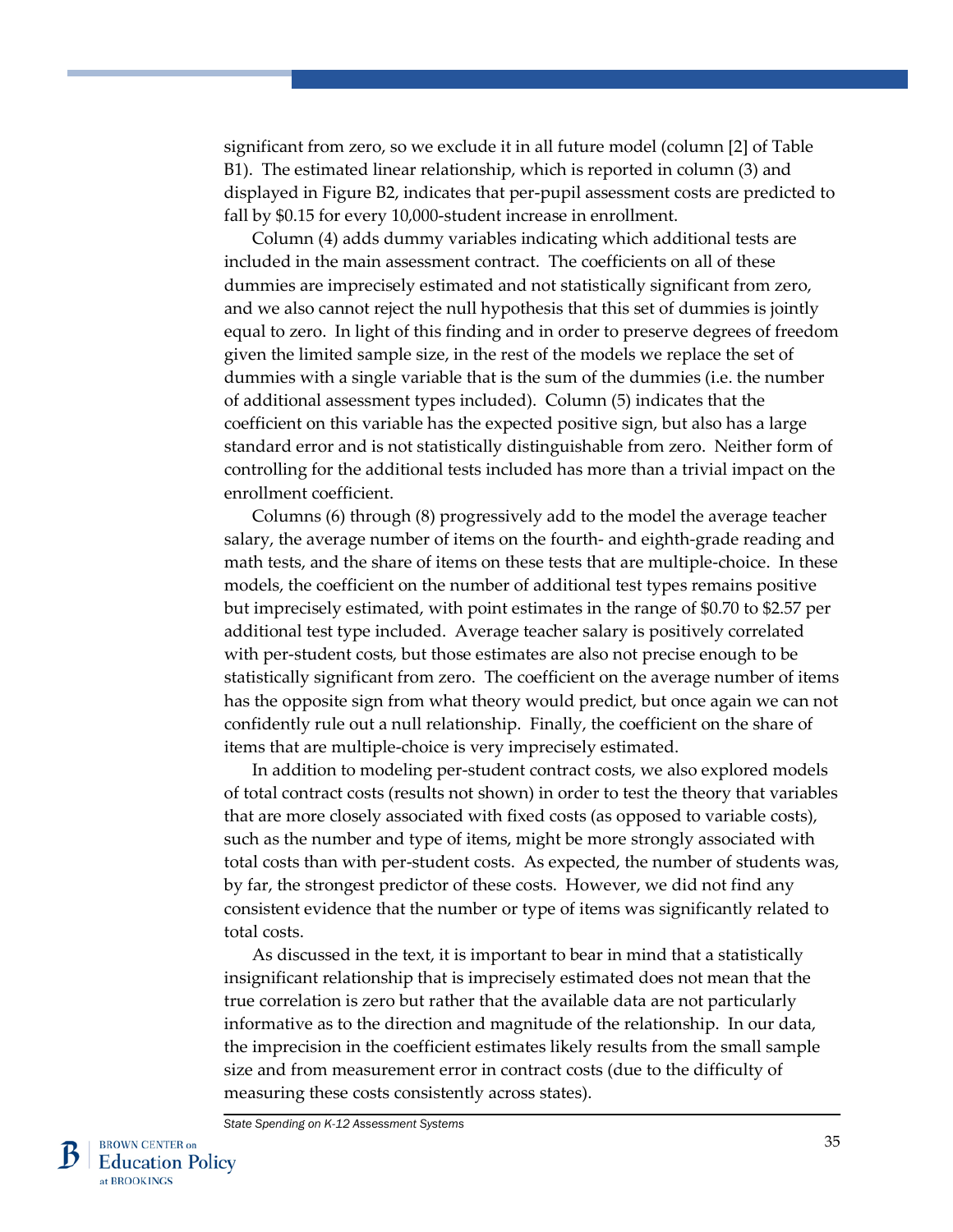|                            | (1)         | (2)         | (3)         | (4)                                                                                                                                | (5)      | (6)                                 | (7)      | (8)         |
|----------------------------|-------------|-------------|-------------|------------------------------------------------------------------------------------------------------------------------------------|----------|-------------------------------------|----------|-------------|
| Grade 3-9 Enrollment       | $-0.373$    | $-0.456$    | $-0.154$    | $-0.156$                                                                                                                           | $-0.164$ | $-0.232$                            | $-0.220$ | $-0.226$    |
| $(10,000s$ of students)    | $(0.149)^*$ | $(0.253) +$ | $(0.077) +$ | $(0.075)^*$                                                                                                                        |          | $(0.077)^*$ $(0.117)^+$ $(0.123)^+$ |          | $(0.131) +$ |
| Enrollment squared         | 0.001       | 0.002       |             |                                                                                                                                    |          |                                     |          |             |
|                            | $(0.000)*$  | (0.002)     |             |                                                                                                                                    |          |                                     |          |             |
| Science included           |             |             |             | 5.889                                                                                                                              |          |                                     |          |             |
|                            |             |             |             | (6.690)                                                                                                                            |          |                                     |          |             |
| Social studies included    |             |             |             | $-6.057$                                                                                                                           |          |                                     |          |             |
|                            |             |             |             | (7.313)                                                                                                                            |          |                                     |          |             |
| Writing included           |             |             |             | 2.197                                                                                                                              |          |                                     |          |             |
|                            |             |             |             | (5.795)                                                                                                                            |          |                                     |          |             |
| High school tests included |             |             |             | 3.609                                                                                                                              |          |                                     |          |             |
|                            |             |             |             | (11.345)                                                                                                                           |          |                                     |          |             |
| Alternate assessments      |             |             |             | $-0.586$                                                                                                                           |          |                                     |          |             |
| included                   |             |             |             | (7.982)                                                                                                                            |          |                                     |          |             |
| Number of additional       |             |             |             |                                                                                                                                    | 1.629    | 2.565                               | 0.941    | 0.696       |
| types included $(0-5)$     |             |             |             |                                                                                                                                    | (2.455)  | (2.413)                             | (2.946)  | (2.966)     |
| Average teacher salary     |             |             |             |                                                                                                                                    |          | 0.680                               | 0.475    | 0.514       |
| $(1,000s$ of dollars)      |             |             |             |                                                                                                                                    |          | (0.491)                             | (0.620)  | (0.654)     |
| Average number of items    |             |             |             |                                                                                                                                    |          |                                     | $-0.207$ | $-0.246$    |
|                            |             |             |             |                                                                                                                                    |          |                                     | (0.228)  | (0.253)     |
| Share items that are       |             |             |             |                                                                                                                                    |          |                                     |          | 15.455      |
| multiple choice            |             |             |             |                                                                                                                                    |          |                                     |          | (34.314)    |
| Constant                   | 48.993      | 44.888      | 39.026      | 35.049                                                                                                                             | 36.876   | 1.648                               | 27.478   | 14.320      |
|                            |             |             |             | $(7.464)$ <sup>**</sup> $(6.732)$ <sup>**</sup> $(4.844)$ <sup>**</sup> $(5.947)$ <sup>**</sup> $(5.348)$ <sup>**</sup> $(24.461)$ |          |                                     | (40.897) | (54.677)    |
| <b>Exclude Outliers?</b>   | No          | Yes         | Yes         | Yes                                                                                                                                | Yes      | Yes                                 | Yes      | Yes         |
| Observations               | 45          | 41          | 41          | 41                                                                                                                                 | 41       | 41                                  | 38       | 38          |
| R-squared                  | 0.160       | 0.133       | 0.092       | 0.136                                                                                                                              | 0.104    | 0.172                               | 0.177    | 0.182       |

## **Table B1. Predictors of Per-Pupil Assessment Contract Costs**

Notes: \*\* p<0.01, \* p<0.05, + p<0.1; robust standard errors in parentheses. "Exclude outliers" indicates that the two jurisdictions with per-pupil spending of more than \$100 (DC and Hawaii) and the two states with enrollment of more than 1.5 million (California and Texas) are excluded.

Source: Author's calculations from state assessment contract data, state test item data, and NCES Common Core of Data (enrollment).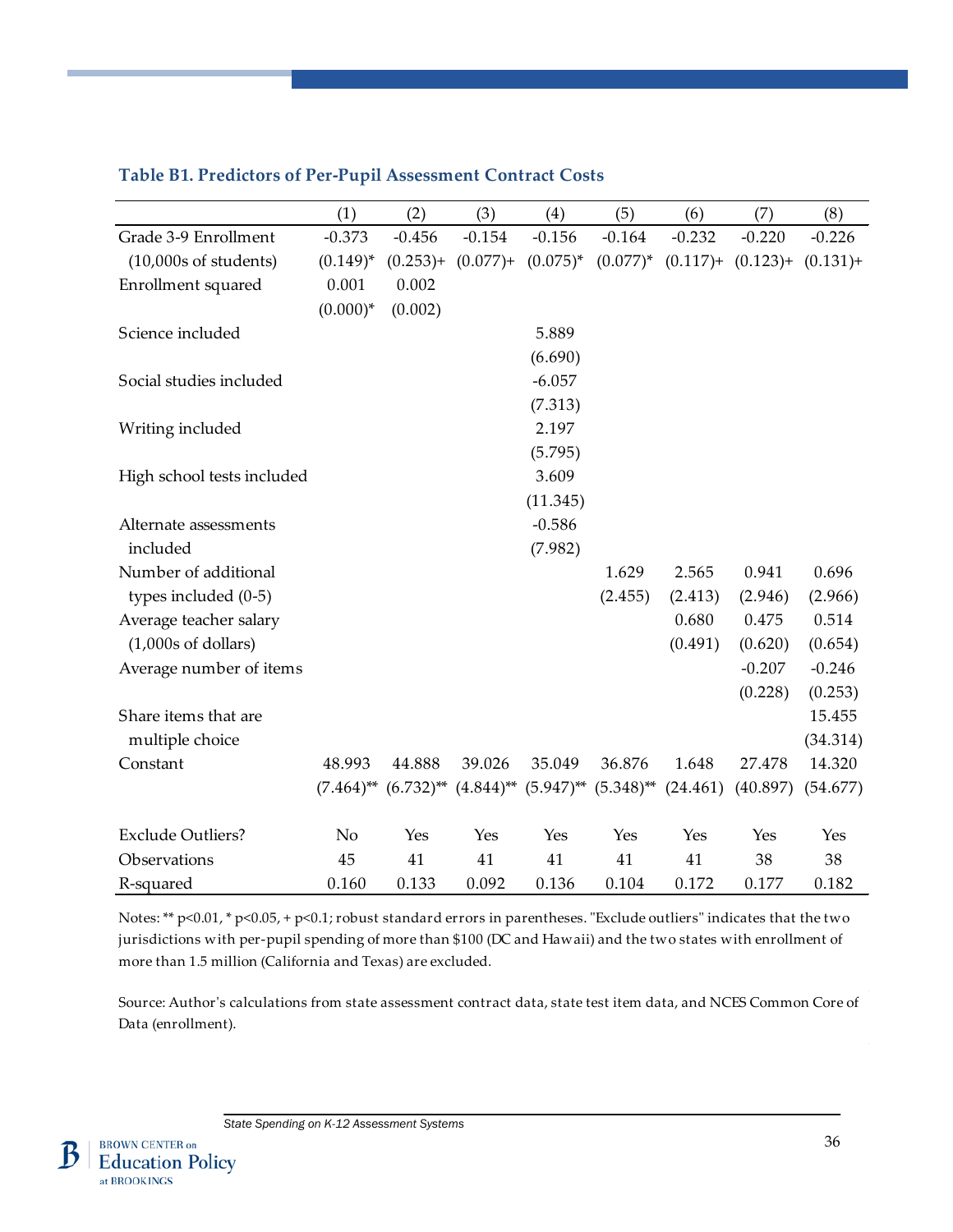#### <span id="page-37-0"></span>**Endnotes**

 $\overline{a}$ 

<sup>1</sup> Tiffany Danitz, "Special Report: States Pay \$400 Million for Tests in 2001," *Stateline,* Pew Center on the States, February 27, 2001. The true number may be less than 13 because the Pew data indicate only the grades that were tested, not the subjects (NCLB requires testing in both math and reading in grades 3-8 and once in high school). Additionally, NCLB required schools to test students in science in at least three grades beginning in 2007-08, whereas the math and reading test requirement went into effect beginning in 2005-06 (U.S. Department of Education, "Testing: Frequently Asked Questions," [http://www2.ed.gov/nclb/accountability/ayp/testing-faq.html\)](http://www2.ed.gov/nclb/accountability/ayp/testing-faq.html).

<sup>2</sup> Common Core State Standards Initiative, "About the Standards," <http://www.corestandards.org/about-the-standards> .

<sup>3</sup> Common Core State Standards Initiative, "In the States,"

[http://www.corestandards.org/in-the-states.](http://www.corestandards.org/in-the-states)

<sup>4</sup> In August 2012, Utah withdrew from the consortium it joined (Lisa Schencker, "Utah Drops out of Consortium Developing Common Core Tests," *Salt Lake Tribune,* August 4, 2012).

<sup>5</sup> See, e.g., AccountabilityWorks, "National Cost of Aligning States and Localities to the Common Core Standards," Boston, MA: Pioneer Institute, February 2012; and Patrick Murphy and Elliot Regenstein, "Putting a Price Tag on the Common Core: How Much Will Smart Implementation Cost?" Washington, DC: Thomas B. Fordham Institute, May 2012.

<sup>6</sup> Caroline M. Hoxby, "The Cost of Accountability," in *School Accountability,* Williamson M. Evers & Herbert J. Walberg, eds., Stanford, CA: Hoover Institution Press, 2002. <sup>7</sup> Tiffany Danitz, "Special Report: States Pay \$400 Million for Tests in 2001," *Stateline,* Pew Center on the States, February 27, 2001.

<sup>8</sup> The SBAC data are reported on p. X-189 of the appendices to the consortium's Race to the Top application (available at [http://www.smarterbalanced.org/wordpress/wp](http://www.smarterbalanced.org/wordpress/wp-content/uploads/2011/12/Smarter-Balanced-RttT-Application-Appendices.pdf)[content/uploads/2011/12/Smarter-Balanced-RttT-Application-Appendices.pdf\)](http://www.smarterbalanced.org/wordpress/wp-content/uploads/2011/12/Smarter-Balanced-RttT-Application-Appendices.pdf). The PARCC data were provided to the author by PARCC.

<sup>9</sup> The SBAC data are reported as per student in grades 3-8 and 11 (because NCLB requires testing in grades 3-8 and once in high school), whereas the Pew and Hoxby data are reported as per student in the state.

<sup>10</sup> In a recent report written for the National Research Council, Douglas Harris and Lori Taylor estimate that the costs of standards, assessments, and accountability systems totaled (as of 2007) about \$167 per pupil, which is about 1.8 percent of per-pupil spending and totals about \$8.1 billion per year (in 2012 dollars). However, these estimates are based on data collected from only three states and reflect the costs of standards and accountability systems in addition to the assessment costs (Douglas N. Harris and Lori L. Taylor, "The Resource Costs of Standards, Assessments, and Accountability," Final Report to the National Research Council, March 2008). <sup>11</sup> Spending data are converted to 2012 dollars and are from Table 186 of: Digest of Education Statistics: 2011, National Center for Education Statistics, U.S. Department of Education, May 2012.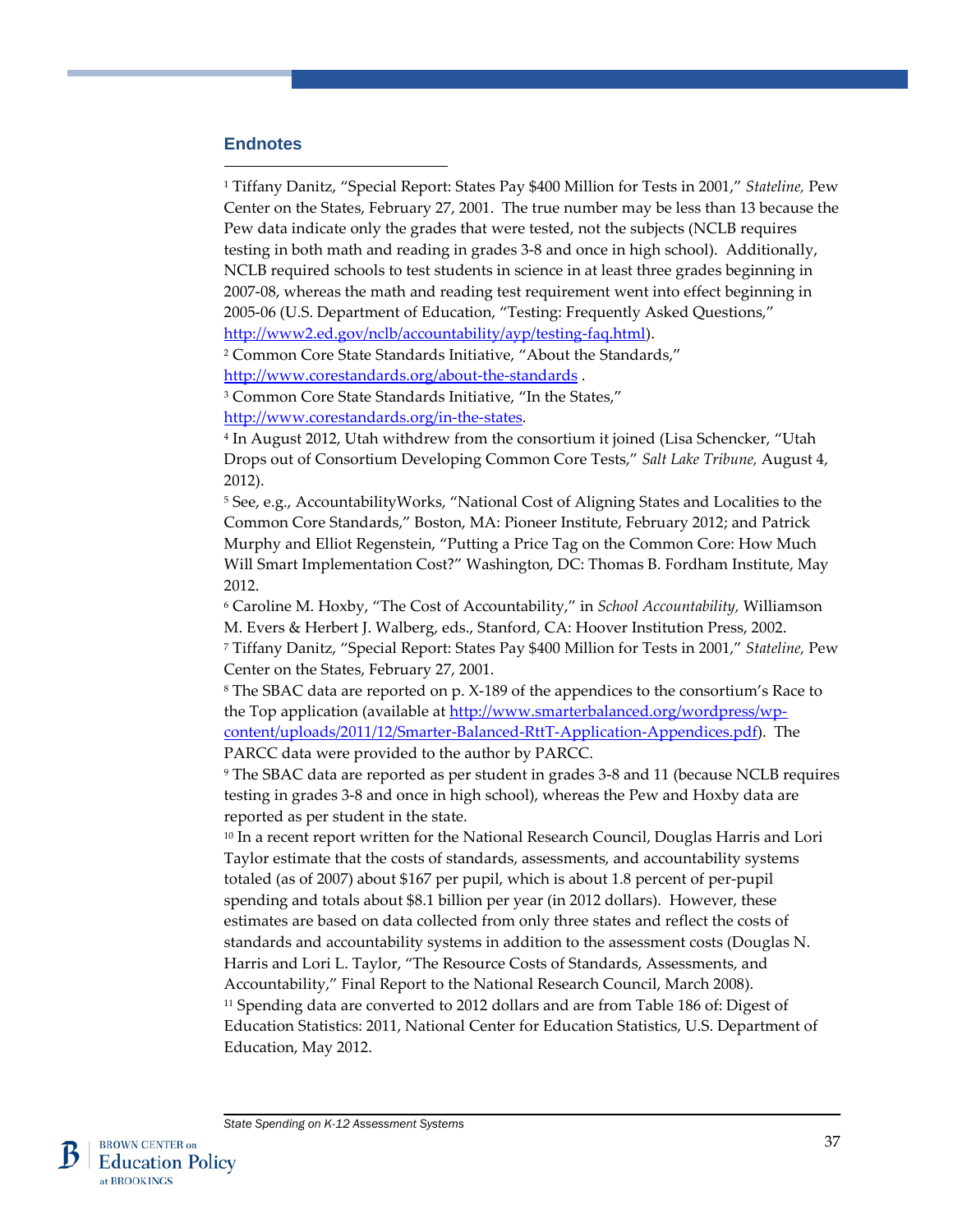<span id="page-38-0"></span><sup>12</sup> Georgia Department of Education, "Criterion-Referenced Competency Tests (CRCT)", [http://www.doe.k12.ga.us/Curriculum-Instruction-and-](http://www.doe.k12.ga.us/Curriculum-Instruction-and-Assessment/Assessment/Pages/CRCT.aspx)[Assessment/Assessment/Pages/CRCT.aspx.](http://www.doe.k12.ga.us/Curriculum-Instruction-and-Assessment/Assessment/Pages/CRCT.aspx)

<sup>13</sup> Stephanie Banchero, "School-Test Backlash Grows," *Wall Street Journal,* May 16, 2012. <sup>14</sup> *Education Next*-PEPG Survey 2011 Survey Results, available at

http://educationnext.org/files/EN-PEPG\_Complete\_Polling\_Results\_2011.pdf.

<sup>15</sup> Smarter Balanced Assessment Consortium, "Frequently Asked Questions," [http://www.smarterbalanced.org/resources-events/faqs/.](http://www.smarterbalanced.org/resources-events/faqs/) 

<sup>16</sup> Time spent preparing for end-of-year tests may also be considered a "cost," but it is one that is nearly impossible to measure given the difficulty of separating instructional time that is geared specifically towards preparation for the test as compared to for some other purpose (presumably all instruction aimed at student learning in a given subject area is at least tangentially related to performance on a test of knowledge in that subject area). <sup>17</sup> Enrollment data are from the NCES Common Core of Data. The most recent data are from 2010-11; because state-level enrollments do not change much over short periods of time, we also use the 2010-11 data for 2011-12.

<sup>18</sup> The bid amounts are not adjusted for inflation. Including the two-year contract renewal period increases the difference between the two bids to more than \$300 million (Florida Department of Education, "FCAT Contract Resources,"

[http://www.fldoe.org/fcat.asp\)](http://www.fldoe.org/fcat.asp). The Pearson contract generated controversy when the release of statement assessment results was significantly delayed in 2010 (Cara

Fitzpatrick, "FCAT Errors Don't Faze State: Florida Plans to Give More Work to a Firm with a List of Blunders," *Palm Beach Post,* June 26, 2010).

<sup>19</sup> These data were usually available on state education agency websites, but in some cases were obtained by contacting the agency's office.

 $20$  We counted as multiple-choice items those that were not technically multiple choice but could easily be graded by machine, such as "gridded" items on math tests. <sup>21</sup> Field test items are excluded from the counts whenever possible.

<sup>22</sup> This issue has been discussed in earlier studies of assessment costs dating back at least to a 1993 GAO report (*Student Testing: Current Extent and Expenditures, With Cost Estimates for a National Examination,* U.S. General Accounting Office, January 1993). See also Lawrence O. Picus, Frank Adamson, William Montague, and Margaret Owens, "A New Conceptual Framework for Analyzing the Costs of Performance Assessment," Stanford,

CA: Stanford University, Stanford Center for Opportunity Policy in Education, 2010.

<sup>23</sup> NCLB also requires states to administer tests of English proficiency to all students who are limited English proficient (U.S. Department of Education, "Testing: Frequently Asked Questions,[" http://www2.ed.gov/nclb/accountability/ayp/testing-faq.html\)](http://www2.ed.gov/nclb/accountability/ayp/testing-faq.html).

 $24$  Examining data from states that provided multiple contracts likely causes us to overstate the importance of assessments other than those covered by the main contract because, for the purpose of this case study, we did not examine states that only had one contract (the main one, which would account for 100 percent of all assessment contract costs). In these states, it was not clear whether additional contracts did not exist or did exist but were not provided to us by the state.

<sup>25</sup> Interview with Alabama State Department of Education staff, November 2012.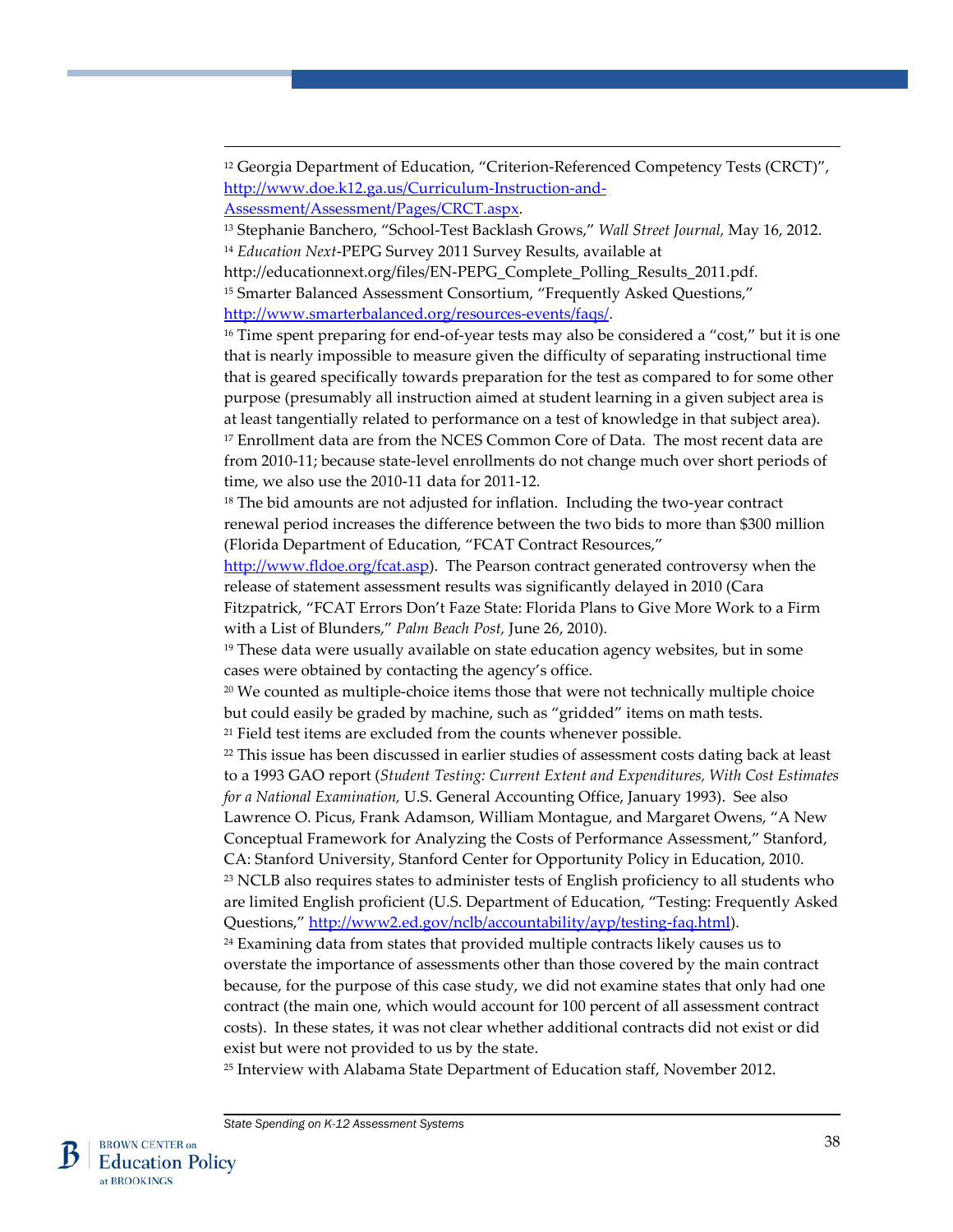<span id="page-39-0"></span><sup>26</sup> Because we only have one year of contract data on ARMT+ administration, which also coincided with the third year of test development, in our national analysis we use budget data from the previous test (ARMT) only.

<sup>27</sup> The New York contract amounts are not adjusted for inflation because they are specified for future years.

<sup>28</sup> This adjustment is made by predicting per-pupil costs in states for which we did not obtain data, using the relationship between costs and enrollment in grades 3-9 (estimated using the states for which we do have data). These states are smaller, on average, than the states for which we do have data, so it is unsurprising that their predicted per-pupil assessment contract costs are modestly higher (\$34, as compared to \$27).

 $29$  Specifically, we assume that contract costs for the main assessment constitute 50 percent of total contracted costs (based on the case studies discussed above), and that total contracted costs account for 85 percent of total state spending on assessments (based on the PARCC data discussed above).

<sup>30</sup> Total per-pupil spending (used to calculate assessment spending as a percentage of the total) is from the 2008-09 Common Core of Data. Student enrollment counts are from fall 2010, as reported in the 2012 Digest of Education Statistics.

<sup>31</sup> These calculations are based on student enrollment, teacher employment, and teacher salary data from 2010-11 reported in the 2012 Digest of Education Statistics. The simulated change in the pupil-teacher ratio is estimated by calculating how many additional teachers could be hired using \$1.7 billion dollar at the average teacher salary of \$57,253, assuming that teachers receive benefits equal to 40 percent of their salary. The simulated change in average teacher salary is simply \$1.7 billion divided by the number of teachers in the country.

<sup>32</sup> See, e.g., Sarah D. Sparks, "Today's Tests Seen as Bar to Better Assessment," *Education Week,* November 13, 2012.

<sup>33</sup> The existence of assessment consortia could also produce cost savings by enabling states to switch assessments without incurring the substantial costs of hiring a contractor to develop an entirely new assessment for the state.

<sup>34</sup> A recent report that estimated the cost savings from states forming assessment consortia (as well as the cost changes associated without other assessment characteristics) is Barry Topol, John Olson, and Ed Roeber, "The Cost of New Higher Quality Assessments: A Comprehensive Analysis of the Potential Costs for Future State Assessments," Stanford, CA: Stanford University, Stanford Center for Opportunity Policy in Education, 2010. But this report, which is based on a proprietary cost model and dataset, does not provide sufficient information to allow readers to assess the validity of its cost model, such as measures of how well actual data on assessment costs fit the predictions of the model.

<sup>35</sup> The number of states is taken from the lists published on the PARCC and SBAC websites, as of November 2012. The number of students in grades 3-9 in these states is from the 2010-11 Common Core of Data.

<sup>36</sup> Kathryn A. McDermott, "Interstate Governance of Standards and Testing," in *Education Governance for the Twenty-First Century*, Paul Manna and Patrick McGuinn, eds., Washington, DC: Brookings Institution Press, 2013.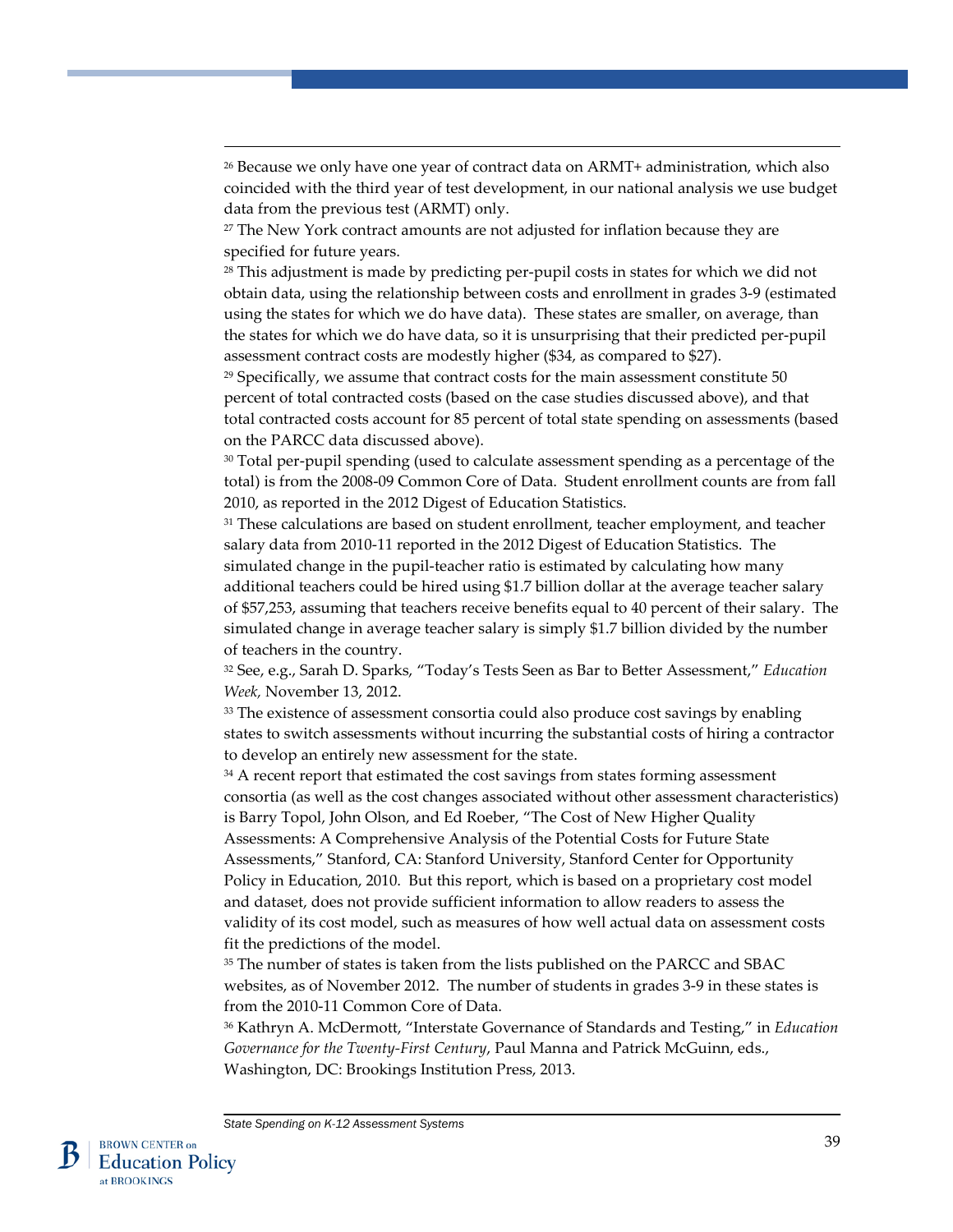Ŋ

at BROOKINGS

<span id="page-40-0"></span><sup>37</sup> As of April 2012, 32 states had joined one of two consortia developing alternate assessments and 29 states were members of a consortium developing an English language proficiency assessment. These three consortia were awarded start-up grants by the U.S. Department of Education ("Coming Together to Raise Achievement: New Assessments for the Common Core State Standards," Center for K-12 Assessment & Performance Management at ETS, Education Testing Service, April 2012). <sup>38</sup> Interview with Scott Marion, Associate Director, Center for Assessment, November 2012.